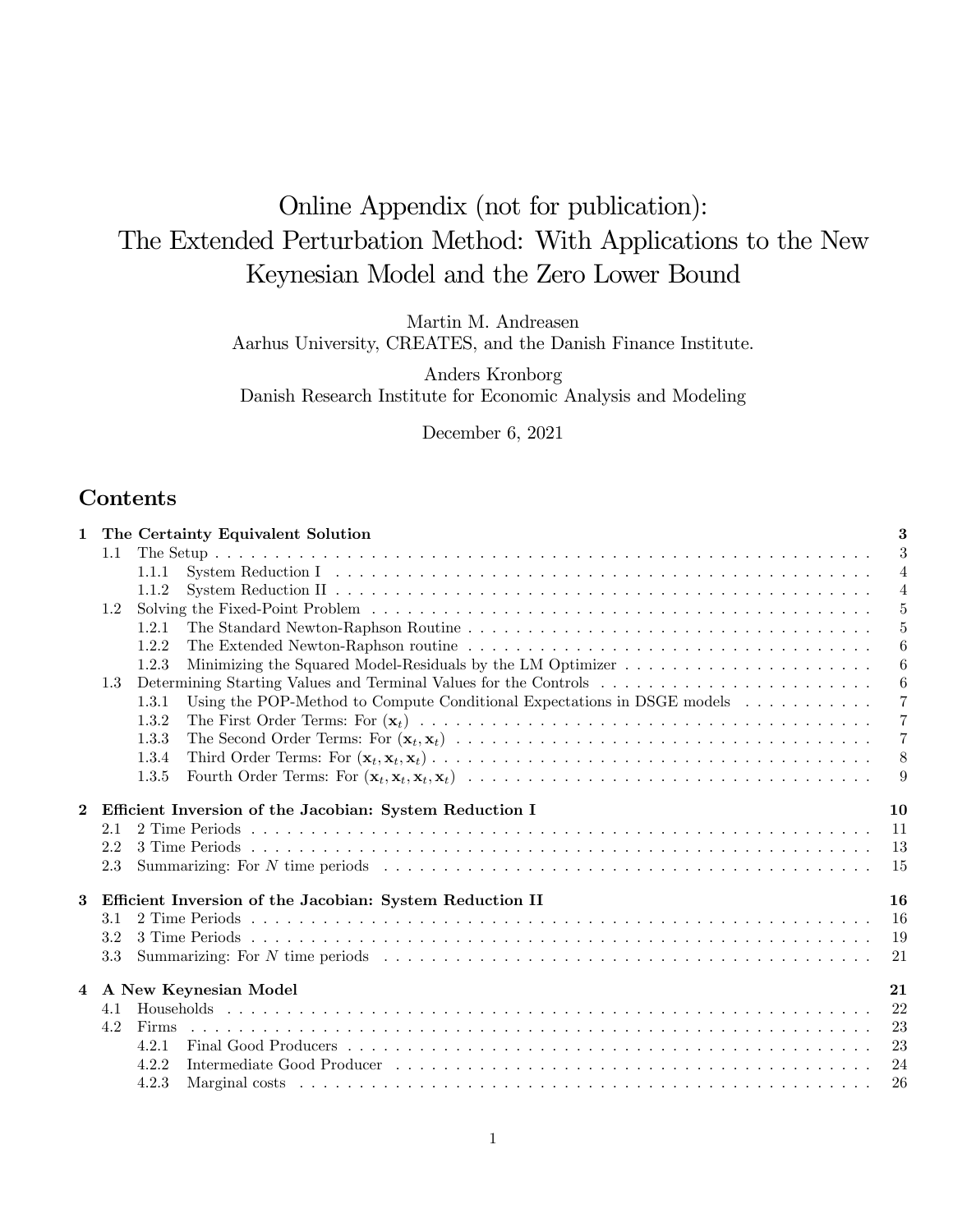| 4.5 |                                                                                                                                                                                                                               |    |
|-----|-------------------------------------------------------------------------------------------------------------------------------------------------------------------------------------------------------------------------------|----|
|     | 4.6 The Goods Market: The Relation Between the Optimal Price and the Price Index  32                                                                                                                                          |    |
|     |                                                                                                                                                                                                                               |    |
|     |                                                                                                                                                                                                                               |    |
|     |                                                                                                                                                                                                                               |    |
|     |                                                                                                                                                                                                                               |    |
|     |                                                                                                                                                                                                                               |    |
|     |                                                                                                                                                                                                                               |    |
|     | 4.13 The Upper Bound on Inflation contained a series of the contract of the Upper Bound on Inflation contained a series of the Upper Bound on Inflation contained a series of the Upper State of the Upper State of the Upper |    |
|     | 5 A Multicountry RBC Model                                                                                                                                                                                                    | 38 |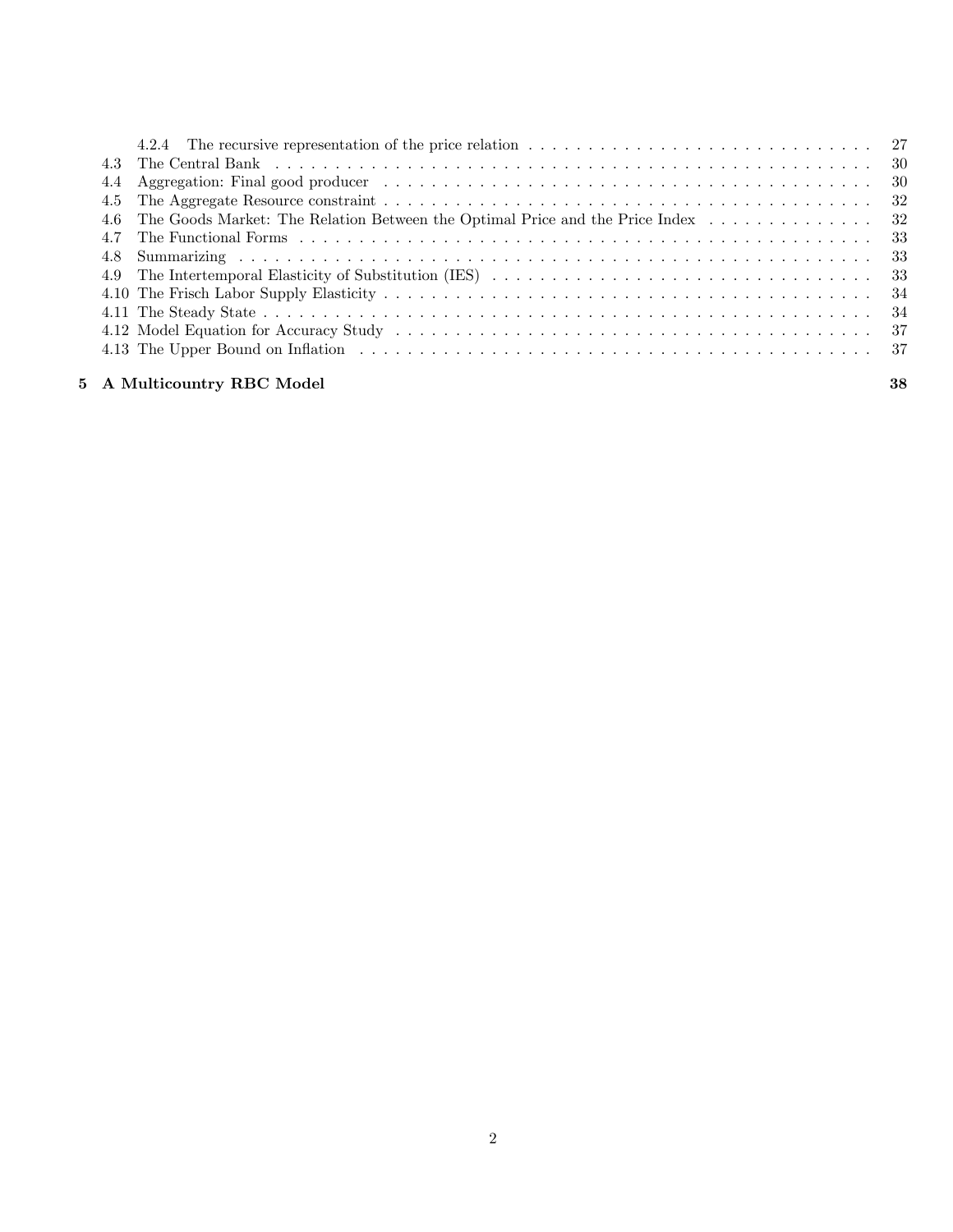# 1 The Certainty Equivalent Solution

This section describes the certainty equivalent solution to DSGE models and how it is obtained numerically by the Extended Path. Section 1.1 introduces our notation and describes the computational problem. We describe how to solve for the certainty equivalent solution in Section 1.2. Good starting values to compute the certainty equivalent solution and how to set the termination values for the control variables are presented in Section 1.3.

#### 1.1 The Setup

The setup is similar to the one given in the paper but included for completeness. That is, we consider the broad class of DSGE models which can be expressed as

$$
E_t \left[ \mathbf{f} \left( \mathbf{x}_t, \mathbf{x}_{t+1}, \mathbf{y}_t, \mathbf{y}_{t+1} \right) \right] = \mathbf{0} \text{ for all } t = 1, 2, ..., \tag{1}
$$

where  $E_t$  denotes the conditional expectation given information available in time period t. The state vector  $\mathbf{x}_t$  with dimension  $n_x \times 1$  belongs to the set  $\mathcal{X}_x$ , denoting Borel subsets of  $\mathbb{R}^{n_x}$ . The control variables are stored in  $\mathbf{y}_t$  with dimension  $n_y \times 1$  and  $\mathbf{y}_t \in \mathcal{X}_y$ , where  $\mathcal{X}_y$  refers to Borel subsets of  $\mathbb{R}^{n_y}$ . We further let  $n_x + n_y = n$ . The function f takes elements from  $\mathcal{X}_x \times \mathcal{X}_x \times \mathcal{X}_y \times \mathcal{X}_y$  into  $\mathbb{R}^n$ .

It is useful to consider the partitioning  $\mathbf{x}_t \equiv [\mathbf{x}'_{1,t} \quad \mathbf{x}'_{2,t} ]'$ , where  $\mathbf{x}_{1,t}$  contains endogenous state variables and  $\mathbf{x}_{2,t}$ denotes exogenous states. The dimensions of these vectors are  $n_{x_1} \times 1$  and  $n_{x_2} \times 1$ , respectively, with  $n_{x_1} + n_{x_2} = n_x$ . We further assume that the dynamics of the exogenous state variables belong to the general class

$$
\mathbf{x}_{2,t+1} = \mathbf{\Gamma}\left(\mathbf{x}_{2,t}\right) + \sigma \bar{\boldsymbol{\eta}} \boldsymbol{\epsilon}_{t+1},\tag{2}
$$

where  $\epsilon_{t+1} \in \mathcal{X}_{\epsilon}$  and has dimension  $n_{\epsilon} \times 1$ . We also assume  $\epsilon_{t+1}$  to be independent and identically distributed with zero and an unit co-variance matrix, i.e.  $\epsilon_{t+1} \sim \mathcal{IID}(\mathbf{0}, \mathbf{I})$ . The function  $\Gamma$  maps elements from  $\mathcal{X}_{x_2}$  into  $\mathcal{X}_{x_2}$ . We further assume that  $\Gamma$  generates a stable process for  $\mathbf{x}_{2,t}$ .<sup>1</sup> In linear systems, this corresponds to requiring that all eigenvalues of the  $n_{x_2} \times n_{x_2}$  Jacobian  $\partial \Gamma/\partial x'_{2,t}$  lie inside the unit circle. For non-linear mappings,  $\Gamma$  must satisfy the general stability condition for nonlinear first-order Markov systems provided in the paper.

In the certainty equivalent solution, uncertainty about future shocks is absence by definition. This corresponds to omitting the conditional expectation in (1), which reduces to a deterministic system, i.e.

$$
f(x_t, x_{t+1}, y_t, y_{t+1}) = 0
$$
 for all  $t = 1, 2, ...$ 

The system contains an infinite number of equations and cannot be solved without any simplifying assumptions. The approach taken in the Extended Path of Fair and Taylor  $(1983)$  is to truncate the problem at some finite horizon N after which the variables are assumed to be constant - for instance, given by their deterministic steady state values. Although this is an asymptotic model property it implies that the approximation errors from the truncation decreases in  $N$  and can be made arbitrary small for an appropriately chosen horizon  $N$  (see Fair and Taylor (1983) and Boucekkine (1995)). Hence, the key assumption in the Extended Path is to close the infinite system in (1) by considering a terminal value for  $y_{t+N}$ . This gives rise to the finite dimensional system

$$
\mathbf{f}(\mathbf{x}_t, \mathbf{x}_{t+1}, \mathbf{y}_t, \mathbf{y}_{t+1}) = \mathbf{0}_{n \times 1} \n\mathbf{f}(\mathbf{x}_{t+1}, \mathbf{x}_{t+2}, \mathbf{y}_{t+1}, \mathbf{y}_{t+2}) = \mathbf{0}_{n \times 1} \n\mathbf{f}(\mathbf{x}_{t+2}, \mathbf{x}_{t+3}, \mathbf{y}_{t+2}, \mathbf{y}_{t+3}) = \mathbf{0}_{n \times 1} \n\vdots \n\mathbf{f}(\mathbf{x}_{t+N-1}, \mathbf{x}_{t+N}, \mathbf{y}_{t+N-1}, \mathbf{y}_{t+N}) = \mathbf{0}_{n \times 1}.
$$
\n(3)

Given that  $f(\cdot)$  containts n equilibrium conditions, we thus have a total of  $n * N$  conditions. The initial state  $x_t$  and  $y_{t+N}$ are known by assumption, whereas we must solve for  $(\mathbf{y}_t, \mathbf{x}_{t+1}, \mathbf{y}_{t+1}, \mathbf{x}_{t+2}, \mathbf{y}_{t+2}, ..., \mathbf{x}_{t+N-1}, \mathbf{y}_{t+N-1}, \mathbf{x}_{t+N})$ , consituting  $n*N$ unknowns. Thus, the certainty equivalent solution as given by the Extended Path is obtained by solving the fixed-point problem implied by (3).

<sup>&</sup>lt;sup>1</sup>This implies that trends may only be included in the class of DSGE models considered, if a given model after re-scaling has an equivalent representation without trending variables. The procedure is carefully described in King and Rebelo (1999).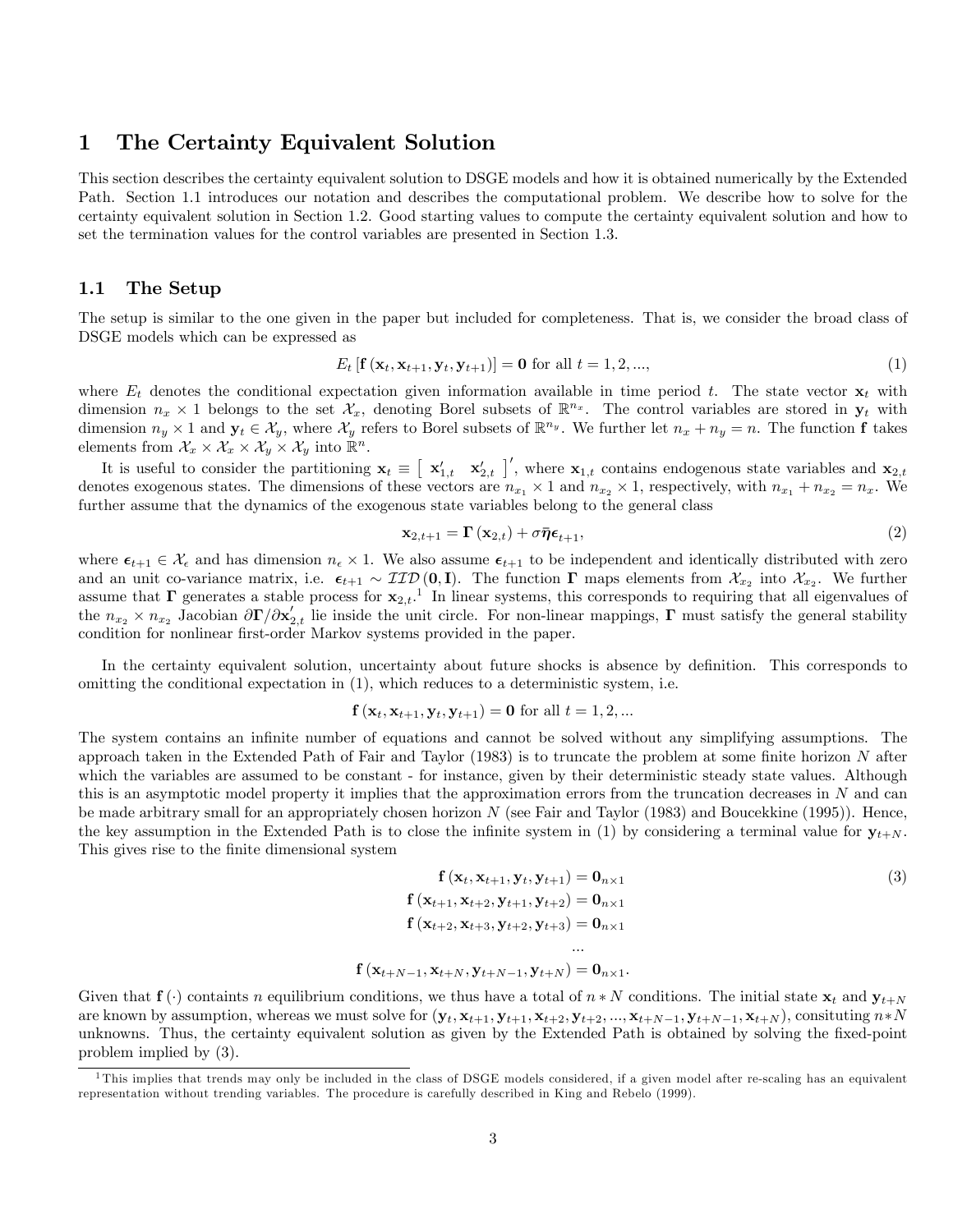#### 1.1.1 System Reduction I

To reduce the computational burden when solving the fixed-point problem in (3), the exogenous states  $\{\mathbf{x}_{2,t+j}\}_{j=1}^N$  can be concentrated out of the system as they can be computed directly by iterating on (2). Hence, the concentrated Öxed-point problem is given by

$$
\mathbf{f}_{1}(\mathbf{x}_{1,t}, \mathbf{x}_{1,t+1}, \mathbf{y}_{t}, \mathbf{y}_{t+1}) = \mathbf{0}_{n_{1} \times 1}
$$
\n
$$
\mathbf{f}_{1}(\mathbf{x}_{1,t+1}, \mathbf{x}_{1,t+2}, \mathbf{y}_{t+1}, \mathbf{y}_{t+2}) = \mathbf{0}_{n_{1} \times 1}
$$
\n
$$
\mathbf{f}_{1}(\mathbf{x}_{1,t+2}, \mathbf{x}_{1,t+3}, \mathbf{y}_{t+2}, \mathbf{y}_{t+3}) = \mathbf{0}_{n_{1} \times 1}
$$
\n
$$
\dots
$$
\n
$$
\mathbf{f}_{1}(\mathbf{x}_{1,t+N-1}, \mathbf{x}_{1,t+N}, \mathbf{y}_{t+N-1}, \mathbf{y}_{t+N}) = \mathbf{0}_{n_{1} \times 1},
$$
\n(4)

:

where we have introduced the partitioning

$$
\mathbf{f}\left(\mathbf{x}_{t},\mathbf{x}_{t+1},\mathbf{y}_{t},\mathbf{y}_{t+1}\right)\equiv\left[\begin{array}{c} \mathbf{f}_{1}\left(\mathbf{x}_{1,t},\mathbf{x}_{1,t+1},\mathbf{y}_{t},\mathbf{y}_{t+1}\right) \\ \mathbf{f}_{2}\left(\mathbf{x}_{2,t},\mathbf{x}_{2,t+1}\right)\end{array}\right]
$$

The function  $f_2(\cdot)$  has dimensions  $n_2 \times 1$  where  $n_2 \equiv n_{x_2}$  and contains the law of motions for the exogenous variables, whereas the function  $f_1(\cdot)$  has dimensions  $n_1 \times 1$  where  $n_1 \equiv n_y + n_{x_1}$  and contains all the remaining equilibrium conditions. In  $f_1(\cdot)$ , we suppress the dependence of  $x_{2,t}$  to reduce the notational burden. Hence, the concentrated system in (4) has  $n_1 * N$  equations with the same number of unknowns and constitutes the certainty equivalent solution, provided that it is unaffected by increasing  $N$  (see Fair and Taylor (1983)). For numerical stability of the proposed routines below, we recommond expressing the residuals of f in terms of unit-free errors.

#### 1.1.2 System Reduction II

Some of the most popular DSGE models are characterized by having lagged control variables in the states. For instance, lagged consumption  $c_{t-1}$  to capture the effect of consumption habits in the RBC model or the lagged interest rate  $r_{t-1}$  to capture interest rate smoothing by the central bank in a New Keynesian model. This link between some of the controls and the states can be exploited to futher eliminate some of the states, as we do not need to separately solve for a path of  ${c_t}_{t=1}^N$  and  ${c_{t-1}}_{t=1}^N$ , say. The same observation is used in Binning (2013) to reduce the number of states in the standard perturbation approximation. To see how we concentrate these lagged control variables out of the system, consider the following partion

$$
\mathbf{x}_t = \left[\begin{array}{c} \mathbf{x}_{11,t} \\ \mathbf{x}_{12,t} \\ \mathbf{x}_{2,t} \end{array}\right].
$$

Here,  $x_{11,t}$  contains the true endogenous state variables (such as capital), whereas  $x_{12,t}$  contains the lagged control variables (which also are endogenous states). As in Binning (2013), we say that  $\mathbf{x}_{11,t}$  has dimension  $m_x \times 1$  and  $\mathbf{x}_{12,t}$  has dimension  $m_{yx} \times 1$ . As before,  $\mathbf{x}_{2,t}$  refers to the exogenous states. Hence, the concentrated fixed-point problem is given by

$$
\mathbf{f}_{1} \left( \mathbf{y}_{t-1}, \mathbf{x}_{11,t}, \mathbf{x}_{11,t+1}, \mathbf{y}_{t}, \mathbf{y}_{t+1} \right) = \mathbf{0}_{n_{1} \times 1}
$$
\n
$$
\mathbf{f}_{1} \left( \mathbf{y}_{t}, \mathbf{x}_{11,t+1}, \mathbf{x}_{11,t+2}, \mathbf{y}_{t+1}, \mathbf{y}_{t+2} \right) = \mathbf{0}_{n_{1} \times 1}
$$
\n
$$
\mathbf{f}_{1} \left( \mathbf{y}_{t+1}, \mathbf{x}_{11,t+2}, \mathbf{x}_{11,t+3}, \mathbf{y}_{t+2}, \mathbf{y}_{t+3} \right) = \mathbf{0}_{n_{1} \times 1}
$$
\n
$$
\dots
$$
\n
$$
\mathbf{f}_{1} \left( \mathbf{y}_{t+N-2}, \mathbf{x}_{11,t+N-1}, \mathbf{x}_{11,t+N}, \mathbf{y}_{t+N-1}, \mathbf{y}_{t+N} \right) = \mathbf{0}_{n_{1} \times 1},
$$
\n
$$
(5)
$$

where we have introduced the partitioning

$$
\mathbf{f}\left(\mathbf{x}_{t}, \mathbf{x}_{t+1}, \mathbf{y}_{t}, \mathbf{y}_{t+1}\right) \equiv \left[ \begin{array}{c} \mathbf{f}_{1}\left(\mathbf{y}_{t-1}, \mathbf{x}_{11, t}, \mathbf{x}_{11, t+1}, \mathbf{y}_{t}, \mathbf{y}_{t+1}\right) \\ \mathbf{f}_{12}\left(\mathbf{y}_{t-1}, \mathbf{x}_{11, t}, \mathbf{x}_{11, t+1}, \mathbf{y}_{t}, \mathbf{y}_{t+1}\right) \\ \mathbf{f}_{2}\left(\mathbf{x}_{2, t}, \mathbf{x}_{2, t+1}\right) \end{array} \right].
$$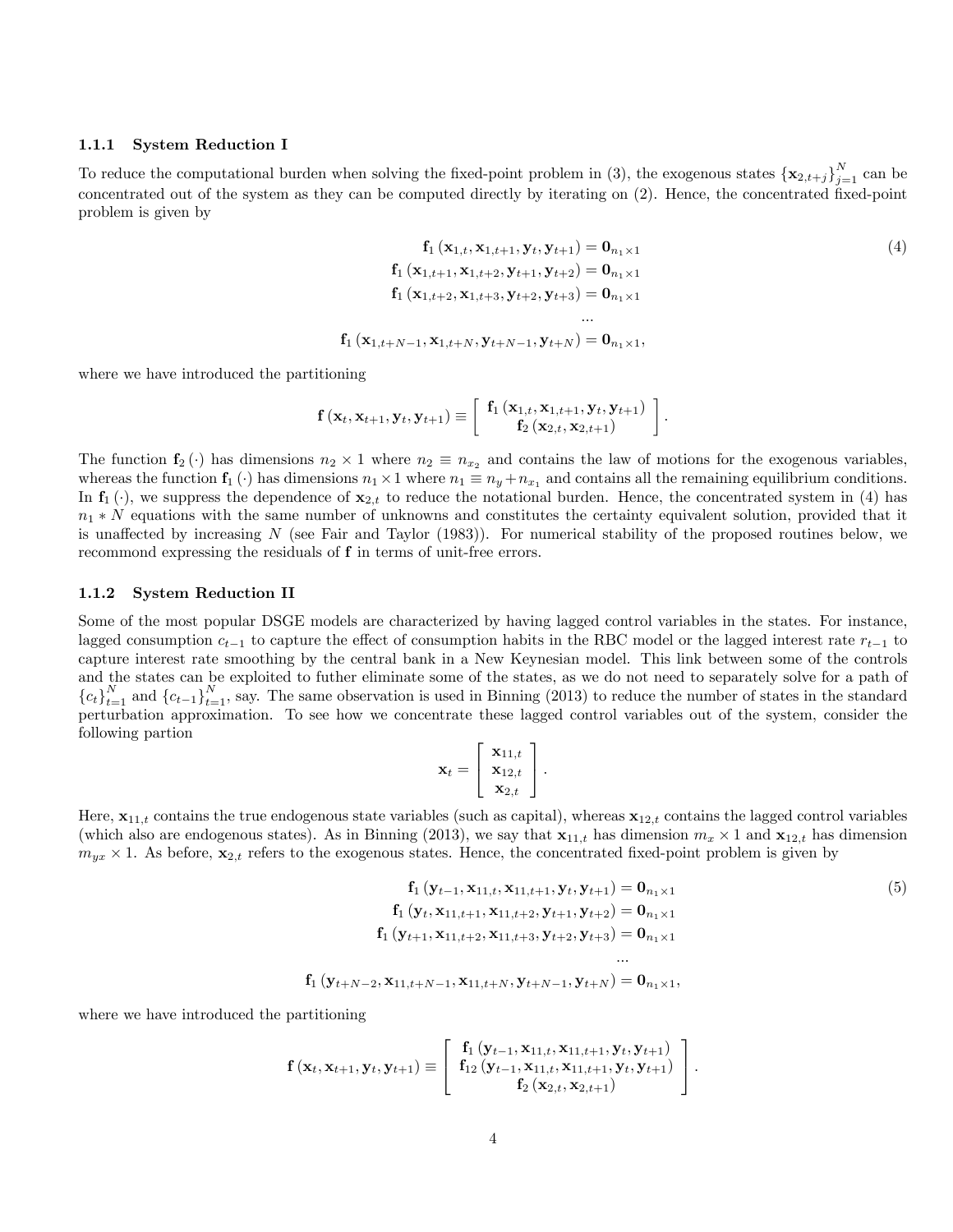Note that we here explicitely account for the fact that  $y_{t-1}$  enters in the f-function, as this effect is not captured by  $x_{11,t}$ . This is what makes this additional concentration "trick" different from the one presented in Section 1.1.1. Furthermore,  $f_1$   $(\mathbf{y}_{t-1}, \mathbf{x}_{1,t}, \mathbf{x}_{1:t+1}, \mathbf{y}_t, \mathbf{y}_{t+1})$  contains the first  $n_y + m_x$  equations in the model,  $f_{12}$   $(\mathbf{y}_{t-1}, \mathbf{x}_{11,t}, \mathbf{x}_{11,t+1}, \mathbf{y}_t, \mathbf{y}_{t+1})$  contains the  $m_{yx}$  link-equations for defining the lagged control variables, and finally  $f_2(\cdot)$  contains the exogenous shocks with dimension  $n_2 \times 1$  where  $n_2 \equiv n_{x_2}$ .

#### 1.2 Solving the Fixed-Point Problem

This subsection describes how we solve for the Öxed-point problem in (4) when using the system reduction described in Section 1.1.1. To do so, we let the unknowns be denoted by

$$
\mathbf{Z} \equiv \left[ \begin{array}{cccc} \mathbf{y}_t & \mathbf{y}_{t+1} & \dots & \mathbf{y}_{t+N-2} & \mathbf{y}_{t+N-1} \\ \mathbf{x}_{1,t+1} & \mathbf{x}_{1,t+2} & \dots & \mathbf{x}_{1,t+N-1} & \mathbf{x}_{1,t+N} \end{array} \right],
$$

meaning that the system in (4) can be condensely expressed as

$$
\mathbf{F}\left(\mathbf{Z}\right) \equiv \left[ \begin{array}{c} \mathbf{f}_{1}\left(\mathbf{x}_{1,t}, \mathbf{x}_{1,t+1}, \mathbf{y}_{t}, \mathbf{y}_{t+1}\right) \\ \mathbf{f}_{1}\left(\mathbf{x}_{1,t+1}, \mathbf{x}_{1,t+2}, \mathbf{y}_{t+1}, \mathbf{y}_{t+2}\right) \\ \mathbf{f}_{1}\left(\mathbf{x}_{1,t+2}, \mathbf{x}_{1,t+3}, \mathbf{y}_{t+2}, \mathbf{y}_{t+3}\right) \\ \dots \\ \mathbf{f}_{1}\left(\mathbf{x}_{1,t+N-1}, \mathbf{x}_{1,t+N}, \mathbf{y}_{t+N-1}, \mathbf{y}_{t+N}\right) \end{array} \right] = \mathbf{0}.
$$

Linearizing this system around the point  $\mathbf{Z}^*$  gives

$$
\mathbf{F}\left(\mathbf{Z}\right) \approx \mathbf{F}\left(\mathbf{Z}^*\right) + \mathbf{J}\left(\mathbf{Z}^*\right)\left(vec\left(\mathbf{Z}\right) - vec\left(\mathbf{Z}^*\right)\right),\tag{6}
$$

where  $J(Z^*)$  denotes the Jacobian evaluated at  $Z^*$ . That is,

$$
\mathbf{J}\left(\mathbf{Z}^*\right) \equiv \left.\frac{\partial \mathbf{F}\left(\mathbf{Z}\right)}{\partial vec\left(\mathbf{Z}\right)'}\right|_{\mathbf{Z}=\mathbf{Z}^*},
$$

which has dimensions  $(n_1 * N) \times (n_1 * N)$ .

When also using the system reduction in Section 1.1.2, we define

$$
\mathbf{Z} \equiv \left[ \begin{array}{cccc} \mathbf{y}_t & \mathbf{y}_{t+1} & \dots & \mathbf{y}_{t+N-2} & \mathbf{y}_{t+N-1} \\ \mathbf{x}_{11,t+1} & \mathbf{x}_{11,t+2} & \dots & \mathbf{x}_{11,t+N-1} & \mathbf{x}_{11,t+N} \end{array} \right]
$$

and the system in (5) can be condensely expressed as

$$
\mathbf{F}(\mathbf{Z}) \equiv \left[ \begin{array}{c} \mathbf{f}_1\left(\mathbf{x}_{11,t}, \mathbf{x}_{11,t+1}, \mathbf{y}_t, \mathbf{y}_{t+1}\right) \\ \mathbf{f}_1\left(\mathbf{x}_{11,t+1}, \mathbf{x}_{11,t+2}, \mathbf{y}_{t+1}, \mathbf{y}_{t+2}\right) \\ \mathbf{f}_1\left(\mathbf{x}_{11,t+2}, \mathbf{x}_{11,t+3}, \mathbf{y}_{t+2}, \mathbf{y}_{t+3}\right) \\ \cdots \\ \mathbf{f}_1\left(\mathbf{x}_{11,t+N-1}, \mathbf{x}_{11,t+N}, \mathbf{y}_{t+N-1}, \mathbf{y}_{t+N}\right) \end{array}\right] = \mathbf{0}.
$$

#### 1.2.1 The Standard Newton-Raphson Routine

The most efficeint way to solve (4) (if we can obtain convergence) is to use the Newton-Raphson routine. To describe this routine, let  $\mathbf{Z}^i$  denote the value of  $\mathbf{Z}$  at iteration i, and use (6) for  $\mathbf{Z}^i = \mathbf{Z}^*$  to obtain

$$
\mathbf{F}\left(\mathbf{Z}\right) \approx \mathbf{F}\left(\mathbf{Z}^{i}\right) + \mathbf{J}\left(\mathbf{Z}^{i}\right)\left( vec\left(\mathbf{Z}\right) - vec\left(\mathbf{Z}^{i}\right)\right).
$$

Let  $\mathbf{F}(\mathbf{Z}) = \mathbf{0}$  and isolate for  $vec(\mathbf{Z})$ , i.e.

$$
vec(\mathbf{Z}) = vec(\mathbf{Z}^i) - \mathbf{J}(\mathbf{Z}^i)^{-1} \mathbf{F}(\mathbf{Z}^i).
$$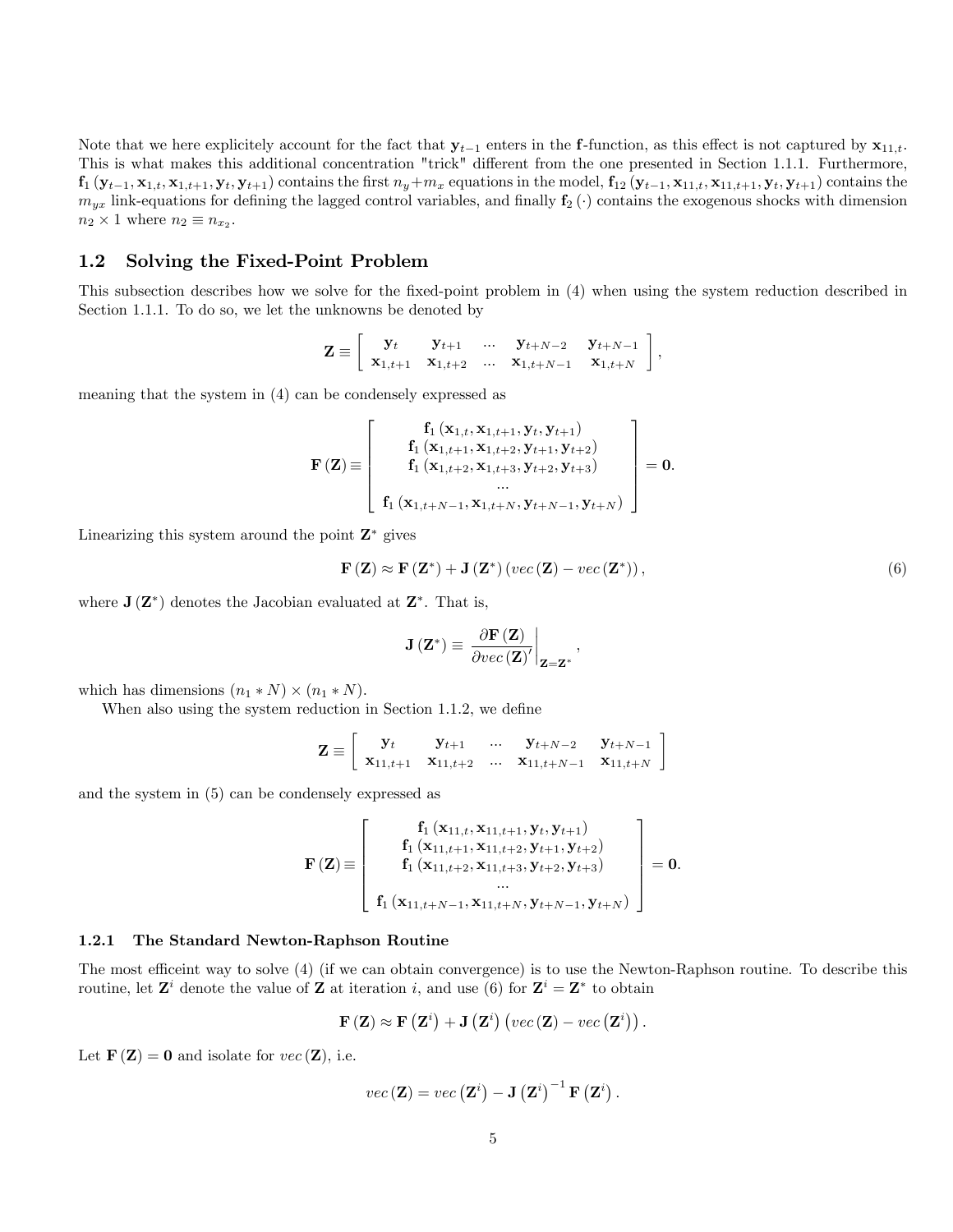Hence, the Newton-Raphson routine is then

$$
vec\left(\mathbf{Z}^{i+1}\right) = vec\left(\mathbf{Z}^{i}\right) - \mathbf{J}\left(\mathbf{Z}^{i}\right)^{-1} \mathbf{F}\left(\mathbf{Z}^{i}\right). \tag{7}
$$

We iterate until the change in max  $|vec(\mathbf{Z}^{i+1}) - vec(\mathbf{Z}^i)|$  is smaller than some tolerance. Note that this routine is sometimes referred to as a Newton-Raphson relaxation algorithm (see Boucekkine (1995)). When computing the inversion of the Jacobian we use the efficient method of Boucekkine (1995) (see Section 2 of this technical appendix for a presentation of this method using our notation).

#### 1.2.2 The Extended Newton-Raphson routine

When the problem is very nonlinear, the standard Newton-Raphson may fail to converge. If this is the case, then we consider an extended Newton-Raphson routine of the form

$$
vec\left(\mathbf{Z}^{i+1}\left(\delta\right)\right) = vec\left(\mathbf{Z}^{i}\right) - \delta\left(\mathbf{J}\left(\mathbf{Z}^{i}\right)\right)^{-1}\mathbf{F}\left(\mathbf{Z}^{i}\right),\tag{8}
$$

where the scaling parameter  $\delta \in \mathbb{R}$  is determined by a rough grid search to the problem

$$
\delta = \arg\min_{\delta} \mathbf{F}\left(\mathbf{Z}^{i+1}\left(\delta\right)\right)' \mathbf{F}\left(\mathbf{Z}^{i+1}\left(\delta\right)\right).
$$

That is,  $\delta$  accounts for the possibility that a linear approximation to  $F(Z)$  may be insufficiently accurate. We iterate on (8) until the change in max  $|vec(\mathbf{Z}^{i+1}) - vec(\mathbf{Z}^i)|$  is smaller than some tolerance, and we refer to this algorithm as an extended Newton-Raphson relaxation routine.

#### 1.2.3 Minimizing the Squared Model-Residuals by the LM Optimizer

If these routines are unsuccesful in solving the fixed-point problem in (4), then we use the Levenberg-Marquardt (LM) optimizer to minimize  $\mathbf{F}(\mathbf{Z})' \mathbf{F}(\mathbf{Z})$  across **Z**.

#### 1.3 Determining Starting Values and Terminal Values for the Controls

To obtain fast convergence when solving the fixed-point problem in (4) it is essiential to have good starting values. They are typically computed based on a first-order approximation, i.e. by iterating on

$$
\mathbf{y}_{t+i}^{1st} - \mathbf{y}_{ss} = \mathbf{g}_{\mathbf{x}} \left( \mathbf{x}_{t+i}^{1st} - \mathbf{x}_{ss} \right)
$$
\n
$$
\mathbf{x}_{t+i}^{1st} - \mathbf{x}_{ss} = \mathbf{h}_{\mathbf{x}} \left( \mathbf{x}_{t+i-1}^{1st} - \mathbf{x}_{ss} \right)
$$
\n(9)

for  $i = 1, 2, ..., N$  where  $\mathbf{x}_t^{1st} = \mathbf{x}_t$ . Adjemian and Juillard (2010) further notes that it is possible to reduce the value of N and hence increase the speed of the certainty equivalent solver by replacing the standard terminal condition of  $y_{t+N} = y_{ss}$ by  $\mathbf{y}_{t+N} = \mathbf{y}_{t+N}^{1st}$ . Of course, for  $N \to \infty$ , we clearly have  $\mathbf{x}_{t+i}^{1st} - \mathbf{x}_{ss} \longrightarrow 0$  and  $\mathbf{y}_{t+i}^{1st} - \mathbf{y}_{ss} \longrightarrow 0$ , given the stability of  $\mathbf{h}_{\mathbf{x}}$ , implying that this procedure reproduces the standard terminal condition in the limit. This section generalizes these ideas by using a fourth-order perturbation approximation to compute starting values and the terminal value of  $\mathbf{y}_{t+N}$ . To reduce the computational burden, we use the perturbation on perturbation (POP) method suggested by Andreasen and Zabczyk (2015) and applied to compute conditional expectations in the technical appendix of Andreasen (2012). Below, we provide the key results from this technical appendix for terms under certainty equivalence (i.e. we leave out the expressions for derivatives involving the perturbation parameter) and extend these results to fourth order.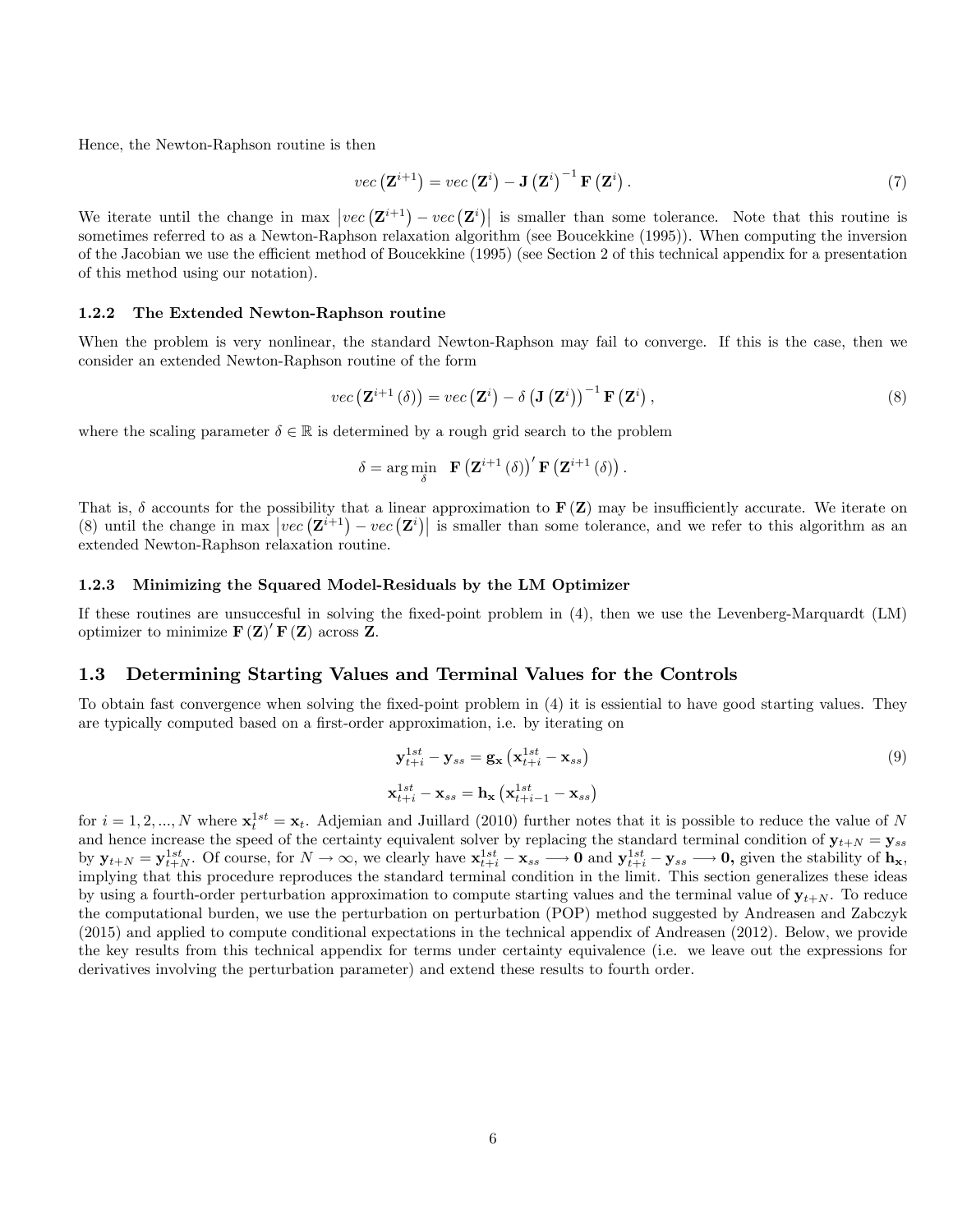#### 1.3.1 Using the POP-Method to Compute Conditional Expectations in DSGE models

Consider the case where the DSGE model reports the endogenous variable  $r_t$  and we want to compute conditional expectations of this variable, i.e.  $r_{1,t} \equiv E_t [r_{t+1}], r_{2,t} \equiv E_t [r_{t+2}], r_{3,t} \equiv E_t [r_{t+3}],$  etc.<sup>2</sup> The law of iterated expectations implies  $r_{2,t} \equiv E_t [r_{t+2}] = E_t [E_{t+1} [r_{t+2}]] = E_t [r_{1,t+1}]$  and so on. Hence, we only need to derive a formula for computing  $p_t \equiv E_t [r_{t+1}]$  because all other expectations can be found be iterating this formula. We therefore consider the problem

$$
p\left(\mathbf{x}_t, \sigma\right) = E_t \left[ r\left(\mathbf{x}_{t+1}, \sigma\right) \right] \tag{10}
$$

where  $\sigma$  is the perturbation parameter. We then observe that

$$
F(\mathbf{x}_t, \sigma) \equiv E_t \left[ -p(\mathbf{x}_t, \sigma) + r(\mathbf{h}(\mathbf{x}_t, \sigma) + \sigma \boldsymbol{\eta} \boldsymbol{\epsilon}_{t+1}, \sigma) \right] = 0, \tag{11}
$$

because

$$
\mathbf{x}_{t+1} = \mathbf{h}\left(\mathbf{x}_t, \sigma\right) + \sigma \boldsymbol{\eta} \boldsymbol{\epsilon}_{t+1}.\tag{12}
$$

Note then that (11) must hold for all values of  $(\mathbf{x}_t, \sigma)$ . This allow us to compute all derivatives of p with respect to  $(\mathbf{x}_t, \sigma)$ around the deterministic steady state, i.e.  $\mathbf{x}_t = \mathbf{x}_{ss}$  and  $\sigma = 0$ , given derivatives of  $\mathbf{h}(\mathbf{x}_t, \sigma)$  and  $r(\mathbf{x}_{t+1}, \sigma)$  around the same point.

For the indices we adopt the convention that the subscript indicates the order of differentiation. I.e. a subscript 1 is for the first time we take derivatives and so on. Thus,

$$
\alpha_1, \alpha_2, \alpha_3, \alpha_4 = 1, 2, \ldots n_x
$$

$$
\gamma_1,\gamma_2,\gamma_3,\gamma_4=1,2,...n_x
$$

where the  $\alpha's$  and  $\gamma's$  will be used to index the states. We will also use superscript t and  $t+1$  on p, r, and h and their derivatives. This is done to indicate that the functions are functions of  $\mathbf{x}_t$  and  $\mathbf{x}_{t+1}$ , respectively. This distinction is relevant when we compute the derivatives, but not when these derivatives are evaluated in the deterministic steady state where  $\mathbf{x}_t = \mathbf{x}_{t+1} = \mathbf{x}_{ss}.$ 

#### 1.3.2 The First Order Terms: For  $(x_t)$

$$
\left[F_{\mathbf{x}}\left(\mathbf{x}_{ss},0\right)\right]_{\alpha_{1}} = E_{t}\left[-\left[p_{\mathbf{x}}^{t}\right]_{\alpha_{1}} + \left[r_{\mathbf{x}}^{t+1}\right]_{\gamma_{1}}\left[\mathbf{h}_{\mathbf{x}}^{t}\right]_{\alpha_{1}}^{\gamma_{1}}\right] = 0
$$

 $\hat{\Downarrow}$ 

$$
\left[p_{\mathbf{x}}^t\right]_{\alpha_1} = E_t \left[\left[r_{\mathbf{x}}^{t+1}\right]_{\gamma_1} \left[\mathbf{h}_{\mathbf{x}}^t\right]_{\alpha_1}^{\gamma_1}\right].
$$

Hence, in the steady state we have

$$
\left[ p_{\mathbf{x}}\right]_{\alpha_1}=\left[ r_{\mathbf{x}}\right]_{\gamma_1}\left[\mathbf{h}_{\mathbf{x}}\right]_{\alpha_1}^{\gamma_1},
$$

or in standard matrix notation

$$
\mathbf{p}_{\mathbf{x}}\left(1;:\right)=\mathbf{r}_{\mathbf{x}}\left(1;:\right)\mathbf{h}_{\mathbf{x}},
$$

# 1.3.3 The Second Order Terms: For  $(x_t, x_t)$

which is identical to the expression computed in (9).

$$
\left[F_{\textbf{xx}}\left(\textbf{x}_{ss},0\right)\right]_{\alpha_1\alpha_2} = E_t\left[-\left[p_{\textbf{xx}}^t\right]_{\alpha_1\alpha_2} + \left[r_{\textbf{xx}}^{t+1}\right]_{\gamma_1\gamma_2}\left[\textbf{h}_{\textbf{x}}^t\right]_{\alpha_2}^{\gamma_2}\left[\textbf{h}_{\textbf{x}}^t\right]_{\alpha_1}^{\gamma_1} + \left[r_{\textbf{x}}^{t+1}\right]_{\gamma_1}\left[\textbf{h}_{\textbf{xx}}^t\right]_{\alpha_1\alpha_2}^{\gamma_1}\right] = 0
$$

 $\hat{\mathbb{I}}$ 

$$
\left[p^t_{\textbf{xx}}\right]_{\alpha_1\alpha_2}=E_t\left[\left[r^{t+1}_{\textbf{xx}}\right]_{\gamma_1\gamma_2}\left[\textbf{h}^t_{\textbf{x}}\right]^{\gamma_2}_{\alpha_2}\left[\textbf{h}^t_{\textbf{x}}\right]^{\gamma_1}_{\alpha_1}+\left[r^{t+1}_{\textbf{x}}\right]_{\gamma_1}\left[\textbf{h}^t_{\textbf{xx}}\right]^{\gamma_1}_{\alpha_1\alpha_2}\right].
$$

Hence, in the steady state we have

$$
\left[p_{\textbf{xx}}\right]_{\alpha_1\alpha_2} = \left[r_{\textbf{xx}}\right]_{\gamma_1\gamma_2} \left[\textbf{h}_{\textbf{x}}\right]_{\alpha_2}^{\gamma_2} \left[\textbf{h}_{\textbf{x}}\right]_{\alpha_1}^{\gamma_1} + \left[r_{\textbf{x}}\right]_{\gamma_1} \left[\textbf{h}_{\textbf{xx}}\right]_{\alpha_1\alpha_2}^{\gamma_1},
$$

or in the standard matrix notation

$$
\mathbf{p_{xx}} = \mathbf{h'_{x}} \mathbf{r_{xx}} \mathbf{h_{x}} + \sum_{\gamma_1=1}^{n_x} \mathbf{r_{x}}\left(1, \gamma_1\right) \mathbf{h_{xx}}\left(\gamma_1, :, : \right).
$$

<sup>&</sup>lt;sup>2</sup>If the variable of interest is a control variable, then the function  $r(\mathbf{x}_{t+1}, \sigma)$  follows from the **g**-function. If the variable of interest is a state variable, then we let  $r_t \equiv \mathbf{i}' \mathbf{x}_t$  to obtain moments for the *i*'th state variable with  $i(k, 1) = 1$  for  $k = i$ , otherwise  $i(k, 1) = 0$ .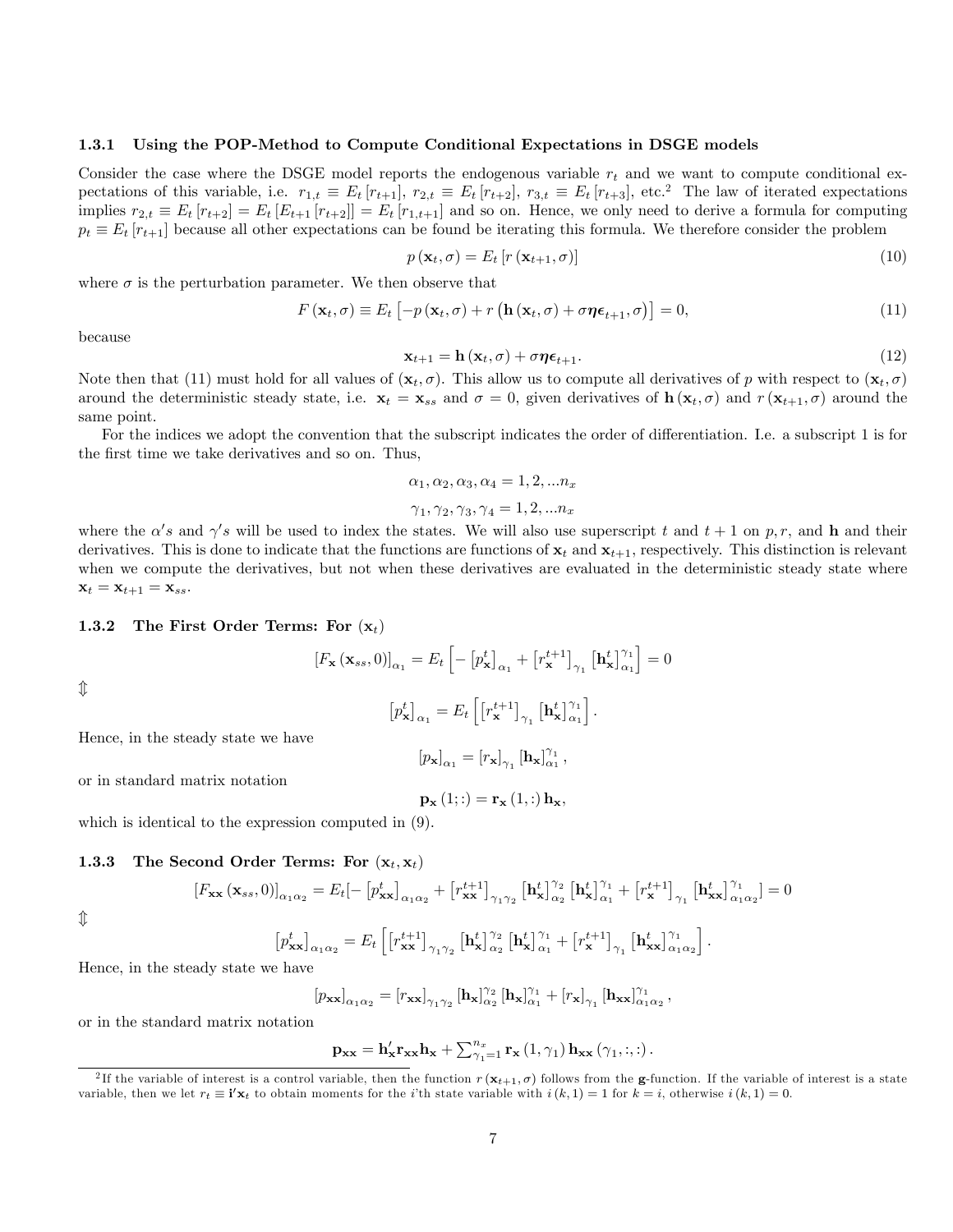# 1.3.4 Third Order Terms: For  $(\mathbf{x}_t, \mathbf{x}_t, \mathbf{x}_t)$

$$
[F_{\mathbf{x}\mathbf{x}\mathbf{x}}(\mathbf{x}_{ss},0)]_{\alpha_1\alpha_2\alpha_3} = E_t[-[p^t_{\mathbf{x}\mathbf{x}\mathbf{x}}]_{\alpha_1\alpha_2\alpha_3} + [r^{t+1}_{\mathbf{x}\mathbf{x}\mathbf{x}}]_{\gamma_1\gamma_2\gamma_3} [\mathbf{h}^t_{\mathbf{x}}]_{\alpha_3}^{\gamma_3} [\mathbf{h}^t_{\mathbf{x}}]_{\alpha_2}^{\gamma_2} [\mathbf{h}^t_{\mathbf{x}\mathbf{x}}]_{\alpha_1}^{\gamma_1} + [r^{t+1}_{\mathbf{x}\mathbf{x}}]_{\gamma_1\gamma_2} [\mathbf{h}^t_{\mathbf{x}\mathbf{x}}]_{\alpha_2\alpha_3}^{\gamma_2} [\mathbf{h}^t_{\mathbf{x}}]_{\alpha_1}^{\gamma_1} + [r^{t+1}_{\mathbf{x}\mathbf{x}}]_{\gamma_1\gamma_2} [\mathbf{h}^t_{\mathbf{x}\mathbf{x}}]_{\alpha_2}^{\gamma_2} [\mathbf{h}^t_{\mathbf{x}\mathbf{x}}]_{\alpha_1\alpha_3}^{\gamma_1} + [r^{t+1}_{\mathbf{x}\mathbf{x}}]_{\gamma_1\gamma_3} [\mathbf{h}^t_{\mathbf{x}\mathbf{x}}]_{\alpha_3}^{\gamma_3} [\mathbf{h}^t_{\mathbf{x}\mathbf{x}}]_{\alpha_1\alpha_2}^{\gamma_1} + [r^{t+1}_{\mathbf{x}\mathbf{x}}]_{\gamma_1} [\mathbf{h}^t_{\mathbf{x}\mathbf{x}\mathbf{x}}]_{\alpha_1\alpha_2\alpha_3}^{\gamma_1}
$$
  
= 0

 $\mathbbmss{D}$ 

$$
\begin{array}{lcl} \left[p^{t}_{\mathbf{x}\mathbf{x}\mathbf{x}}\right]_{\alpha_{1}\alpha_{2}\alpha_{3}} & = & \left. E_{t} \right[\left[r^{t+1}_{\mathbf{x}\mathbf{x}\mathbf{x}}\right]_{\gamma_{1}\gamma_{2}\gamma_{3}} \left[\mathbf{h}^{t}_{\mathbf{x}}\right]_{\alpha_{3}}^{\gamma_{3}} \left[\mathbf{h}^{t}_{\mathbf{x}}\right]_{\alpha_{2}}^{\gamma_{2}} \left[\mathbf{h}^{t}_{\mathbf{x}}\right]_{\alpha_{1}}^{\gamma_{1}} \\ & & \left. + \left[r^{t+1}_{\mathbf{x}\mathbf{x}}\right]_{\gamma_{1}\gamma_{2}} \left[\mathbf{h}^{t}_{\mathbf{x}\mathbf{x}}\right]_{\alpha_{2}\alpha_{3}}^{\gamma_{2}} \left[\mathbf{h}^{t}_{\mathbf{x}}\right]_{\alpha_{1}}^{\gamma_{1}} \\ & & \left. + \left[r^{t+1}_{\mathbf{x}\mathbf{x}}\right]_{\gamma_{1}\gamma_{2}} \left[\mathbf{h}^{t}_{\mathbf{x}}\right]_{\alpha_{2}}^{\gamma_{2}} \left[\mathbf{h}^{t}_{\mathbf{x}\mathbf{x}}\right]_{\alpha_{1}\alpha_{3}}^{\gamma_{1}} \\ & & \left. + \left[r^{t+1}_{\mathbf{x}\mathbf{x}}\right]_{\gamma_{1}\gamma_{3}} \left[\mathbf{h}^{t}_{\mathbf{x}}\right]_{\alpha_{3}}^{\gamma_{3}} \left[\mathbf{h}^{t}_{\mathbf{x}\mathbf{x}}\right]_{\alpha_{1}\alpha_{2}}^{\gamma_{1}} \\ & & \left. + \left[r^{t+1}_{\mathbf{x}}\right]_{\gamma_{1}} \left[\mathbf{h}^{t}_{\mathbf{x}\mathbf{x}\mathbf{x}}\right]_{\alpha_{1}\alpha_{2}\alpha_{3}}^{\gamma_{1}}\right]. \end{array}
$$

Hence, in the steady state we have

$$
\begin{array}{lcl} \left[p_{\textbf{xxx}}\right]_{\alpha_1\alpha_2\alpha_3} & = & \left[r_{\textbf{xxx}}\right]_{\gamma_1\gamma_2\gamma_3} \left[\mathbf{h_x}\right]_{\alpha_3}^{\gamma_3} \left[\mathbf{h_x}\right]_{\alpha_2}^{\gamma_2} \left[\mathbf{h_x}\right]_{\alpha_1}^{\gamma_1} \\ & & + \left[r_{\textbf{xx}}\right]_{\gamma_1\gamma_2} \left[\mathbf{h_{xx}}\right]_{\alpha_2\alpha_3}^{\gamma_2} \left[\mathbf{h_x}\right]_{\alpha_1}^{\gamma_1} \\ & & + \left[r_{\textbf{xx}}\right]_{\gamma_1\gamma_2} \left[\mathbf{h_x}\right]_{\alpha_2}^{\gamma_2} \left[\mathbf{h_{xx}}\right]_{\alpha_1\alpha_3}^{\gamma_1} \\ & & + \left[r_{\textbf{xx}}\right]_{\gamma_1\gamma_3} \left[\mathbf{h_x}\right]_{\alpha_3}^{\gamma_3} \left[\mathbf{h_{xx}}\right]_{\alpha_1\alpha_2}^{\gamma_1} \\ & & + \left[r_{\textbf{x}}\right]_{\gamma_1} \left[\mathbf{h_{xxx}}\right]_{\alpha_1\alpha_2\alpha_3}^{\gamma_1} \, , \end{array}
$$

or in the standard matrix notation

$$
\mathbf{p}_{\mathbf{x}\mathbf{x}\mathbf{x}}\left(\alpha_{1},\alpha_{2},\alpha_{3}\right) = \sum_{\gamma_{3}=1}^{n_{x}} \mathbf{h}_{\mathbf{x}}\left(:,\alpha_{1}\right)^{\prime} \mathbf{r}_{\mathbf{x}\mathbf{x}\mathbf{x}}\left(:,\gamma_{3}\right) \mathbf{h}_{\mathbf{x}}\left(:,\alpha_{2}\right) \mathbf{h}_{\mathbf{x}}\left(\gamma_{3},\alpha_{3}\right) \n+ \mathbf{h}_{\mathbf{x}}\left(:,\alpha_{1}\right)^{\prime} \mathbf{r}_{\mathbf{x}\mathbf{x}} \mathbf{h}_{\mathbf{x}\mathbf{x}}\left(:,\alpha_{2},\alpha_{3}\right) \n+ \sum_{\gamma_{1}=1}^{n_{x}} \mathbf{r}_{\mathbf{x}\mathbf{x}}\left(\gamma_{1},:\right) \mathbf{h}_{\mathbf{x}}\left(:,\alpha_{2}\right) \mathbf{h}_{\mathbf{x}\mathbf{x}}\left(\gamma_{1},\alpha_{1},\alpha_{3}\right) \n+ \sum_{\gamma_{1}=1}^{n_{x}} \mathbf{r}_{\mathbf{x}\mathbf{x}}\left(\gamma_{1},:\right) \mathbf{h}_{\mathbf{x}}\left(:,\alpha_{3}\right) \mathbf{h}_{\mathbf{x}\mathbf{x}}\left(\gamma_{1},\alpha_{1},\alpha_{2}\right) \n+ \mathbf{r}_{\mathbf{x}}\left(1,:\right) \mathbf{h}_{\mathbf{x}\mathbf{x}\mathbf{x}}\left(:,\alpha_{1},\alpha_{2},\alpha_{3}\right).
$$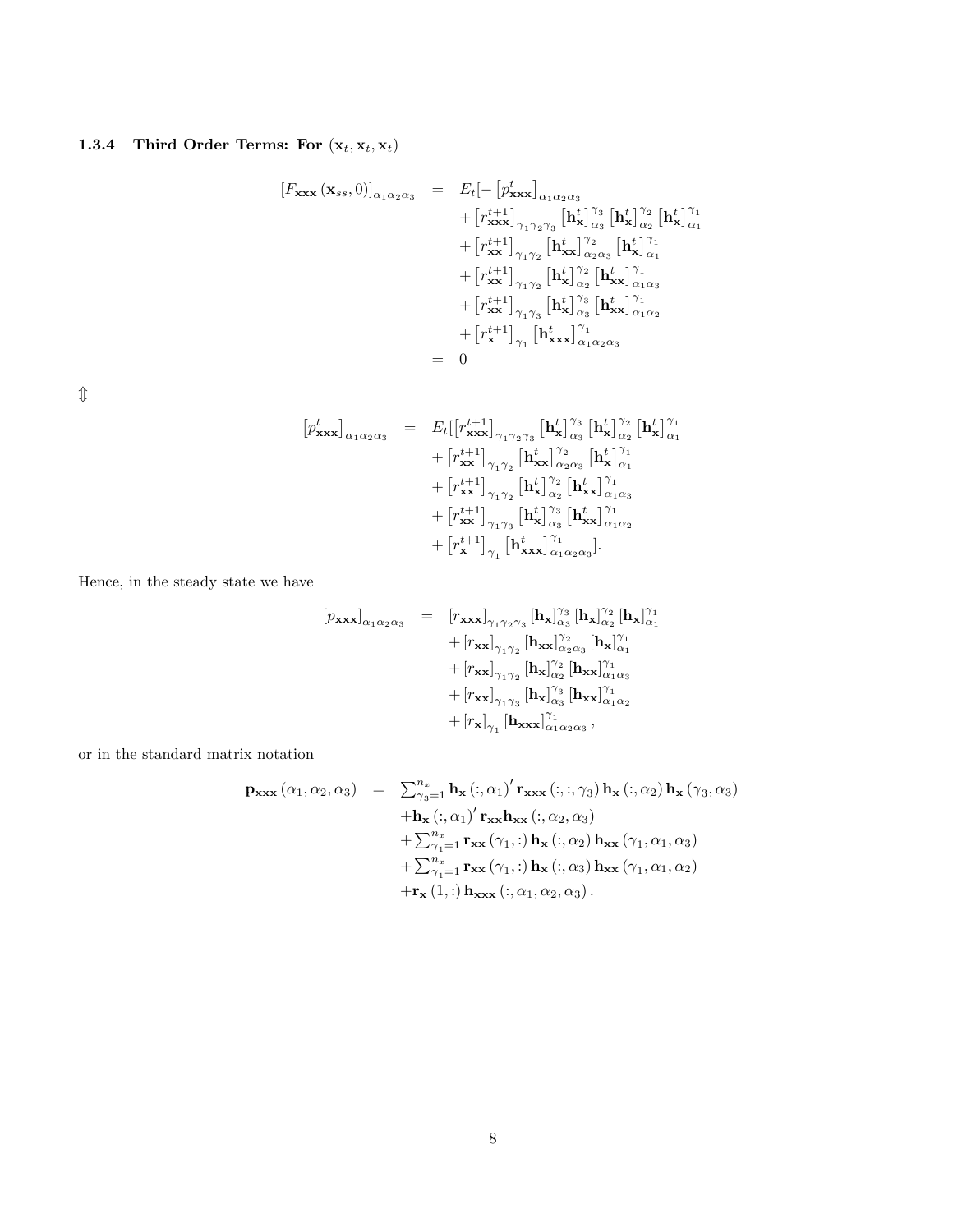#### 1.3.5 Fourth Order Terms: For  $(\mathbf{x}_t, \mathbf{x}_t, \mathbf{x}_t, \mathbf{x}_t)$

Recall that

$$
[F_{\mathbf{x}\mathbf{x}\mathbf{x}}(\mathbf{x}_{ss},0)]_{\alpha_1\alpha_2\alpha_3} = E_t[-[p^t_{\mathbf{x}\mathbf{x}\mathbf{x}}]_{\alpha_1\alpha_2\alpha_3} + [r^{t+1}_{\mathbf{x}\mathbf{x}\mathbf{x}}]_{\gamma_1\gamma_2\gamma_3} [\mathbf{h}^t_{\mathbf{x}}]_{\alpha_3}^{\gamma_3} [\mathbf{h}^t_{\mathbf{x}}]_{\alpha_2}^{\gamma_2} [\mathbf{h}^t_{\mathbf{x}}]_{\alpha_1}^{\gamma_1} + [r^{t+1}_{\mathbf{x}\mathbf{x}}]_{\gamma_1\gamma_2} [\mathbf{h}^t_{\mathbf{x}\mathbf{x}}]_{\alpha_2\alpha_3}^{\gamma_2} [\mathbf{h}^t_{\mathbf{x}}]_{\alpha_1}^{\gamma_1} + [r^{t+1}_{\mathbf{x}\mathbf{x}}]_{\gamma_1\gamma_2} [\mathbf{h}^t_{\mathbf{x}}]_{\alpha_2}^{\gamma_2} [\mathbf{h}^t_{\mathbf{x}\mathbf{x}}]_{\alpha_1\alpha_3}^{\gamma_1} + [r^{t+1}_{\mathbf{x}\mathbf{x}}]_{\gamma_1\gamma_3} [\mathbf{h}^t_{\mathbf{x}}]_{\alpha_3}^{\gamma_3} [\mathbf{h}^t_{\mathbf{x}\mathbf{x}}]_{\alpha_1\alpha_2}^{\gamma_1} + [r^{t+1}_{\mathbf{x}}]_{\gamma_1} [\mathbf{h}^t_{\mathbf{x}\mathbf{x}\mathbf{x}}]_{\alpha_1\alpha_2\alpha_3}^{\gamma_1}
$$
  
= 0

 $[F_{\bf xx}{\bf x}\left({\bf x}_{ss},0\right)]_{\alpha_1\alpha_2\alpha_3} = E_t[-[p^t_{\bf xx}{\bf x}]_{\alpha_1\alpha_2\alpha_3} + Q_1 + Q_2 + Q_3 + Q_4 + Q_5]$ 

where  
\n
$$
Q_{1} = [r_{\mathbf{x}\mathbf{x}\mathbf{x}}^{t+1}]_{\gamma_{1}\gamma_{2}\gamma_{3}} [\mathbf{h}_{\mathbf{x}}^{t}]_{\alpha_{3}}^{\gamma_{3}} [\mathbf{h}_{\mathbf{x}}^{t}]_{\alpha_{2}}^{\gamma_{2}} [\mathbf{h}_{\mathbf{x}}^{t}]_{\alpha_{1}}^{\gamma_{1}}
$$
\n
$$
Q_{2} = [r_{\mathbf{x}\mathbf{x}}^{t+1}]_{\gamma_{1}\gamma_{2}} [\mathbf{h}_{\mathbf{x}\mathbf{x}}^{t}]_{\alpha_{2}\alpha_{3}}^{\gamma_{2}} [\mathbf{h}_{\mathbf{x}}^{t}]_{\alpha_{1}}^{\gamma_{1}}
$$
\n
$$
Q_{3} = [r_{\mathbf{x}\mathbf{x}}^{t+1}]_{\gamma_{1}\gamma_{2}} [\mathbf{h}_{\mathbf{x}}^{t}]_{\alpha_{2}}^{\gamma_{2}} [\mathbf{h}_{\mathbf{x}\mathbf{x}}^{t}]_{\alpha_{1}\alpha_{3}}^{\gamma_{1}}
$$
\n
$$
Q_{4} = [r_{\mathbf{x}\mathbf{x}}^{t+1}]_{\gamma_{1}\gamma_{3}} [\mathbf{h}_{\mathbf{x}\mathbf{x}}^{t}]_{\alpha_{3}}^{\gamma_{3}} [\mathbf{h}_{\mathbf{x}\mathbf{x}}^{t}]_{\alpha_{1}\alpha_{2}}^{\gamma_{1}}
$$
\n
$$
Q_{5} = [r_{\mathbf{x}}^{t+1}]_{\gamma_{1}} [\mathbf{h}_{\mathbf{x}\mathbf{x}\mathbf{x}}^{t}]_{\alpha_{1}\alpha_{2}\alpha_{3}}^{\gamma_{1}}
$$

Thus,

$$
\begin{aligned}[t] \left[Q_{1,\mathbf{x}}\right]_{\alpha_4} &= \left[r_{4\mathbf{x}}^{t+1}\right]_{\gamma_1\gamma_2\gamma_3\gamma_4} [\mathbf{h}^t_{\mathbf{x}}]_{\alpha_4}^{\gamma_4} [\mathbf{h}^t_{\mathbf{x}}]_{\alpha_3}^{\gamma_3} [\mathbf{h}^t_{\mathbf{x}}]_{\alpha_2}^{\gamma_2} [\mathbf{h}^t_{\mathbf{x}}]_{\alpha_1}^{\gamma_1} \\ &+ \left[r_{\mathbf{x}\mathbf{x}\mathbf{x}}^{t+1}\right]_{\gamma_1\gamma_2\gamma_3} [\mathbf{h}^t_{\mathbf{x}\mathbf{x}}]_{\alpha_3\alpha_4}^{\gamma_3} [\mathbf{h}^t_{\mathbf{x}}]_{\alpha_2}^{\gamma_2} [\mathbf{h}^t_{\mathbf{x}}]_{\alpha_1}^{\gamma_1} \\ &+ \left[r_{\mathbf{x}\mathbf{x}\mathbf{x}}^{t+1}\right]_{\gamma_1\gamma_2\gamma_3} [\mathbf{h}^t_{\mathbf{x}}]_{\alpha_3}^{\gamma_3} [\mathbf{h}^t_{\mathbf{x}\mathbf{x}}]_{\alpha_2\alpha_4}^{\gamma_2} [\mathbf{h}^t_{\mathbf{x}}]_{\alpha_1}^{\gamma_1} \\ &+ \left[r_{\mathbf{x}\mathbf{x}\mathbf{x}}^{t+1}\right]_{\gamma_1\gamma_2\gamma_3} [\mathbf{h}^t_{\mathbf{x}}]_{\alpha_3}^{\gamma_3} [\mathbf{h}^t_{\mathbf{x}}]_{\alpha_2}^{\gamma_2} [\mathbf{h}^t_{\mathbf{x}\mathbf{x}}]_{\alpha_1\alpha_4}^{\gamma_1} \\ & [Q_{2,\mathbf{x}}]_{\alpha_4} &= \left[r_{\mathbf{x}\mathbf{x}\mathbf{x}}^{t+1}\right]_{\gamma_1\gamma_2\gamma_4} [\mathbf{h}^t_{\mathbf{x}\mathbf{x}}]_{\alpha_4}^{\gamma_4} [\mathbf{h}^t_{\mathbf{x}\mathbf{x}}]_{\alpha_2\alpha_3}^{\gamma_2} [\mathbf{h}^t_{\mathbf{x}\mathbf{x}}]_{\alpha_1}^{\gamma_1} \end{aligned}
$$

$$
[Q_{2,\mathbf{x}}]_{\alpha_4} = \left[ r_{\mathbf{x}\mathbf{x}\mathbf{x}}^{t+1} \right]_{\gamma_1 \gamma_2 \gamma_4} [\mathbf{h}_{\mathbf{x}}^t]_{\alpha_4}^{\gamma_4} [\mathbf{h}_{\mathbf{x}\mathbf{x}}^t]_{\alpha_2 \alpha_3}^{\gamma_2} [\mathbf{h}_{\mathbf{x}}^t]_+^{\gamma_2} + \left[ r_{\mathbf{x}\mathbf{x}}^{t+1} \right]_{\gamma_1 \gamma_2} [\mathbf{h}_{\mathbf{x}\mathbf{x}\mathbf{x}}^t]_{\alpha_2 \alpha_3 \alpha_4}^{\gamma_2} [\mathbf{h}_{\mathbf{x}}^t]_{\alpha_1}^{\gamma_1} + \left[ r_{\mathbf{x}\mathbf{x}}^{t+1} \right]_{\gamma_1 \gamma_2} [\mathbf{h}_{\mathbf{x}\mathbf{x}}^t]_{\alpha_2 \alpha_3}^{\gamma_2} [\mathbf{h}_{\mathbf{x}\mathbf{x}}^t]_{\alpha_1 \alpha_4}^{\gamma_1}
$$

$$
\begin{array}{c} {\left[ {Q_{3,\mathbf{x}}} \right]_{\alpha_4}} = {\left[ {r_{\mathbf{xx}}^{t + 1}} \right]_{\gamma _1 \gamma _2 \gamma _4}} \!\!\!{{\left[ {h_\mathbf{x}^t} \right]}_{\alpha_4 }^{\gamma _4}} \!\!\left[ {h_\mathbf{x}^t} \right]_{\alpha_2 }^{\gamma _2}} \left[ {h_\mathbf{xx}^t} \right]_{\alpha_1 \alpha_3 }^{\gamma _1} \\ + {\left[ {r_{\mathbf{xx}}^{t + 1}} \right]_{\gamma _1 \gamma _2}} \!\!\left[ {h_\mathbf{xx}^t} \right]_{\alpha_2 \alpha_4 }^{\gamma _2}\left[ {h_\mathbf{xx}^t} \right]_{\alpha_1 \alpha_3 }^{\gamma _1} \\ + {\left[ {r_{\mathbf{xx}}^{t + 1}} \right]_{\gamma _1 \gamma _2}} \left[ {h_\mathbf{x}^t} \right]_{\alpha_2 }^{\gamma _2}\left[ {h_\mathbf{xx}^t} \right]_{\alpha_1 \alpha_3 \alpha_4 }^{\gamma _1} \end{array}
$$

$$
\begin{array}{l} {\left[ {Q_{4,\mathbf{x}} } \right]_{\alpha_4} = \left[ {r_{\mathbf{xx}}^{t + 1} } \right]_{\gamma_1 \gamma_3 \gamma_4} [ {{\mathbf{h}}_{\mathbf{x}}^t } ]_{\alpha_4}^{\gamma_4} \left[ {{\mathbf{h}}_{\mathbf{x}}^t } \right]_{\alpha_3}^{\gamma_3} \left[ {{\mathbf{h}}_{\mathbf{xx}}^t } \right]_{\alpha_1 \alpha_2}^{\gamma_1} } \\ + \left[ {r_{\mathbf{xx}}^{t + 1} } \right]_{\gamma_1 \gamma_3} [ {{\mathbf{h}}_{\mathbf{xx}}^t } ]_{\alpha_3 \alpha_4}^{\gamma_3} \left[ {{\mathbf{h}}_{\mathbf{xx}}^t } \right]_{\alpha_1 \alpha_2}^{\gamma_1} } \\ + \left[ {r_{\mathbf{xx}}^{t + 1} } \right]_{\gamma_1 \gamma_3} [ {{\mathbf{h}}_{\mathbf{x}}^t } ]_{\alpha_3}^{\gamma_3} \left[ {{\mathbf{h}}_{\mathbf{xx}}^t } \right]_{\alpha_1 \alpha_2 \alpha_4}^{\gamma_1} } \end{array}
$$

 $\left[Q_{5,\mathbf{x}}\right]_{\alpha_4} = \left[r_{\mathbf{xx}}^{t+1}\right]_{\gamma_1\gamma_4} \left[\mathbf{h}^t_{\mathbf{x}}\right]_{\alpha_4}^{\gamma_4} \left[\mathbf{h}^t_{\mathbf{xxx}}\right]_{\alpha_1\alpha_2\alpha_3}^{\gamma_1} + \left[r_{\mathbf{x}}^{t+1}\right]_{\gamma_1} \left[\mathbf{h}^t_{\mathbf{xxxx}}\right]_{\alpha_1\alpha_2\alpha_3\alpha_4}^{\gamma_1}$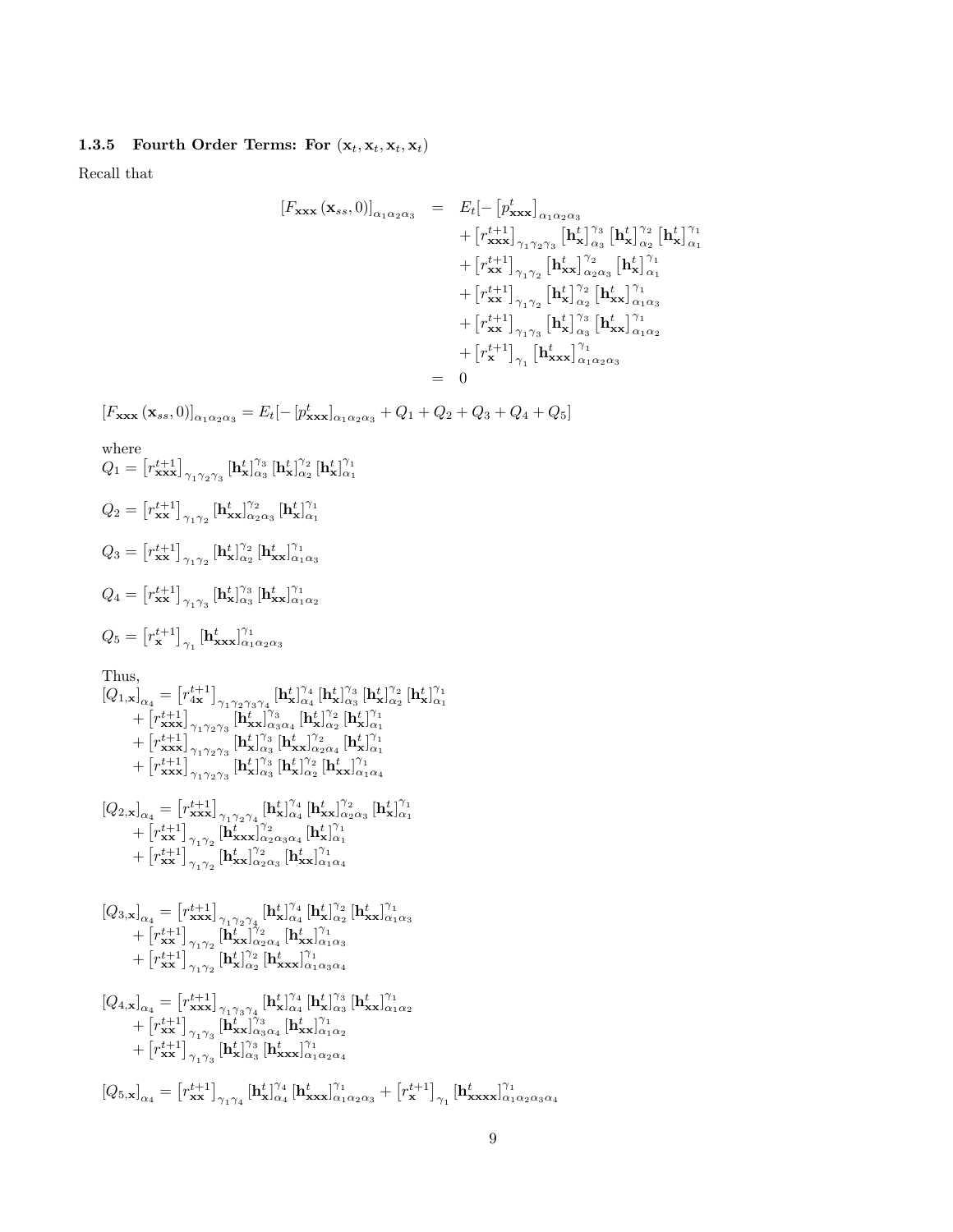Thus  $[F_{4x}(\mathbf{x}_{ss},0)]_{\alpha_1\alpha_2\alpha_3\alpha_4} = E_t[-[p^t_{4x}]_{\alpha_1\alpha_2\alpha_3\alpha_4}]$  $\hspace{1.5cm}1) \qquad +\left[r^{t+1}_{4\mathbf{x}}\right]_{\gamma_1\gamma_2\gamma_3\gamma_4}^{\gamma_2\gamma_3\gamma_4}[\mathbf{h}^t_{\mathbf{x}}]_{\alpha_4}^{\gamma_4}[\mathbf{h}^t_{\mathbf{x}}]_{\alpha_3}^{\gamma_3}[\mathbf{h}^t_{\mathbf{x}}]_{\alpha_2}^{\gamma_2}[\mathbf{h}^t_{\mathbf{x}}]_{\alpha_1}^{\gamma_1} \nonumber$ 2) + - r t+1 xxx <sup>1</sup> <sup>2</sup> <sup>3</sup> [h t xx] 3 <sup>3</sup><sup>4</sup> [h t x ] 2 <sup>2</sup> [h t x ] 1 <sup>1</sup>  $\hspace{1.5cm}=\left[r^{t+1}_{xxx}\right]_{\gamma_1\gamma_2\gamma_3}^{\gamma_1\gamma_2\gamma_3}[\mathbf{h}^t_{\mathbf{x}}]_{\alpha_3}^{\gamma_3}[\mathbf{h}^t_{\mathbf{x}\mathbf{x}}]_{\alpha_2\alpha_4}^{\gamma_2}[\mathbf{h}^t_{\mathbf{x}}]_{\alpha_1}^{\gamma_1}$ 4)  $+ \left[ r^{t+1}_{xxx} \right]_{\gamma_1 \gamma_2 \gamma_3}^{\gamma_1 \gamma_2 \gamma_3} \left[ \mathbf{h}^t_{\mathbf{x}} \right]_{\alpha_3}^{\gamma_3} \left[ \mathbf{h}^t_{\mathbf{x}} \right]_{\alpha_2}^{\gamma_2} \left[ \mathbf{h}^t_{\mathbf{x} \mathbf{x}} \right]_{\alpha_1 \alpha_4}^{\gamma_1}$  $\hspace{1cm}5)\ \ \ \ \ \ \ \ +\left[r^{t+1}_{\bf xxx}\right]_{\gamma_1\gamma_2\gamma_4}\left[{\bf h}^t_{\bf x}\right]_{\alpha_4}^{\gamma_4}\left[{\bf h}^t_{\bf xx}\right]_{\alpha_2\alpha_3}^{\gamma_2}\left[{\bf h}^t_{\bf x}\right]_{\alpha_1}^{\gamma_1}$ 6)  $+ \left[ r^{t+1}_{xx} \right]_{\gamma_1 \gamma_2}^{\gamma_1 \gamma_2} \left[ \mathbf{h}^t_{\mathbf{x} \mathbf{x} \mathbf{x}} \right]_{\alpha_2 \alpha_3 \alpha_4}^{\gamma_2} \left[ \mathbf{h}^t_{\mathbf{x}} \right]_{\alpha_1}^{\gamma_1}$  $\left[T^{t+1}_{\textbf{xx}}\right]_{\gamma_1\gamma_2}^{\gamma_1\gamma_2} [\textbf{h}^t_{\textbf{xx}}]_{\alpha_2\alpha_3}^{\gamma_2} \, [\textbf{h}^t_{\textbf{xx}}]_{\alpha_1\alpha_4}^{\gamma_1}$ 8)  $+ \left[ r^{t+1}_{xxx} \right]_{\gamma_1 \gamma_2 \gamma_4} \left[ h^{t}_{x} \right]_{\alpha_4}^{\gamma_4} \left[ h^{t}_{x} \right]_{\alpha_2}^{\gamma_2} \left[ h^{t}_{xx} \right]_{\alpha_1 \alpha_3}^{\gamma_1}$ <br>9)  $+ \left[ r^{t+1}_{xx} \right]_{\gamma_1 \gamma_2} \left[ h^{t}_{xx} \right]_{\alpha_2 \alpha_4}^{\gamma_2} \left[ h^{t}_{xx} \right]_{\alpha_1 \alpha_3}^{\gamma_1}$ 9) + 10)  $+ \left[r_{\mathbf{x}\mathbf{x}}^{t+1}\right]_{\gamma_1\gamma_2}^{\gamma_1\gamma_2} \left[\mathbf{h}^t_{\mathbf{x}}\right]_{\alpha_2}^{\gamma_2} \left[\mathbf{h}^t_{\mathbf{x}\mathbf{x}\mathbf{x}}\right]_{\alpha_1\alpha_3\alpha_4}^{\gamma_1}$ 11) +  $\left[r_{\bf xx}^{t+1}\right]_{\gamma_1\gamma_3\gamma_4} \left[{\bf h}_{\bf x}^{t}\right]_{\alpha_4}^{\gamma_4} \left[{\bf h}_{\bf x}^{t}\right]_{\alpha_3}^{\gamma_3} \left[{\bf h}_{\bf xx}^{t}\right]_{\alpha_1\alpha_2}^{\gamma_1\gamma_3} \nonumber \\ \left[r_{\bf xx}^{t+1}\right]_{\gamma_1\gamma_3} \left[{\bf h}_{\bf xx}^{t}\right]_{\alpha_3\alpha_4}^{\gamma_3} \left[{\bf h}_{\bf xx}^{t}\right]_{\alpha_1\alpha_2}^{\gamma_1\gamma_3} \non$ 12) + 13) + 14) +  $\begin{bmatrix} r_{\mathbf{x}\mathbf{x}}^{t+1} \end{bmatrix}_{\gamma_1 \gamma_4} [\mathbf{h}^t_{\mathbf{x}}]^{\gamma_4}_{\alpha_4} [\mathbf{h}^t_{\mathbf{x}\mathbf{x}\mathbf{x}}]^{\gamma_1}_{\alpha_1 \alpha_2 \alpha_3} \\ \begin{bmatrix} r_{\mathbf{x}}^{t+1} \end{bmatrix}_{\gamma_1} [\mathbf{h}^t_{\mathbf{x}\mathbf{x}\mathbf{x}}]^{\gamma_1}_{\alpha_1 \alpha_2 \alpha_3 \alpha_4}]$ 15) +

$$
= 0
$$

# 2 Efficient Inversion of the Jacobian: System Reduction I

This section presents the efficient solution algorithm of Boucekkine (1995) to compute  $J(Z)^{-1}F(Z)$ . In this section, we consider

$$
\mathbf{f}\left(\mathbf{x}_{t}, \mathbf{y}_{t}, \mathbf{x}_{t+1}, \mathbf{y}_{t+1}\right) = \mathbf{0}
$$

or the condense version of this system, i.e.  $f_1(x_{1,t}, y_t, x_{1,t+1}, y_{t+1}) = 0$ . Whether we use the normal or condense system in Section 1.1.1, we will express it as

$$
\mathbf{f}\left(\mathbf{x},\mathbf{y},\mathbf{x}\mathbf{p},\mathbf{y}\mathbf{p}\right)=\mathbf{0}.
$$

To reduce the notational burden let

$$
\mathbf{r}_t \equiv [\mathbf{x}_t, \mathbf{y}_t, \mathbf{x}_{t+1}, \mathbf{y}_{t+1}],
$$

or

$$
\mathbf{r}_t \equiv [\mathbf{x}_{1,t}, \mathbf{y}_t, \mathbf{x}_{1,t+1}, \mathbf{y}_{t+1}],
$$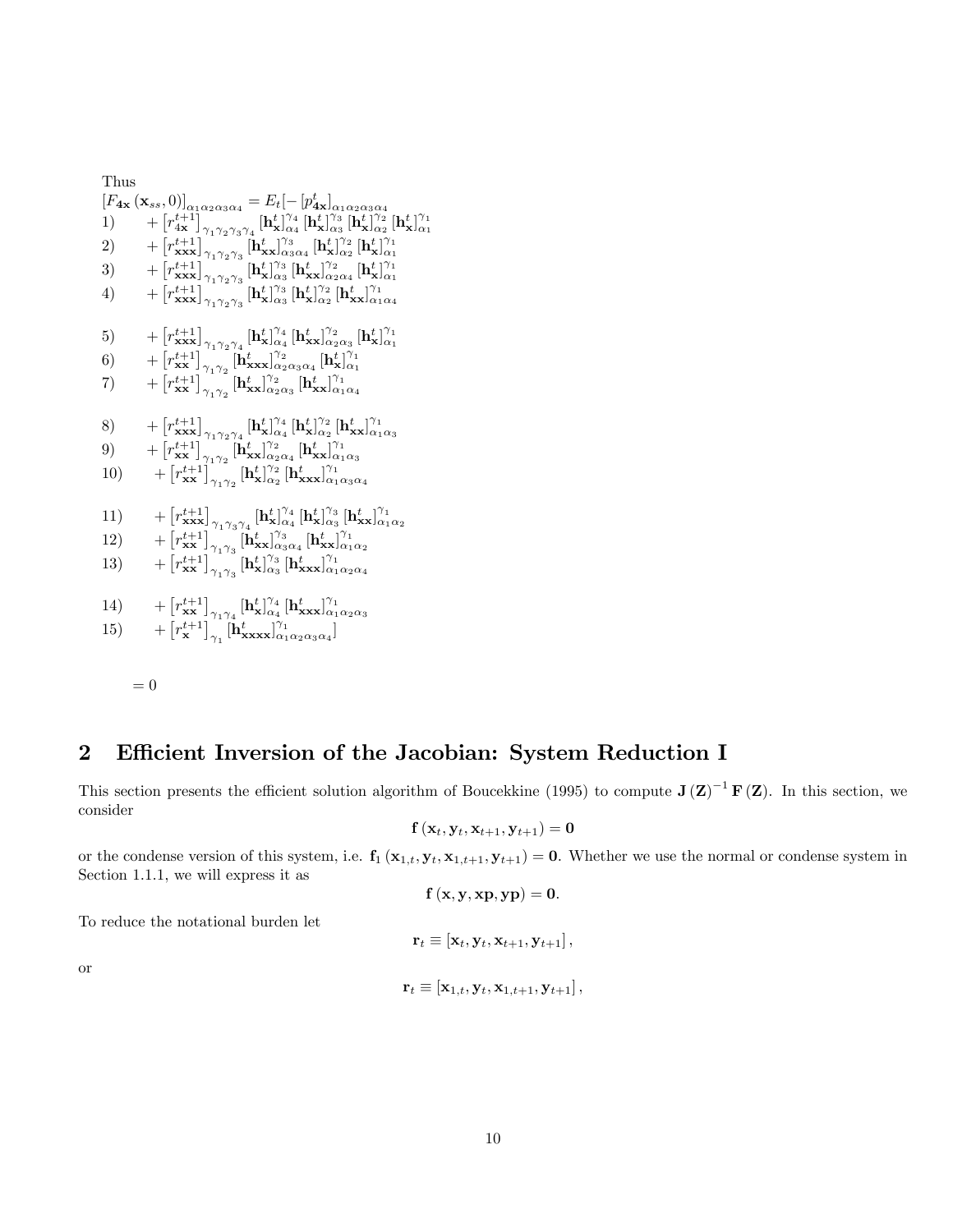if using the condensed system. We then consider the following notation for the partial derivatives

$$
\mathbf{f}_{\mathbf{x}}(\mathbf{r}_t) = \frac{\partial \mathbf{f}(\mathbf{r}_t)}{\partial \mathbf{x}} \n\mathbf{f}_{\mathbf{y}}(\mathbf{r}_t) = \frac{\partial \mathbf{f}(\mathbf{r}_t)}{\partial \mathbf{y}} \n\mathbf{f}_{\mathbf{x}\mathbf{p}}(\mathbf{r}_t) = \frac{\partial \mathbf{f}(\mathbf{r}_t)}{\partial \mathbf{x}\mathbf{p}} \n\mathbf{f}_{\mathbf{y}\mathbf{p}}(\mathbf{r}_t) = \frac{\partial \mathbf{f}(\mathbf{r}_t)}{\partial \mathbf{y}\mathbf{p}}.
$$

To understand the logic of the solution method of Boucekkine (1995) it is useful to gradually extend the horizon  $N$  when solving the certainty equivalent solution.

# 2.1 2 Time Periods

Let  $N = 2$  and consider the system

$$
\left[\begin{array}{cccc} \mathbf{I}_{n_x} & \mathbf{0}_{n_x \times n_y} & \mathbf{0}_{n_x \times n_x} & \mathbf{0}_{n_x \times n_y} & \mathbf{0}_{n_x \times n_x} & \mathbf{0}_{n_x \times n_x} \\ \mathbf{f}_{\mathbf{x}}(\mathbf{r}_t) & \mathbf{f}_{\mathbf{y}}(\mathbf{r}_t) & \mathbf{f}_{\mathbf{x} \mathbf{p}}(\mathbf{r}_t) & \mathbf{f}_{\mathbf{y} \mathbf{p}}(\mathbf{r}_t) & \mathbf{0}_{n \times n_x} & \mathbf{0}_{n \times n_y} \\ \mathbf{0}_{n \times n_x} & \mathbf{0}_{n \times n_y} & \mathbf{f}_{\mathbf{x}}(\mathbf{r}_{t+1}) & \mathbf{f}_{\mathbf{y}}(\mathbf{r}_{t+1}) & \mathbf{f}_{\mathbf{x} \mathbf{p}}(\mathbf{r}_{t+1}) & \mathbf{f}_{\mathbf{y} \mathbf{p}}(\mathbf{r}_{t+1}) \\ \mathbf{0}_{n_y \times n_x} & \mathbf{0}_{n_y \times n_y} & \mathbf{0}_{n_y \times n_x} & \mathbf{0}_{n_y \times n_y} & \mathbf{0}_{n_y \times n_x} & \mathbf{0}_{n_y \times n_x} \end{array}\right]\left[\begin{array}{c} \mathbf{x}_t \\ \mathbf{y}_t \\ \mathbf{x}_{t+1} \\ \mathbf{y}_{t+1} \\ \mathbf{y}_{t+1} \\ \mathbf{x}_{t+2} \\ \mathbf{y}_{t+2} \end{array}\right]=-\left[\begin{array}{c} -\mathbf{x}_t \\ \mathbf{f}(\mathbf{r}_t) \\ \mathbf{f}(\mathbf{r}_t) \\ \mathbf{f}(\mathbf{r}_{t+1}) \\ -\mathbf{y}_{t+N} \end{array}\right]
$$

 $\Downarrow$ 

 $\updownarrow$ 

$$
\left[\begin{array}{cccccc} \mathbf{I}_{n_{x}}&\mathbf{0}_{n_{x}\times n_{y}}&\mathbf{0}_{n_{x}\times n_{y}}&\mathbf{0}_{n_{x}\times n_{y}}\\ -\mathbf{f_{x}}\left(\mathbf{r}_{t}\right)&\mathbf{I}_{n}&\mathbf{0}_{n\times n}&\mathbf{0}_{n\times n_{y}}\\ \mathbf{0}_{n\times n_{x}}&\mathbf{0}_{n\times n}&\mathbf{I}_{n}&\mathbf{0}_{n\times n_{y}}\\ \mathbf{0}_{n_{y}\times n_{x}}&\mathbf{0}_{n_{y}\times n}&\mathbf{I}_{n_{y}} \end{array}\right]\left[\begin{array}{cccc} \mathbf{I}_{n_{x}}&\mathbf{0}_{n_{x}\times n_{y}}&\mathbf{0}_{n_{x}\times n_{x}}&\mathbf{0}_{n_{x}\times n_{y}}&\mathbf{0}_{n_{x}\times n_{y}}\\ \mathbf{f_{x}}\left(\mathbf{r}_{t}\right)&\mathbf{f_{y}}\left(\mathbf{r}_{t}\right)&\mathbf{f_{y}}\left(\mathbf{r}_{t}\right)&\mathbf{0}_{n\times n_{x}}\\ \mathbf{0}_{n\times n_{x}}&\mathbf{0}_{n\times n_{y}}&\mathbf{0}_{n\times n_{y}}\\ \mathbf{0}_{n_{y}\times n_{x}}&\mathbf{0}_{n_{y}\times n}&\mathbf{I}_{n_{y}} \end{array}\right]\left[\begin{array}{cccc} \mathbf{I}_{n_{x}}&\mathbf{0}_{n_{x}\times n_{y}}&\mathbf{0}_{n_{x}\times n_{y}}&\mathbf{0}_{n_{x}\times n_{y}}&\mathbf{0}_{n_{x}\times n_{z}}\\ \mathbf{f_{x}}\left(\mathbf{r}_{t}\right)&\mathbf{f_{y}}\left(\mathbf{r}_{t}\right)&\mathbf{f_{y}}\left(\mathbf{r}_{t}\right)&\mathbf{f_{y}}\left(\mathbf{r}_{t+1}\right)&\mathbf{f_{y}}\left(\mathbf{r}_{t+1}\right)&\mathbf{f_{y}}\left(\mathbf{r}_{t+1}\right)\\ \mathbf{f_{y}}\left(\mathbf{r}_{t+1}\right)&\mathbf{f_{y}}\left(\mathbf{r}_{t+1}\right)&\mathbf{f_{y}}\left(\mathbf{r}_{t+1}\right)&\mathbf{f_{y}}\left(\mathbf{r}_{t+1}\right)\\
$$

 $3n \times 3n$ 

$$
=\left[\begin{array}{cccc} \mathbf{I}_{n_x} & \mathbf{0}_{n_x \times n} & \mathbf{0}_{n_x \times n} & \mathbf{0}_{n_x \times n_y} \\ -\mathbf{f}_{\mathbf{x}}\left(\mathbf{r}_t\right) & \mathbf{I}_n & \mathbf{0}_{n \times n} & \mathbf{0}_{n \times n_y} \\ \mathbf{0}_{n \times n_x} & \mathbf{0}_{n \times n} & \mathbf{I}_n & \mathbf{0}_{n \times n_y} \\ \mathbf{0}_{n_y \times n_x} & \mathbf{0}_{n_y \times n} & \mathbf{0}_{n_y \times n} & \mathbf{I}_{n_y} \end{array}\right]\left[\begin{array}{c} \mathbf{x}_t \\ -\mathbf{f}\left(\mathbf{r}_t\right) \\ -\mathbf{f}\left(\mathbf{r}_{t+1}\right) \\ \mathbf{y}_{t+N} \end{array}\right]
$$

$$
\left[\begin{array}{cccc} \mathbf{I}_{n_{x}} & \mathbf{0}_{n_{x}\times n_{y}} & \mathbf{0}_{n_{x}\times n_{y}} & \mathbf{0}_{n_{x}\times n_{y}} & \mathbf{0}_{n_{x}\times n_{y}} & \mathbf{0}_{n_{x}\times n_{y}} & \mathbf{0}_{n_{x}\times n_{y}} & \mathbf{0}_{n_{x}\times n_{y}} \\ \mathbf{f}_{\mathbf{x}}\left(\mathbf{r}_{t}\right)-\mathbf{f}_{\mathbf{x}}\left(\mathbf{r}_{t}\right) & \mathbf{f}_{\mathbf{y}}\left(\mathbf{r}_{t}\right) & \mathbf{f}_{\mathbf{y}\mathbf{p}}\left(\mathbf{r}_{t}\right) & \mathbf{0}_{n_{x}\times n_{x}} & \mathbf{0}_{n_{x}\times n_{y}} & \mathbf{0}_{n_{x}\times n_{y}} \\ \mathbf{0}_{n_{x}\times n_{x}} & \mathbf{0}_{n_{x}\times n_{y}} & \mathbf{f}_{\mathbf{x}}\left(\mathbf{r}_{t+1}\right) & \mathbf{f}_{\mathbf{y}}\left(\mathbf{r}_{t+1}\right) & \mathbf{f}_{\mathbf{x}\mathbf{p}}\left(\mathbf{r}_{t+1}\right) & \mathbf{f}_{\mathbf{y}\mathbf{p}}\left(\mathbf{r}_{t+1}\right) \\ \mathbf{0}_{n_{y}\times n_{x}} & \mathbf{0}_{n_{y}\times n_{y}} & \mathbf{0}_{n_{y}\times n_{x}} & \mathbf{0}_{n_{y}\times n_{y}} & \mathbf{0}_{n_{y}\times n_{x}} & \mathbf{I}_{n_{y}} \end{array}\right]\left[\begin{array}{c} \mathbf{x}_{t} \\ \mathbf{y}_{t} \\ \mathbf{x}_{t+1} \\ \mathbf{y}_{t+1} \\ \mathbf{y}_{t+2} \end{array}\right]=\left[\begin{array}{c} \mathbf{x}_{t} \\ -\mathbf{f}_{\mathbf{x}}\left(\mathbf{r}_{t}\right)\mathbf{x}_{t} - \mathbf{f}\left(\mathbf{r}_{t}\right) \\ -\mathbf{f}\left(\mathbf{r}_{t+1}\right) \\ \mathbf{y}_{t+1} \\ \mathbf{y}_{t+2} \end{array}\right]
$$

$$
\left[\begin{array}{cccc} \mathbf{I}_{n_x} & \mathbf{0}_{n_x \times n_y} & \mathbf{0}_{n_x \times n_y} & \mathbf{0}_{n_x \times n_y} & \mathbf{0}_{n_x \times n_y} & \mathbf{0}_{n_x \times n_x} & \mathbf{0}_{n_x \times n_y} \\ \mathbf{0}_{n \times n_x} & \mathbf{f}_{\mathbf{y}}(\mathbf{r}_t) & \mathbf{f}_{\mathbf{xp}}(\mathbf{r}_t) & \mathbf{f}_{\mathbf{yp}}(\mathbf{r}_t) & \mathbf{0}_{n \times n_x} & \mathbf{0}_{n \times n_y} \\ \mathbf{0}_{n \times n_x} & \mathbf{0}_{n \times n_y} & \mathbf{f}_{\mathbf{x}}(\mathbf{r}_{t+1}) & \mathbf{f}_{\mathbf{y}}(\mathbf{r}_{t+1}) & \mathbf{f}_{\mathbf{x}\mathbf{p}}(\mathbf{r}_{t+1}) & \mathbf{f}_{\mathbf{y}\mathbf{p}}(\mathbf{r}_{t+1}) \\ \mathbf{0}_{n_y \times n_x} & \mathbf{0}_{n_y \times n_y} & \mathbf{0}_{n_y \times n_x} & \mathbf{0}_{n_y \times n_y} & \mathbf{0}_{n_y \times n_x} & \mathbf{I}_{n_y} \end{array}\right]\left[\begin{array}{c} \mathbf{x}_t \\ \mathbf{y}_t \\ \mathbf{x}_{t+1} \\ \mathbf{y}_{t+1} \\ \mathbf{y}_{t+2} \\ \mathbf{y}_{t+2} \end{array}\right]=\left[\begin{array}{c} \mathbf{x}_t \\ -\mathbf{f}_{\mathbf{x}}(\mathbf{r}_t)\mathbf{x}_t - \mathbf{f}(\mathbf{r}_t) \\ \mathbf{f}(\mathbf{r}_{t+1}) \\ \mathbf{f}(\mathbf{r}_{t+1}) \\ \mathbf{y}_{t+1} \\ \mathbf{y}_{t+2} \end{array}\right]
$$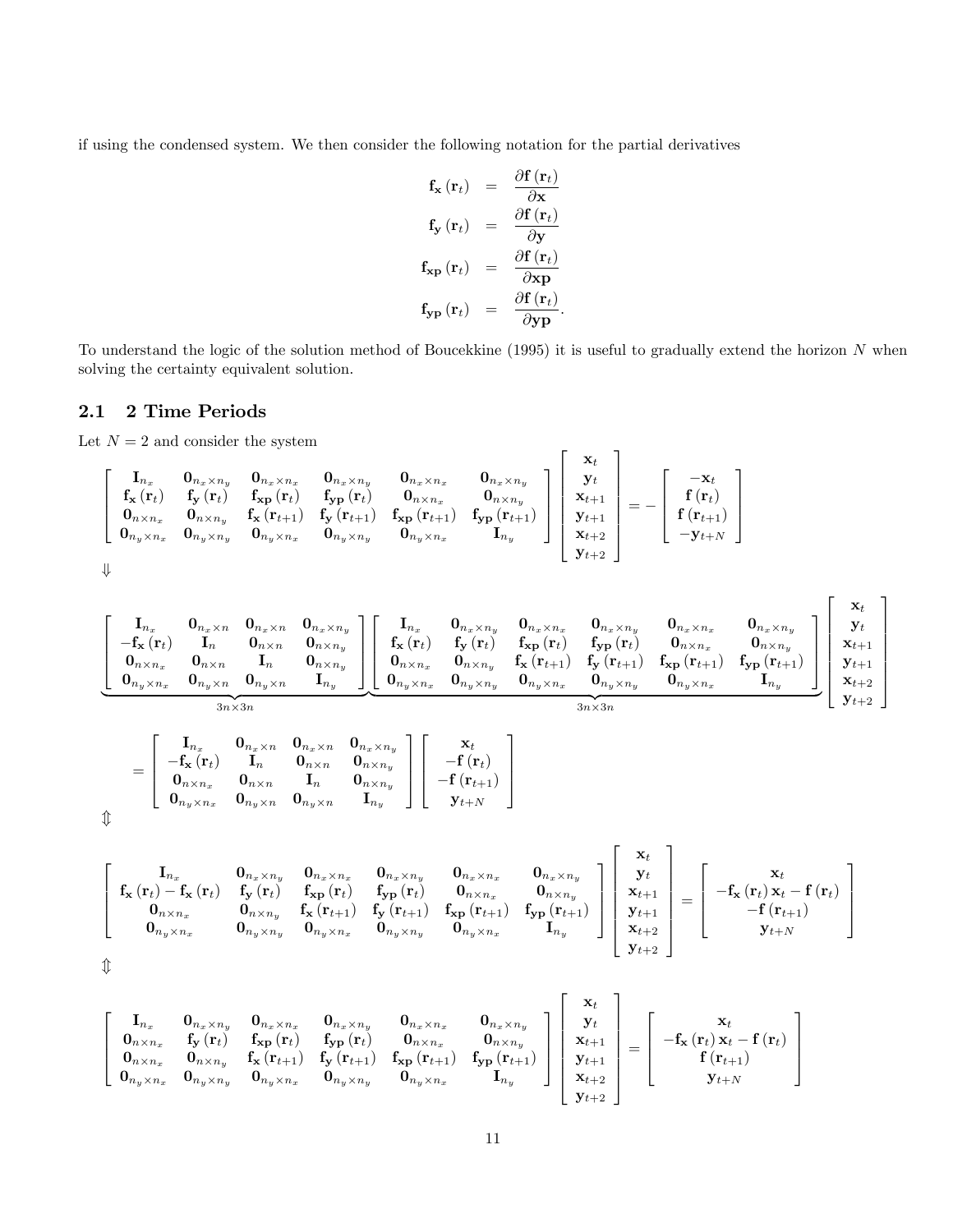$$
\left[ \begin{array}{cccc} {\bf I}_{n_x} & {\bf 0}_{n_x \times n_y} & {\bf 0}_{n_x \times n_x} & {\bf 0}_{n_x \times n_x} & {\bf 0}_{n_x \times n_y} \\ {\bf 0}_{n \times n_x} & {\bf I}_{n,n_y} & {\bf I}_{n,n_x} & {\bf W}_t^{-1} {\bf f}_{\bf yp} \left( {\bf r}_t \right) & {\bf 0}_{n \times n_x} & {\bf 0}_{n \times n_y} \\ {\bf 0}_{n \times n_x} & {\bf 0}_{n \times n_y} & {\bf f}_{\bf x} \left( {\bf r}_{t+1} \right) & {\bf f}_{\bf y} \left( {\bf r}_{t+1} \right) & {\bf f}_{\bf xp} \left( {\bf r}_{t+1} \right) & {\bf f}_{\bf yp} \left( {\bf r}_{t+1} \right) \\ {\bf 0}_{n_y \times n_x} & {\bf 0}_{n_y \times n_y} & {\bf 0}_{n_y \times n_x} & {\bf 0}_{n_y \times n_y} & {\bf 0}_{n_y \times n_x} & {\bf I}_{n_y} \end{array} \right] \left[ \begin{array}{c} {\bf x}_t \\ {\bf y}_t \\ {\bf x}_{t+1} \\ {\bf y}_{t+1} \\ {\bf y}_{t+2} \\ {\bf y}_{t+2} \end{array} \right] = \left[ \begin{array}{c} {\bf x}_t \\ {\bf W}_t^{-1} \left( -{\bf f}_{\bf x} \left( {\bf r}_t \right) {\bf x}_t - {\bf f} \left( {\bf r}_t \right) \right) \\ -{\bf f} \left( {\bf r}_{t+1} \right) & -{\bf f} \left( {\bf r}_{t+1} \right) \\ {\bf y}_{t+1} \\ {\bf y}_{t+2} \end{array} \right]
$$

where  $\mathbf{W}_t \equiv \begin{bmatrix} \mathbf{f_y}(\mathbf{r}_t) & \mathbf{f_{xp}}(\mathbf{r}_t) \end{bmatrix}$  and we use the partioning  $\mathbf{I}_n \equiv \begin{bmatrix} \mathbf{I}_{n,n_y} & \mathbf{I}_{n,n_x} \end{bmatrix}$  where  $\mathbf{I}_{n,n_y}$  are the first  $n_y$  columns of  $I_n$  and  $I_{n,n_x}$  denotes the last columns of  $I_n$ .  $\downarrow$ 

$$
\begin{bmatrix}\n\mathbf{I}_{n_x} & \mathbf{0}_{n_x \times n_y} & \mathbf{0}_{n_x \times n_x} & \mathbf{0}_{n_x \times n_y} & \mathbf{0}_{n_x \times n_x} & \mathbf{0}_{n_x \times n_y} \\
\mathbf{0}_{n_y \times n_x} & \mathbf{I}_{n_y} & \mathbf{0}_{n_y \times n_x} & \mathbf{Q}_{n_y}(t) & \mathbf{0}_{n_y \times n_x} & \mathbf{0}_{n_y \times n_y} \\
\mathbf{0}_{n_x \times n_x} & \mathbf{0}_{n_x \times n_y} & \mathbf{I}_{n_x} & \mathbf{Q}_{n_x}(t) & \mathbf{0}_{n_x \times n_x} & \mathbf{0}_{n_x \times n_y} \\
\mathbf{0}_{n \times n_x} & \mathbf{0}_{n \times n_y} & \mathbf{f}_{\mathbf{x}}(\mathbf{r}_{t+1}) & \mathbf{f}_{\mathbf{y}}(\mathbf{r}_{t+1}) & \mathbf{f}_{\mathbf{x} \mathbf{p}}(\mathbf{r}_{t+1}) & \mathbf{f}_{\mathbf{y} \mathbf{p}}(\mathbf{r}_{t+1}) \\
\mathbf{0}_{n_y \times n_x} & \mathbf{0}_{n_y \times n_y} & \mathbf{0}_{n_y \times n_x} & \mathbf{0}_{n_y \times n_y} & \mathbf{0}_{n_y \times n_y} \\
\mathbf{0}_{n_y \times n_x} & \mathbf{0}_{n_y \times n_y} & \mathbf{0}_{n_y \times n_y} & \mathbf{0}_{n_y \times n_y} & \mathbf{0}_{n_y \times n_x} \\
\mathbf{f}_{\mathbf{x}}(\mathbf{r}_{t+1}) & \mathbf{f}_{\mathbf{x}}(\mathbf{r}_{t+1}) & \mathbf{f}_{\mathbf{x}}(\mathbf{r}_{t+1}) & \mathbf{f}_{\mathbf{y} \mathbf{p}}(\mathbf{r}_{t+1}) \\
\mathbf{f}_{\mathbf{y}}(\mathbf{r}_{t+1}) & \mathbf{f}_{\mathbf{y} \mathbf{p}}(\mathbf{r}_{t+1}) & \mathbf{f}_{\mathbf{y} \mathbf{p}}(\mathbf{r}_{t+1}) \\
\mathbf{f}_{\mathbf{y}}(\mathbf{r}_{t+1}) & \mathbf{f}_{\mathbf{y}}(\mathbf{r}_{t+1}) & \mathbf{f}_{\mathbf{y}}(\mathbf{r}_{t+1}) \\
\mathbf{
$$

$$
\left[ \begin{matrix} {\bf I}_{n_x} & {\bf 0}_{n_x \times n_y} & {\bf 0}_{n_x \times n_x} & {\bf 0}_{n_x \times n_x} & {\bf 0}_{n_x \times n_y} & {\bf 0}_{n_x \times n_y} & {\bf 0}_{n_y \times n_x} & {\bf 0}_{n_y \times n_y} \\ {\bf 0}_{n_y \times n_x} & {\bf I}_{n_y} & {\bf 0}_{n_y \times n_x} & {\bf 0}_{n_y \times n_y} & {\bf 0}_{n_y \times n_y} & {\bf 0}_{n_y \times n_y} \\ {\bf 0}_{n_x \times n_x} & {\bf 0}_{n_x \times n_y} & {\bf I}_{n_x} & {\bf 0}_{n_x \times n_y} & {\bf 0}_{n_x \times n_y} & {\bf 0}_{n_x \times n_y} \\ {\bf 0}_{n_x \times n_x} & {\bf 0}_{n_x \times n_y} & -{\bf f}_{\bf x}({\bf r}_{t+1}) & {\bf I}_n & {\bf 0}_{n \times n_y} & {\bf 0}_{n_x \times n_y} \\ {\bf 0}_{n_x \times n_x} & {\bf 0}_{n_x \times n_y} & {\bf 0}_{n_x \times n_x} & {\bf 0}_{n_x \times n_y} & {\bf 0}_{n_x \times n_y} \\ {\bf 0}_{n_x \times n_x} & {\bf 0}_{n_x \times n_y} & {\bf 0}_{n_x \times n_x} & {\bf 0}_{n_x \times n_y} & {\bf 0}_{n_x \times n_y} \\ {\bf 0}_{n_x \times n_x} & {\bf 0}_{n_x \times n_y} & {\bf 0}_{n_x \times n_x} & {\bf 0}_{n_x \times n_y} & {\bf 0}_{n_y \times n_x} & {\bf 0}_{n_y \times n_y} & {\bf 0}_{n_y \times n_y} \\ {\bf 0}_{n_x \times n_x} & {\bf 0}_{n_x \times n_x} & {\bf 0}_{n_x \times n_y} & {\bf 0}_{n_x \times n_x} & {\bf 0}_{n_x \times n_y} & {\bf 0}_{n_x \times n_y} \\ {\bf 0}_{n_x \times n_x} & {\bf 0}_{n_x \times n_y} & {\bf 0}_{n_x \times n_y} & {\bf 0}_{n_x \times n_y} & {\bf 0}_{n_x \times n_y} \\ {\bf 0}_{n_x \times n_x} & {\bf 0}_{n_x \times n_y} & {\bf 0}_{n_x \times n_y} & {\bf 0}_{n_x \times n_y} & {\bf 0}_{n_x \times n_y} \\ {\bf
$$

$$
\left[ \begin{matrix} {\bf I}_{n_x} & {\bf 0}_{n_x \times n_y} & {\bf 0}_{n_x \times n_x} & {\bf 0}_{n_x \times n_y} & {\bf 0}_{n_x \times n_y} \\ {\bf 0}_{n_y \times n_x} & {\bf I}_{n_y} & {\bf 0}_{n_y \times n_x} & {\bf Q}_{n_y}(t) & {\bf 0}_{n_y \times n_x} & {\bf 0}_{n_y \times n_y} \\ {\bf 0}_{n_x \times n_x} & {\bf 0}_{n_x \times n_y} & {\bf f}_{\bf x} \left( {\bf r}_{t+1} \right) - {\bf f}_{\bf x} \left( {\bf r}_{t+1} \right) & - {\bf f}_{\bf x} \left( {\bf r}_{t+1} \right) \left. {\bf Q}_{n_x} \left( t \right) & {\bf f}_{\bf y} \left( {\bf r}_{t+1} \right) & {\bf f}_{\bf xy} \left( {\bf r}_{t+1} \right) \\ {\bf 0}_{n_y \times n_x} & {\bf 0}_{n_y \times n_y} & {\bf f}_{\bf x} \left( {\bf r}_{t+1} \right) - {\bf f}_{\bf x} \left( {\bf r}_{t+1} \right) & - {\bf f}_{\bf x} \left( {\bf r}_{t+1} \right) \left. {\bf Q}_{n_x} \left( t \right) + {\bf f}_{\bf y} \left( {\bf r}_{t+1} \right) & {\bf f}_{\bf xy} \left( {\bf r}_{t+1} \right) & {\bf f}_{\bf y} \left( {\bf r}_{t+1} \right) \\ {\bf Q}_{n_y \times n_x} & {\bf 0}_{n_y \times n_x} & {\bf 0}_{n_y \times n_y} & {\bf 0}_{n_y \times n_y} \\ {\bf R}_{n_y}(t) \\ - {\bf f}_{\bf x} \left( {\bf r}_{t+1} \right) {\bf R}_{n_x}(t) \\ {\bf J}_{t+N} \end{matrix} \right]
$$

 $\mathbb{O}$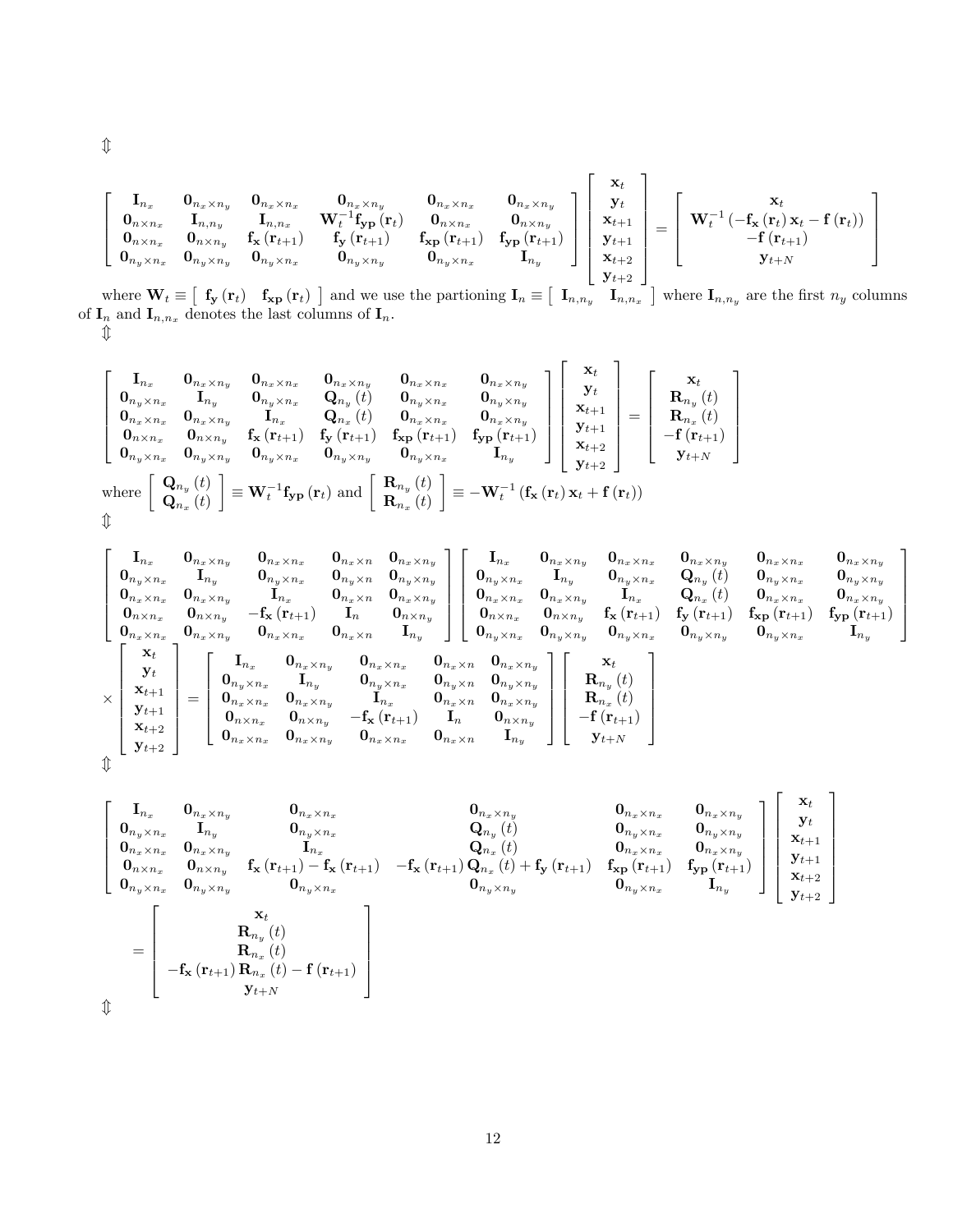$$
\begin{bmatrix}\n\mathbf{I}_{n_x} & \mathbf{0}_{n_x \times n_x} & \mathbf{0}_{n_x \times n_y} & \mathbf{0}_{n_x \times n_x} & \mathbf{0}_{n_x \times n_y} & \mathbf{0}_{n_y \times n_x} & \mathbf{0}_{n_y \times n_x} \\
\mathbf{0}_{n_y \times n_x} & \mathbf{I}_{n_y} & \mathbf{0}_{n_y \times n_x} & \mathbf{I}_{n_x} & \mathbf{Q}_{n_y}(t) & \mathbf{0}_{n_y \times n_x} & \mathbf{0}_{n_y \times n_y} \\
\mathbf{0}_{n_x \times n_x} & \mathbf{0}_{n_x \times n_y} & \mathbf{I}_{n_x} & \mathbf{Q}_{n_x}(t) & \mathbf{0}_{n_x \times n_x} & \mathbf{0}_{n_x \times n_y} \\
\mathbf{0}_{n_y \times n_x} & \mathbf{0}_{n_y \times n_y} & \mathbf{0}_{n_y \times n_x} & \mathbf{I}_{n_y} & \mathbf{0}_{n_y \times n_x} & \mathbf{Q}_{n_y}(t+1) \\
\mathbf{0}_{n_x \times n_x} & \mathbf{0}_{n_x \times n_y} & \mathbf{0}_{n_x \times n_y} & \mathbf{0}_{n_x \times n_y} & \mathbf{I}_{n_x} & \mathbf{Q}_{n_y}(t+1) \\
\mathbf{0}_{n_y \times n_x} & \mathbf{0}_{n_y \times n_y} & \mathbf{0}_{n_y \times n_x} & \mathbf{0}_{n_y \times n_y} & \mathbf{0}_{n_y \times n_x} & \mathbf{I}_{n_y}\n\end{bmatrix}\n\begin{bmatrix}\n\mathbf{x}_t \\
\mathbf{y}_t \\
\mathbf{x}_t \\
\mathbf{x}_{t+1} \\
\mathbf{y}_t \\
\mathbf{y}_t \\
\mathbf{y}_t + 1 \\
\mathbf{y}_{t+2}\n\end{bmatrix} = \begin{bmatrix}\n\mathbf{x}_t \\
\mathbf{R}_{n_y}(t) \\
\mathbf{R}_{n_y}(t) \\
\mathbf{R}_{n_y}(t+1) \\
\mathbf{R}_{n_y}(t+1) \\
\mathbf{R}_{n_y}(t+1) \\
\mathbf{R}_{n_x}(t+1)\n\end{bmatrix}
$$
\nwhere we have defined  $\mathbf{W}_{t+1} \equiv \begin{bmatrix}\n-f_x(r_{t+1})\mathbf{Q}_{n_x}(t) + f_y(r_{t+1}) & f_{xp}(r$ 

 $\left. \begin{array}{c} \mathbf{Q}_{n_y}\left(t + 1\right) \ \mathbf{Q}_{n_x}\left(t + 1\right) \end{array} \right] \equiv \mathbf{W}_{t+1}^{-1}\mathbf{f_{yp}}\left(\mathbf{r}_{t+1}\right)$ 

and 
$$
\begin{bmatrix} \mathbf{R}_{n_y} (t+1) \\ \mathbf{R}_{n_x} (t+1) \end{bmatrix} \equiv -\mathbf{W}_{t+1}^{-1} (\mathbf{f}_{\mathbf{x}} (\mathbf{r}_{t+1}) \mathbf{R}_{n_x} (t) + \mathbf{f} (\mathbf{r}_{t+1}))
$$

This system can then be solved by backward substitution as follows:

- $y_{t+2} = y_{t+N}$
- $\mathbf{x}_{t+2} = \mathbf{R}_{n_x} (t+1) \mathbf{Q}_{n_x} (t+1) \mathbf{y}_{t+2}$
- $y_{t+1} = \mathbf{R}_{n_y}(t+1) \mathbf{Q}_{n_y}(t+1) y_{t+2}$
- ${\bf x}_{t+1} = {\bf R}_{n_x} (t) {\bf Q}_{n_x} (t) {\bf y}_{t+1}$
- $\bullet \ \mathbf{y}_{t}=\mathbf{R}_{n_{y}}\left(t\right)-\mathbf{Q}_{n_{y}}\left(t\right)\mathbf{y}_{t+1}$

Recall that for period  $t$ 

$$
\mathbf{W}_{t} \equiv \left[ \begin{array}{cc} \mathbf{f}_{\mathbf{y}} \left( \mathbf{r}_{t} \right) & \mathbf{f}_{\mathbf{x}\mathbf{p}} \left( \mathbf{r}_{t} \right) \end{array} \right]
$$

$$
\left[ \begin{array}{c} \mathbf{Q}_{n_{y}} \left( t \right) \\ \mathbf{Q}_{n_{x}} \left( t \right) \end{array} \right] \equiv \mathbf{W}_{t}^{-1} \mathbf{f}_{\mathbf{y}\mathbf{p}} \left( \mathbf{r}_{t} \right)
$$

$$
\left[ \begin{array}{c} \mathbf{R}_{n_{y}} \left( t \right) \\ \mathbf{R}_{n_{x}} \left( t \right) \end{array} \right] \equiv -\mathbf{W}_{t}^{-1} \left( \mathbf{f}_{\mathbf{x}} \left( \mathbf{r}_{t} \right) \mathbf{x}_{t} + \mathbf{f} \left( \mathbf{r}_{t} \right) \right)
$$

and for period  $t + 1$ 

$$
\mathbf{W}_{t+1} \equiv \left[ \begin{array}{c} -\mathbf{f}_{\mathbf{x}} \left( \mathbf{r}_{t+1} \right) \mathbf{Q}_{n_x} \left( t \right) + \mathbf{f}_{\mathbf{y}} \left( \mathbf{r}_{t+1} \right) & \mathbf{f}_{\mathbf{x} \mathbf{p}} \left( \mathbf{r}_{t+1} \right) \end{array} \right]
$$
\n
$$
\left[ \begin{array}{c} \mathbf{Q}_{n_y} \left( t + 1 \right) \\ \mathbf{Q}_{n_x} \left( t + 1 \right) \end{array} \right] \equiv \mathbf{W}_{t+1}^{-1} \mathbf{f}_{\mathbf{y} \mathbf{p}} \left( \mathbf{r}_{t+1} \right)
$$
\n
$$
\left[ \begin{array}{c} \mathbf{R}_{n_y} \left( t + 1 \right) \\ \mathbf{R}_{n_x} \left( t + 1 \right) \end{array} \right] \equiv -\mathbf{W}_{t+1}^{-1} \left( \mathbf{f}_{\mathbf{x}} \left( \mathbf{r}_{t+1} \right) \mathbf{R}_{n_x} \left( t \right) + \mathbf{f} \left( \mathbf{r}_{t+1} \right) \right)
$$

## 2.2 3 Time Periods

Let  $N = 3$  and consider the system:

$$
\left[ \begin{array}{cccccc} \mathbf{I}_{n_x} & \mathbf{0}_{n_x \times n_y} & \mathbf{0}_{n_x \times n_x} & \mathbf{0}_{n_x \times n_y} & \mathbf{0}_{n_x \times n_x} & \mathbf{0}_{n_x \times n_y} & \mathbf{0}_{n_x \times n_y} & \mathbf{0}_{n_x \times n_y} & \mathbf{0}_{n_x \times n_y} & \mathbf{0}_{n_x \times n_y} \\ \mathbf{f}_{\mathbf{x}}(\mathbf{r}_t) & \mathbf{f}_{\mathbf{y}}(\mathbf{r}_t) & \mathbf{f}_{\mathbf{x} \mathbf{p}}(\mathbf{r}_t) & \mathbf{f}_{\mathbf{y} \mathbf{p}}(\mathbf{r}_t) & \mathbf{0}_{n \times n_x} & \mathbf{0}_{n \times n_y} & \mathbf{0}_{n \times n_x} & \mathbf{0}_{n \times n_y} \\ \mathbf{0}_{n \times n_x} & \mathbf{0}_{n \times n_y} & \mathbf{f}_{\mathbf{x}}(\mathbf{r}_{t+1}) & \mathbf{f}_{\mathbf{y}}(\mathbf{r}_{t+1}) & \mathbf{f}_{\mathbf{x} \mathbf{p}}(\mathbf{r}_{t+1}) & \mathbf{f}_{\mathbf{x} \mathbf{p}}(\mathbf{r}_{t+1}) & \mathbf{f}_{\mathbf{y} \mathbf{p}}(\mathbf{r}_{t+1}) & \mathbf{f}_{\mathbf{y} \mathbf{p}}(\mathbf{r}_{t+1}) & \mathbf{f}_{\mathbf{y} \mathbf{p}}(\mathbf{r}_{t+1}) & \mathbf{f}_{\mathbf{y} \mathbf{p}}(\mathbf{r}_{t+1}) & \mathbf{0}_{n \times n_x} & \mathbf{0}_{n \times n_y} \\ \mathbf{0}_{n \times n_x} & \mathbf{0}_{n \times n_y} & \mathbf{0}_{n \times n_x} & \mathbf{0}_{n \times n_y} & \mathbf{0}_{n_y \times n_y} & \mathbf{0}_{n_y \times n_x} & \mathbf{0}_{n_y \times n_y} \\ \mathbf{0}_{n_y \times n_x} & \mathbf{0}_{n_y \times n_x} & \mathbf{0}_{n_y \times n_y} & \mathbf{0}_{n_y \times n_x} & \mathbf{0}_{n_y \times n_x} & \mathbf{0}_{n_y \times n_y} & \mathbf{0}_{n_y \times n_x} \\ \end{array} \
$$

Using the same transformations as above for the two first periods we have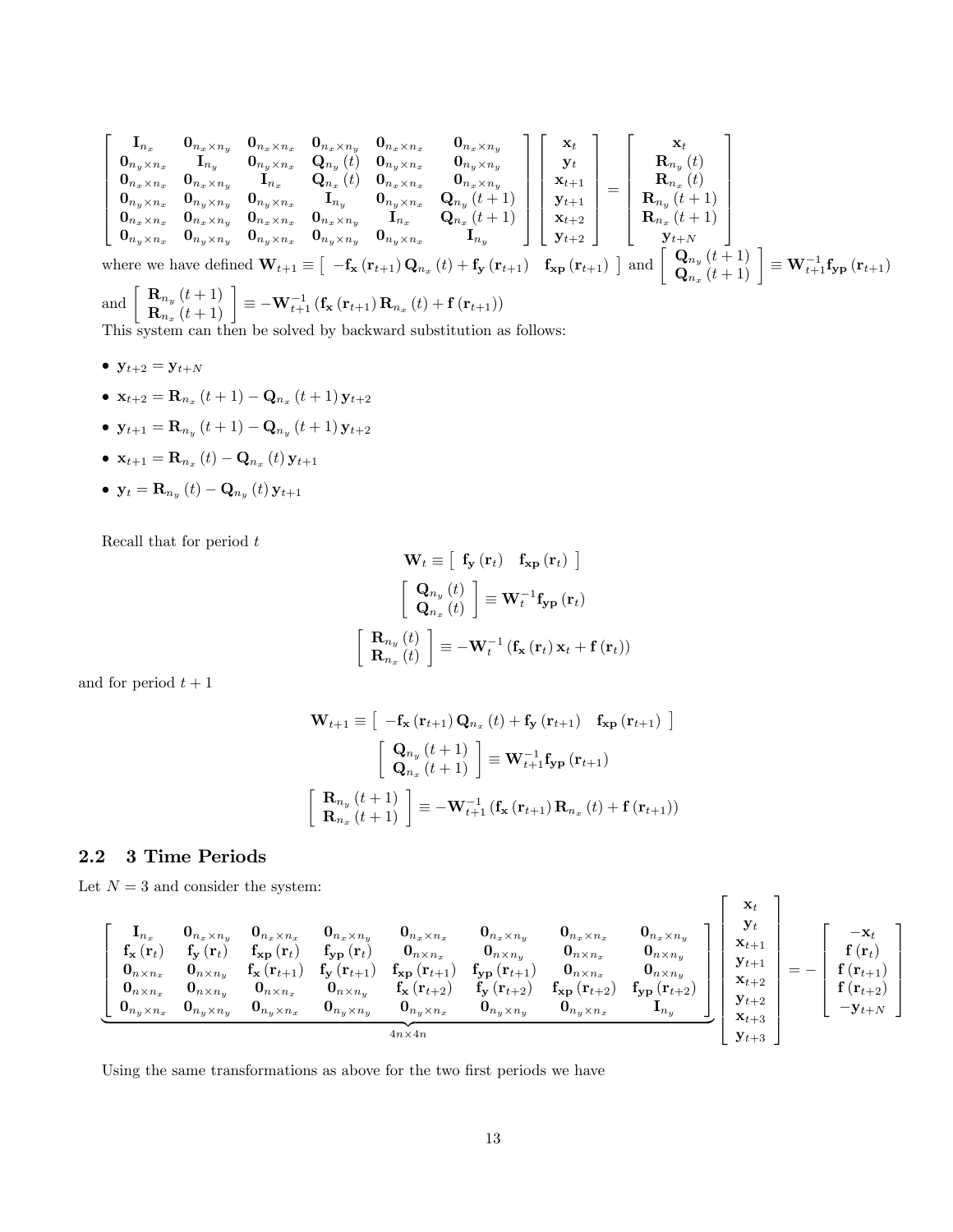| $\mathbf{I}_{n_x}$<br>$\mathbf{0}_{n_y \times n_x}$<br>$\mathbf{0}_{n_x \times n_x}$<br>$\mathbf{0}_{n_u \times n_x}$<br>$\mathbf{0}_{n_x \times n_x}$<br>$\mathbf{0}_{n_y \times n_x}$<br>$\mathbf{0}_{n_y \times n_x}$ | $\mathbf{0}_{n_x \times n_y}$<br>$\mathbf{I}_{n_y}$<br>$\mathbf{0}_{n_x \times n_y}$<br>$\mathbf{0}_{n_u \times n_u}$<br>$\mathbf{0}_{n_{x}\times n_{y}}$<br>$\mathbf{0}_{n_u \times n_u}$<br>$\mathbf{0}_{n_y \times n_y}$ | $\mathbf{0}_{n_x \times n_x}$<br>$\mathbf{0}_{n_y \times n_x}$<br>$\mathbf{I}_{n_x}$<br>$\mathbf{0}_{n_y \times n_x}$<br>$\mathbf{0}_{n_x \times n_x}$<br>$\mathbf{0}_{n_y \times n_x}$<br>$\mathbf{0}_{n_y \times n_x}$ | $\mathbf{0}_{n_{x}\times n_{y}}$<br>$\mathbf{Q}_{n_y}\left(t\right)$<br>$\left( t\right)$<br>$\mathbf{Q}_{n_x}$<br>$\mathbf{I}_{n_y}$<br>$\mathbf{0}_{n_{x}\times n_{y}}$<br>$\mathbf{0}_{n_u \times n_u}$<br>$\mathbf{0}_{n_y \times n_y}$ | $\mathbf{0}_{n_{x}\times n_{x}}$<br>$\mathbf{0}_{n_y \times n_x}$<br>$\mathbf{0}_{n_x \times n_x}$<br>$\mathbf{0}_{n_y \times n_x}$<br>$\mathbf{I}_{n_x}$<br>$\mathbf{f}_{\mathbf{x}}\left(\mathbf{r}_{t+2}\right)$<br>$\mathbf{0}_{n_y \times n_x}$ | $\mathbf{0}_{n_x \times n_y}$<br>$\mathbf{0}_{n_u \times n_u}$<br>$\mathbf{0}_{n_x \times n_y}$<br>$\mathbf{Q}_{n_y}\left(t+1\right)$<br>$(t + 1)$<br>$\mathbf{Q}_{n_x}$<br>$f_{y}$ $(r_{t+2})$<br>$\mathbf{0}_{n_y \times n_y}$ | $\mathbf{0}_{n_x \times n_x}$<br>$\mathbf{0}_{n_y \times n_x}$<br>$\mathbf{0}_{n_x \times n_x}$<br>$\mathbf{0}_{n_u \times n_x}$<br>$\mathbf{0}_{n_x \times n_x}$<br>$f_{\mathbf{xp}}\left( \mathbf{r}_{t+2} \right)$<br>$\mathbf{0}_{n_y \times n_x}$ | $\mathbf{0}_{n_x \times n_y}$<br>$\mathbf{0}_{n_u \times n_u}$<br>$\mathbf{0}_{n_x \times n_y}$<br>$\mathbf{0}_{n_u \times n_u}$<br>$\mathbf{0}_{n_x \times n_y}$<br>$f_{\mathbf{yp}}\left(\mathbf{r}_{t+2}\right)$<br>$\mathbf{I}_{n_y}$ | $\mathbf{x}_t$<br>$\mathbf{y}_t$<br>$\mathbf{x}_{t+1}$<br>$y_{t+1}$<br>$\mathbf{x}_{t+2}$<br>$\mathbf{y}_{t+2}$<br>$\mathbf{x}_{t+3}$<br>$\mathbf{y}_{t+3}$ | _<br>_ | $\mathbf{x}_t$<br>$-\mathbf{R}_{n_y}(t)$<br>$-\mathbf{R}_{n_x}(t)$<br>$\mathbf{R}_{n_y}(t+1)$<br>$\mathbf{R}_{n_x}\left(t+1\right)$<br>$-{\bf f}\left({\bf r}_{t+2}\right)$<br>$\mathbf{y}_{t+N}$ |
|--------------------------------------------------------------------------------------------------------------------------------------------------------------------------------------------------------------------------|-----------------------------------------------------------------------------------------------------------------------------------------------------------------------------------------------------------------------------|--------------------------------------------------------------------------------------------------------------------------------------------------------------------------------------------------------------------------|---------------------------------------------------------------------------------------------------------------------------------------------------------------------------------------------------------------------------------------------|------------------------------------------------------------------------------------------------------------------------------------------------------------------------------------------------------------------------------------------------------|----------------------------------------------------------------------------------------------------------------------------------------------------------------------------------------------------------------------------------|--------------------------------------------------------------------------------------------------------------------------------------------------------------------------------------------------------------------------------------------------------|-------------------------------------------------------------------------------------------------------------------------------------------------------------------------------------------------------------------------------------------|-------------------------------------------------------------------------------------------------------------------------------------------------------------|--------|---------------------------------------------------------------------------------------------------------------------------------------------------------------------------------------------------|
|--------------------------------------------------------------------------------------------------------------------------------------------------------------------------------------------------------------------------|-----------------------------------------------------------------------------------------------------------------------------------------------------------------------------------------------------------------------------|--------------------------------------------------------------------------------------------------------------------------------------------------------------------------------------------------------------------------|---------------------------------------------------------------------------------------------------------------------------------------------------------------------------------------------------------------------------------------------|------------------------------------------------------------------------------------------------------------------------------------------------------------------------------------------------------------------------------------------------------|----------------------------------------------------------------------------------------------------------------------------------------------------------------------------------------------------------------------------------|--------------------------------------------------------------------------------------------------------------------------------------------------------------------------------------------------------------------------------------------------------|-------------------------------------------------------------------------------------------------------------------------------------------------------------------------------------------------------------------------------------------|-------------------------------------------------------------------------------------------------------------------------------------------------------------|--------|---------------------------------------------------------------------------------------------------------------------------------------------------------------------------------------------------|

 $\updownarrow$ 

|          | $\mathbf{l}_{n_x}$<br>$\mathbf{0}_{n_y \times n_x}$<br>$\mathbf{0}_{n_x \times n_x}$<br>$\mathbf{0}_{n_y \times n_x}$<br>$\mathbf{0}_{n_x \times n_x}$<br>$\mathbf{0}_{n\times n_x}$                                                                            | $\mathbf{I}_{n_y}$<br>$\mathbf{0}_{n_x \times n_y}$<br>$\mathbf{0}_{n_y \times n_y}$<br>$\mathbf{0}_{n_x \times n_y}$<br>$\mathbf{0}_{n\times n_y}$                                                                         | $\mathbf{0}_{n_x \times n_y}$ $\mathbf{0}_{n_x \times n_x}$ $\mathbf{0}_{n_x \times n_y}$<br>$\mathbf{0}_{n_y \times n_x}$<br>$\mathbf{I}_{n_x}$<br>$\mathbf{0}_{n_y \times n_x}$<br>$\mathbf{0}_{n_x \times n_x}$<br>$\mathbf{0}_{n\times n_x}$       | $\mathbf{0}_{n_y \times n_y}$<br>$\mathbf{0}_{n_x \times n_y}$<br>$\mathbf{I}_{n_y}$<br>$\mathbf{0}_{n_x \times n_y}$<br>$\mathbf{0}_{n\times n_y}$                                                                                                                                | $\mathbf{0}_{n_x \times n_x}$<br>$\mathbf{0}_{n_y \times n_x}$<br>$\mathbf{0}_{n_x \times n_x}$<br>$\mathbf{0}_{n_y \times n_x}$<br>$\mathbf{I}_{n_x}$<br>$-\mathbf{f}_{\mathbf{x}}\left(\mathbf{r}_{t+2}\right)$                                                                  | $\mathbf{0}_{n_x \times n}$<br>$\mathbf{0}_{n_y \times n}$<br>$\mathbf{0}_{n_x \times n}$<br>$\mathbf{0}_{n_y \times n}$<br>$\mathbf{0}_{n_x \times n}$<br>$\mathbf{I}_n$                                                                                                                         | $\mathbf{0}_{n_x \times n_y}$<br>$\mathbf{0}_{n_y \times n_y}$<br>$\mathbf{0}_{n_x \times n_y}$<br>$\mathbf{0}_{n_y \times n_y}$<br>$\mathbf{0}_{n_x \times n_y}$<br>$\mathbf{0}_{n\times n_y}$                                                                               |                                                                                                                                                                                                                                        |                                                                                                                                                                      |
|----------|-----------------------------------------------------------------------------------------------------------------------------------------------------------------------------------------------------------------------------------------------------------------|-----------------------------------------------------------------------------------------------------------------------------------------------------------------------------------------------------------------------------|--------------------------------------------------------------------------------------------------------------------------------------------------------------------------------------------------------------------------------------------------------|------------------------------------------------------------------------------------------------------------------------------------------------------------------------------------------------------------------------------------------------------------------------------------|------------------------------------------------------------------------------------------------------------------------------------------------------------------------------------------------------------------------------------------------------------------------------------|---------------------------------------------------------------------------------------------------------------------------------------------------------------------------------------------------------------------------------------------------------------------------------------------------|-------------------------------------------------------------------------------------------------------------------------------------------------------------------------------------------------------------------------------------------------------------------------------|----------------------------------------------------------------------------------------------------------------------------------------------------------------------------------------------------------------------------------------|----------------------------------------------------------------------------------------------------------------------------------------------------------------------|
| $\times$ | $\mathbf{0}_{n_x \times n_x}$<br>$\mathbf{I}_{n_x}$<br>$\mathbf{0}_{n_{y}\times n_{x}}$<br>$\mathbf{0}_{n_x \times n_x}$<br>$\mathbf{0}_{n_{y}\times n_{x}}$<br>$\mathbf{0}_{n_x \times n_x}$<br>$\mathbf{0}_{n_y \times n_x}$<br>$\mathbf{0}_{n_y \times n_x}$ | $\mathbf{0}_{n_{x}\times n_{y}}$<br>$\mathbf{I}_{n_y}$<br>$\mathbf{0}_{n_x \times n_y}$<br>$\mathbf{0}_{n_y \times n_y}$<br>$\mathbf{0}_{n_x \times n_y}$<br>$\mathbf{0}_{n_y \times n_y}$<br>$\mathbf{0}_{n_y \times n_y}$ | $\mathbf{0}_{n_x \times n_x}$<br>$\mathbf{0}_{n_x \times n_y}$ $\mathbf{0}_{n_x \times n_x}$<br>$\mathbf{I}_{n_x}$<br>$\mathbf{0}_{n_y \times n_x}$<br>$\mathbf{0}_{n_x \times n_x}$<br>$\mathbf{0}_{n_y \times n_x}$<br>$\mathbf{0}_{n_y \times n_x}$ | $\mathbf{0}_{n_x \times n_y}$<br>$\mathbf{0}_{n_x \times n_y}$<br>$\mathbf{0}_{n_y \times n_x}$ $\mathbf{Q}_{n_y}(t)$<br>$\mathbf{Q}_{n_x}\left(t\right)$<br>$\mathbf{I}_{n_y}$<br>$\mathbf{0}_{n_x \times n_y}$<br>$\mathbf{0}_{n_y \times n_y}$<br>$\mathbf{0}_{n_y \times n_y}$ | $\mathbf{0}_{n_x \times n_x}$<br>$\mathbf{0}_{n_x \times n_x}$<br>$\mathbf{0}_{n_y \times n_x}$<br>$\mathbf{0}_{n_x \times n_x}$<br>$\mathbf{0}_{n_y \times n_x}$<br>$\mathbf{I}_{n_x}$<br>$\mathbf{f}_{\mathbf{x}}\left(\mathbf{r}_{t+2}\right)$<br>$\mathbf{0}_{n_y \times n_x}$ | $\mathbf{0}_{n_x \times n_y}$<br>$\mathbf{0}_{n_x \times n_y}$<br>$\mathbf{0}_{n_y \times n_y}$<br>$\mathbf{0}_{n_x \times n_y}$<br>${\bf Q}_{n_y}\left(t+1\right)$<br>${\bf Q}_{n_x}\left(t+1\right)$<br>$\mathbf{f}_{\mathbf{y}}\left(\mathbf{r}_{t+2}\right)$<br>$\mathbf{0}_{n_y \times n_y}$ | $\mathbf{I}_{n_y}$<br>$\mathbf{0}_{n_x \times n_x}$<br>$\mathbf{0}_{n_y \times n_x}$<br>$\mathbf{0}_{n_x \times n_x}$<br>$\mathbf{0}_{n_y \times n_x}$<br>$\mathbf{0}_{n_x \times n_x}$<br>$\mathbf{f_{xp}}\left(\mathbf{r}_{t+2}\right)$<br>$\mathbf{0}_{n_{y}\times n_{x}}$ | $\mathbf{0}_{n_x \times n_y}$<br>$\mathbf{0}_{n_y \times n_y}$<br>$\mathbf{0}_{n_x \times n_y}$<br>$\mathbf{0}_{n_y \times n_y}$<br>$\mathbf{0}_{n_x \times n_y}$<br>$\mathbf{f_{yp}}\left(\mathbf{r}_{t+2}\right)$<br>${\bf I}_{n_y}$ | $\mathbf{x}_t$<br>$\mathbf{y}_t$<br>$\mathbf{x}_{t+1}$<br>$\mathbf{y}_{t+1}$<br>$\mathbf{x}_{t+2}$<br>$\mathbf{y}_{t+2}$<br>$\mathbf{x}_{t+3}$<br>$\mathbf{y}_{t+3}$ |

| $\mathbf{I}_{n_{x}}$ |                                                                                                              | $\mathbf{0}_{n_x \times n_y}$ $\mathbf{0}_{n_x \times n_x}$ $\mathbf{0}_{n_x \times n_y}$                                                      | $\mathbf{0}_{n_{x}\times n_{x}}$                                                                                                                                                             |                                                  | $\mathbf{0}_{n_x \times n}$ $\mathbf{0}_{n_x \times n_y}$ | $\mathbf{x}_t$                       |
|----------------------|--------------------------------------------------------------------------------------------------------------|------------------------------------------------------------------------------------------------------------------------------------------------|----------------------------------------------------------------------------------------------------------------------------------------------------------------------------------------------|--------------------------------------------------|-----------------------------------------------------------|--------------------------------------|
|                      | $\mathbf{0}_{n_y \times n_x}$ $\mathbf{I}_{n_y}$ $\mathbf{0}_{n_y \times n_x}$ $\mathbf{0}_{n_y \times n_y}$ |                                                                                                                                                | $\mathbf{0}_{n_y \times n_x}$                                                                                                                                                                |                                                  | $\mathbf{0}_{n_y \times n}$ $\mathbf{0}_{n_y \times n_y}$ | $\mathbf{R}_{n_y}\left(t\right)$     |
|                      | $\mathbf{0}_{n_x \times n_x}$ $\mathbf{0}_{n_x \times n_y}$ $\mathbf{I}_{n_x}$ $\mathbf{0}_{n_x \times n_y}$ |                                                                                                                                                | $\mathbf{0}_{n_x \times n_x}$                                                                                                                                                                |                                                  | $\mathbf{0}_{n_x \times n}$ $\mathbf{0}_{n_x \times n_y}$ | $\mathbf{R}_{n_x}\left(t\right)$     |
|                      |                                                                                                              | $\begin{array}{cccccc} \mathbf{0}_{n_y \times n_x} & \mathbf{0}_{n_y \times n_y} & \mathbf{0}_{n_y \times n_x} & \mathbf{I}_{n_y} \end{array}$ | $\mathbf{0}_{n_y \times n_x}$                                                                                                                                                                |                                                  | $\mathbf{0}_{n_y \times n}$ $\mathbf{0}_{n_y \times n_y}$ | $\mathbf{R}_{n_y}(t+1)$              |
|                      |                                                                                                              |                                                                                                                                                | $\begin{array}{ccccccccc} \mathbf{0}_{n_x \times n_x} & \mathbf{0}_{n_x \times n_y} & \mathbf{0}_{n_x \times n_x} & \mathbf{0}_{n_x \times n_y} & & \mathbf{I}_{n_x} \end{array}$            |                                                  | $\mathbf{0}_{n_x \times n}$ $\mathbf{0}_{n_x \times n_y}$ | $\mathbf{R}_{n_x}(t+1)$              |
|                      |                                                                                                              |                                                                                                                                                | $\mathbf{0}_{n \times n_x}$ $\mathbf{0}_{n \times n_y}$ $\mathbf{0}_{n \times n_x}$ $\mathbf{0}_{n \times n_y}$ $-\mathbf{f_x}(\mathbf{r}_{t+2})$ $\mathbf{I}_n$ $\mathbf{0}_{n \times n_y}$ |                                                  |                                                           | $-{\bf f}\left({\bf r}_{t+2}\right)$ |
|                      |                                                                                                              |                                                                                                                                                | $\mathbf{0}_{n_x \times n_x}$ $\mathbf{0}_{n_x \times n_y}$ $\mathbf{0}_{n_x \times n_x}$ $\mathbf{0}_{n_x \times n_y}$ $\mathbf{0}_{n_x \times n_x}$                                        | $\mathbf{0}_{n_x \times n_y}$ $\mathbf{I}_{n_y}$ |                                                           | $\mathbf{y}_{t+N}$                   |

3

 $\updownarrow$ 

| $\mathbf{I}_{n_x}$               |                                                                                                                       | $\mathbf{0}_{n_x \times n_y}$ $\mathbf{0}_{n_x \times n_x}$ | $\mathbf{0}_{n_{x}\times n_{y}}$              | $\mathbf{0}_{n_x \times n_x}$                                                                               | $\mathbf{0}_{n_x \times n_y}$                                                                                                                | $\mathbf{0}_{n_{x}\times n_{x}}$               | $\mathbf{0}_{n_x \times n_y}$                    |
|----------------------------------|-----------------------------------------------------------------------------------------------------------------------|-------------------------------------------------------------|-----------------------------------------------|-------------------------------------------------------------------------------------------------------------|----------------------------------------------------------------------------------------------------------------------------------------------|------------------------------------------------|--------------------------------------------------|
| $\mathbf{0}_{n_u \times n_x}$    | $\mathbf{I}_{n_n}$                                                                                                    | $\mathbf{0}_{n_y \times n_x}$                               | $\mathbf{Q}_{n_{u}}(t)$                       | $\mathbf{0}_{n_{u}\times n_{x}}$                                                                            | $\mathbf{0}_{n_u \times n_u}$                                                                                                                | $\mathbf{0}_{n_y \times n_x}$                  | $\mathbf{0}_{n_u \times n_u}$                    |
| $\mathbf{0}_{n_{x}\times n_{x}}$ | $\mathbf{0}_{n_{x}\times n_{y}}$                                                                                      | $\mathbf{I}_{n_x}$                                          | $\mathbf{Q}_{n_x}\left(t\right)$              | $\mathbf{U}_{n_x \times n_x}$                                                                               | $\mathbf{0}_{n_x \times n_y}$                                                                                                                | $\mathbf{0}_{n_{x}\times n_{x}}$               | $\mathbf{0}_{n_{x}\times n_{y}}$                 |
| $\mathbf{0}_{n_y \times n_x}$    | $\mathbf{0}_{n_{y}\times n_{y}}$ $\mathbf{0}_{n_{y}\times n_{x}}$                                                     |                                                             | $\mathbf{I}_{n_u}$                            | $\mathbf{U}_{n_y \times n_x}$                                                                               | ${\bf Q}_{n_{u}}(t+1)$                                                                                                                       | $\mathbf{0}_{n_y \times n_x}$                  | $\mathbf{0}_{n_u \times n_u}$                    |
| $\mathbf{0}_{n_x \times n_x}$    | $\mathbf{0}_{n_x \times n_y}$ $\mathbf{0}_{n_x \times n_x}$                                                           |                                                             | $\mathbf{0}_{n_{x}\times n_{u}}$              | $\mathbf{1}_{n_x}$                                                                                          | ${\bf Q}_{n_r} (t+1)$                                                                                                                        | $\mathbf{0}_{n_{x}\times n_{x}}$               | $\mathbf{0}_{n_{x}\times n_{u}}$                 |
| $\mathbf{0}_{n_y \times n_x}$    | $\mathbf{0}_{n_y \times n_y}$                                                                                         | $\mathbf{0}_{n_y \times n_x}$ .                             | $\mathbf{0}_{n_y \times n_u}$                 | $\mathbf{f}_{\mathbf{x}}\left(\mathbf{r}_{t+2}\right)-\mathbf{f}_{\mathbf{x}}\left(\mathbf{r}_{t+2}\right)$ | $-\mathbf{f}_{\mathbf{x}}\left(\mathbf{r}_{t+2}\right)\mathbf{Q}_{n_x}\left(t+1\right)+\mathbf{f}_{\mathbf{y}}\left(\mathbf{r}_{t+2}\right)$ | $f_{\mathbf{xp}}\left(\mathbf{r}_{t+2}\right)$ | $f_{\mathbf{yp}}\left( \mathbf{r}_{t+2} \right)$ |
|                                  | $\begin{matrix} \mathbf{0}_{n_y \times n_x} & \mathbf{0}_{n_y \times n_y} & \mathbf{0}_{n_y \times n_x} \end{matrix}$ |                                                             | $\cdot$ $\cdot$ $\mathbf{0}_{n_y \times n_u}$ | $\mathbf{0}_{n_u \times n_x}$                                                                               | $\mathbf{0}_{n_u \times n_u}$                                                                                                                | $\mathbf{0}_{n_u \times n_x}$                  | $\mathbf{I}_{n_{u}}$                             |

=  $\sqrt{2}$  $\begin{array}{c|c} \hline \textbf{1} & \textbf{1} \\ \hline \textbf{2} & \textbf{1} \\ \hline \textbf{3} & \textbf{1} \\ \hline \textbf{4} & \textbf{1} \\ \hline \textbf{5} & \textbf{1} \\ \hline \textbf{6} & \textbf{1} \\ \hline \textbf{7} & \textbf{1} \\ \hline \textbf{8} & \textbf{1} \\ \hline \textbf{9} & \textbf{1} \\ \hline \textbf{10} & \textbf{1} \\ \hline \textbf{11} & \textbf{1} \\ \hline \textbf{12} & \textbf{1} \\ \hline \$  $\mathbf{x}_t$  $\mathbf{R}_{n_y}\left(t\right)$  $\mathbf{R}_{n_{x}}\left(t\right)$  $\mathbf{R}_{n_y}\left(t+1\right)$  $\mathbf{R}_{n_x}\left(t+1\right)$  $-{\bf f_x}\left( {\bf r}_{t+2} \right) {\bf R}_{n_x}\left( {t+1} \right) - {\bf f}\left( {\bf r}_{t+2} \right)$  $y_{t+N}$ 

 $\updownarrow$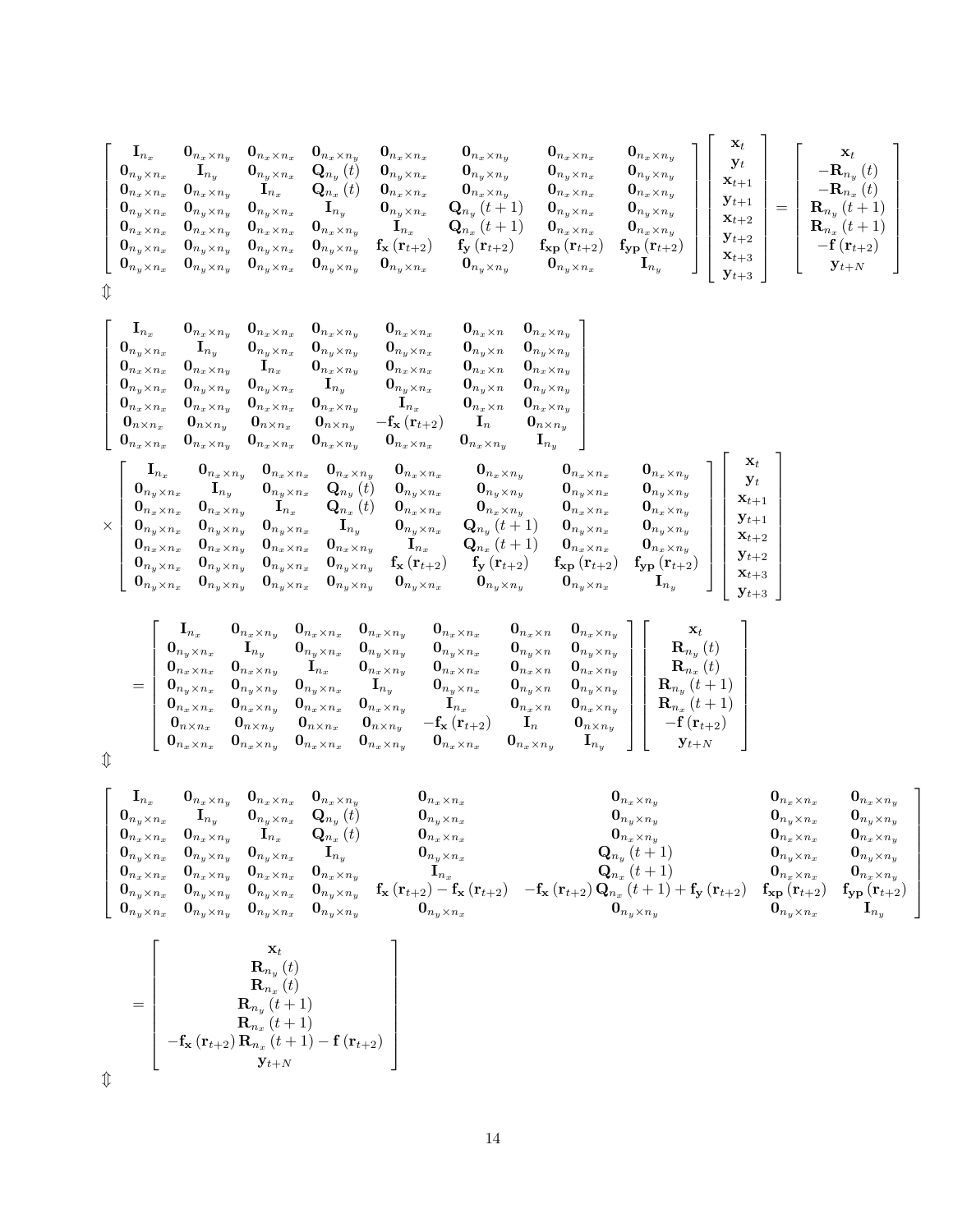$$
\left[ \begin{matrix} {\bf I}_{n_x} & {\bf 0}_{n_x \times n_x} & {\bf 0}_{n_x \times n_x} & {\bf 0}_{n_x \times n_x} & {\bf 0}_{n_x \times n_y} & {\bf 0}_{n_x \times n_y} & {\bf 0}_{n_x \times n_y} & {\bf 0}_{n_x \times n_y} & {\bf 0}_{n_y \times n_x} \\ {\bf 0}_{n_y \times n_x} & {\bf I}_{n_y} & {\bf 0}_{n_y \times n_x} & {\bf I}_{n_x} & {\bf Q}_{n_y}(t) & {\bf 0}_{n_y \times n_x} & {\bf 0}_{n_y \times n_y} & {\bf 0}_{n_y \times n_y} & {\bf 0}_{n_y \times n_y} \\ {\bf 0}_{n_x \times n_x} & {\bf 0}_{n_y \times n_y} & {\bf I}_{n_x} & {\bf Q}_{n_x}(t) & {\bf 0}_{n_x \times n_x} & {\bf 0}_{n_x \times n_y} & {\bf 0}_{n_x \times n_y} & {\bf 0}_{n_x \times n_y} \\ {\bf 0}_{n_x \times n_x} & {\bf 0}_{n_y \times n_y} & {\bf 0}_{n_y \times n_x} & {\bf 0}_{n_x \times n_y} & {\bf 0}_{n_x \times n_y} & {\bf 0}_{n_x \times n_x} & {\bf 0}_{n_y \times n_x} \\ {\bf 0}_{n_x \times n_x} & {\bf 0}_{n_x \times n_y} & {\bf 0}_{n_x \times n_y} & {\bf 0}_{n_x \times n_y} & {\bf 0}_{n_x \times n_y} & {\bf 0}_{n_x \times n_y} \\ {\bf 0}_{n_x \times n_x} & {\bf 0}_{n_y \times n_y} & {\bf 0}_{n_x \times n_x} & {\bf 0}_{n_y \times n_y} & {\bf 0}_{n_y \times n_x} & {\bf 0}_{n_y \times n_x} \\ {\bf 0}_{n_y \times n_x} & {\bf 0}_{n_y \times n_y} & {\bf 0}_{n_y \times n_y} & {\bf 0}_{n_y \times n_x} & {\bf 0}_{n_y \times n_y} & {\bf 0}_{n_y \times n_y} & {\bf 0}_{n_y \times n_x} \\ {\bf 0}_{n_y \times n_x} & {\bf 0}_{n_y \times n_y} & {\bf 0}_{n_y \times n_y} & {\bf 0}_{n_y \times n_y} & {\bf 0}_{n_y \times n_x} & {\bf 0}_{n_y \times n_x} \\ {\bf 0}_{n_y \times n_x} & {\bf 0}_{n_y \times n_y
$$

$$
\begin{bmatrix}\n\mathbf{I}_{n_{x}} & \mathbf{0}_{n_{x}\times n_{x}} & \mathbf{0}_{n_{x}\times n_{x}} & \mathbf{0}_{n_{x}\times n_{x}} & \mathbf{0}_{n_{x}\times n_{x}} & \mathbf{0}_{n_{x}\times n_{y}} & \mathbf{0}_{n_{x}\times n_{x}} & \mathbf{0}_{n_{x}\times n_{y}} & \mathbf{0}_{n_{x}\times n_{y}} & \mathbf{0}_{n_{x}\times n_{y}} \\
\mathbf{0}_{n_{x}\times n_{x}} & \mathbf{I}_{n_{y}} & \mathbf{0}_{n_{y}\times n_{x}} & \mathbf{I}_{n_{x}} & \mathbf{Q}_{n_{y}}(t) & \mathbf{0}_{n_{y}\times n_{x}} & \mathbf{0}_{n_{y}\times n_{y}} & \mathbf{0}_{n_{y}\times n_{y}} & \mathbf{0}_{n_{y}\times n_{y}} \\
\mathbf{0}_{n_{x}\times n_{x}} & \mathbf{0}_{n_{y}\times n_{y}} & \mathbf{0}_{n_{y}\times n_{x}} & \mathbf{I}_{n_{y}} & \mathbf{0}_{n_{y}\times n_{x}} & \mathbf{Q}_{n_{y}}(t+1) & \mathbf{0}_{n_{y}\times n_{x}} & \mathbf{0}_{n_{x}\times n_{y}} \\
\mathbf{0}_{n_{x}\times n_{x}} & \mathbf{0}_{n_{x}\times n_{y}} & \mathbf{0}_{n_{x}\times n_{x}} & \mathbf{0}_{n_{x}\times n_{y}} & \mathbf{I}_{n_{x}} & \mathbf{Q}_{n_{y}}(t+1) & \mathbf{0}_{n_{y}\times n_{x}} & \mathbf{0}_{n_{x}\times n_{y}} \\
\mathbf{0}_{n_{y}\times n_{x}} & \mathbf{0}_{n_{y}\times n_{y}} & \mathbf{0}_{n_{y}\times n_{x}} & \mathbf{0}_{n_{y}\times n_{y}} & \mathbf{0}_{n_{y}\times n_{y}} & \mathbf{I}_{n_{x}} & \mathbf{Q}_{n_{x}}(t+1) & \mathbf{0}_{n_{y}\times n_{x}} & \mathbf{Q}_{n_{y}}(t+2) \\
\mathbf{0}_{n_{y}\times n_{x}} & \mathbf{0}_{n_{y}\times n_{y}} & \mathbf{0}_{n_{y}\times n_{x}} & \mathbf{0}_{n_{y}\times n_{y}} & \mathbf{0}_{n_{y}\times n_{y}} & \
$$

Thus this system is easily solved by backwards substitution.

# 2.3 Summarizing: For  $N$  time periods

Thus the general solution is given by

•  $y_{t+N} = y_{t+N}$  is given

• 
$$
\mathbf{y}_{t+k} = -\mathbf{R}_{n_y}(t+k) - \mathbf{Q}_{n_y}(t+k)\mathbf{y}_{t+k+1}
$$
 for  $k = 0, 1, 2, ..., N-1$ 

•  $\mathbf{x}_{t+k+1} = -\mathbf{R}_{n_x}(t+k) - \mathbf{Q}_{n_x}(t+k) \mathbf{y}_{t+k+1}$  for  $k = 0, 1, 2, ..., N-1$ 

The relevant matrices are given by:

$$
\mathbf{W}_{t} \equiv \left[ \begin{array}{cc} \mathbf{f}_{\mathbf{y}} \left( \mathbf{r}_{t} \right) & \mathbf{f}_{\mathbf{x}\mathbf{p}} \left( \mathbf{r}_{t} \right) \end{array} \right]
$$

$$
\left[ \begin{array}{c} \mathbf{Q}_{n_{y}} \left( t \right) \\ \mathbf{Q}_{n_{x}} \left( t \right) \end{array} \right] \equiv \mathbf{W}_{t}^{-1} \mathbf{f}_{\mathbf{y}\mathbf{p}} \left( \mathbf{r}_{t} \right)
$$

$$
\left[ \begin{array}{c} \mathbf{R}_{n_{y}} \left( t \right) \\ \mathbf{R}_{n_{x}} \left( t \right) \end{array} \right] \equiv -\mathbf{W}_{t}^{-1} \left( \mathbf{f}_{\mathbf{x}} \left( \mathbf{r}_{t} \right) \mathbf{x}_{t} + \mathbf{f} \left( \mathbf{r}_{t} \right) \right)
$$

and for period  $t + k$ 

$$
\mathbf{W}_{t+k} \equiv \left[ \begin{array}{c} -\mathbf{f}_{\mathbf{x}} \left( \mathbf{r}_{t+k} \right) \mathbf{Q}_{n_x} \left( t+k-1 \right) + \mathbf{f}_{\mathbf{y}} \left( \mathbf{r}_{t+k} \right) & \mathbf{f}_{\mathbf{x} \mathbf{p}} \left( \mathbf{r}_{t+k} \right) \end{array} \right]
$$

$$
\left[ \begin{array}{c} \mathbf{Q}_{n_y} \left( t+k \right) \\ \mathbf{Q}_{n_x} \left( t+k \right) \end{array} \right] \equiv \mathbf{W}_{t+k}^{-1} \mathbf{f}_{\mathbf{y} \mathbf{p}} \left( \mathbf{r}_{t+k} \right)
$$

$$
\left[ \begin{array}{c} \mathbf{R}_{n_y} \left( t+k \right) \\ \mathbf{R}_{n_x} \left( t+k \right) \end{array} \right] \equiv -\mathbf{W}_{t+k}^{-1} \left( \mathbf{f}_{\mathbf{x}} \left( \mathbf{r}_{t+k} \right) \mathbf{R}_{n_x} \left( t+k-1 \right) + \mathbf{f} \left( \mathbf{r}_{t+k} \right) \right)
$$

for  $k = 1, 2, ..., N$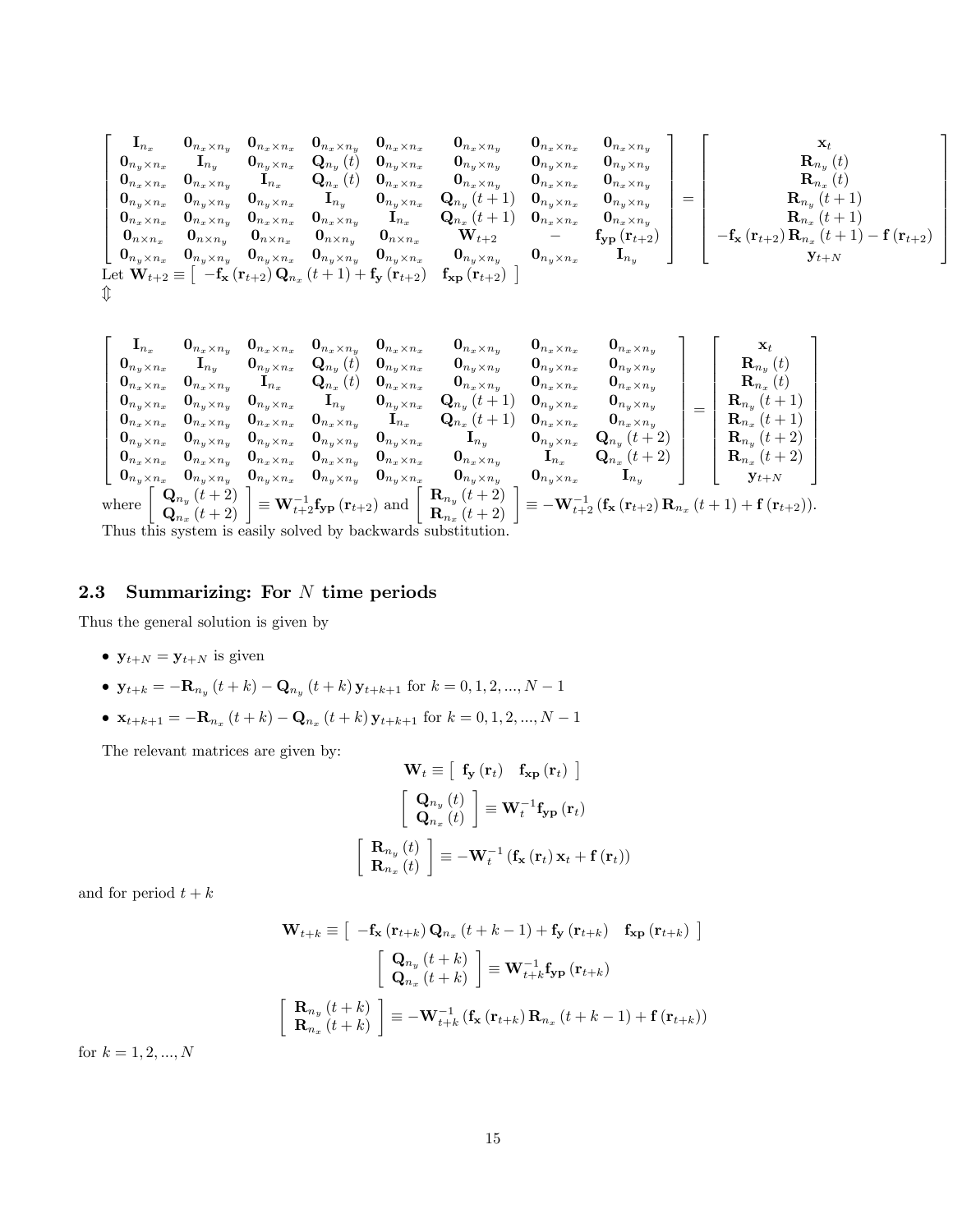# 3 Efficient Inversion of the Jacobian: System Reduction II

This section presents the efficient solution algorithm of Boucekkine (1995) to compute  $J(Z)^{-1}F(Z)$ . In this section, we consider

$$
\mathbf{f}_1\left(\mathbf{y}_{t-1},\mathbf{x}_{11,t},\mathbf{y}_t,\mathbf{x}_{11,t+1},\mathbf{y}_{t+1}\right)=\mathbf{0}
$$

To condensely represent this system of equations, we use the notation

$$
f(z,x,y,xp,yp)=0,
$$

meaning that **z** refers to  $y_{t-1}$ , **x** to  $x_{11,t}$ , **xp** to  $x_{11,t+1}$ , **y** to  $y_t$ , and **yp** to  $y_{t+1}$ . Also, to reduce the notational burden, let

$$
\mathbf{r}_t \equiv [\mathbf{y}_{t-1}, \mathbf{x}_{11,t}, \mathbf{y}_t, \mathbf{x}_{11,t+1}, \mathbf{y}_{t+1}].
$$

We then consider the following notation for the partial derivatives

$$
\mathbf{f}_{\mathbf{x}}(\mathbf{r}_{t}) = \frac{\partial \mathbf{f}(\mathbf{r}_{t})}{\partial \mathbf{x}} \n\mathbf{f}_{\mathbf{y}}(\mathbf{r}_{t}) = \frac{\partial \mathbf{f}(\mathbf{r}_{t})}{\partial \mathbf{y}} \n\mathbf{f}_{\mathbf{x}\mathbf{p}}(\mathbf{r}_{t}) = \frac{\partial \mathbf{f}(\mathbf{r}_{t})}{\partial \mathbf{x}\mathbf{p}} \n\mathbf{f}_{\mathbf{y}\mathbf{p}}(\mathbf{r}_{t}) = \frac{\partial \mathbf{f}(\mathbf{r}_{t})}{\partial \mathbf{y}\mathbf{p}} \n\mathbf{f}_{\mathbf{z}}(\mathbf{r}_{t}) = \frac{\partial \mathbf{f}(\mathbf{r}_{t})}{\partial \mathbf{z}}
$$

To understand the logic of the solution method of Boucekkine (1995) it is useful to gradually extend the horizon N when solving the certainty equivalent solution.

#### 3.1 2 Time Periods

Let  $N = 2$  and consider the system

$$
\left[\begin{array}{cccc} {\bf I}_{n_x} & {\bf 0}_{n_x \times n_y} & {\bf 0}_{n_x \times n_x} & {\bf 0}_{n_x \times n_y} & {\bf 0}_{n_x \times n_x} & {\bf 0}_{n_x \times n_y} \\ {\bf f}_{\bf x}({\bf r}_t) & {\bf f}_{\bf y}({\bf r}_t) & {\bf f}_{\bf x {\bf p}}({\bf r}_t) & {\bf f}_{\bf y {\bf p}}({\bf r}_t) & {\bf 0}_{n \times n_x} & {\bf 0}_{n \times n_y} \\ {\bf 0}_{n \times n_x} & {\bf f}_{\bf z}({\bf r}_{t+1}) & {\bf f}_{\bf x}({\bf r}_{t+1}) & {\bf f}_{\bf y}({\bf r}_{t+1}) & {\bf f}_{\bf x {\bf p}}({\bf r}_{t+1}) \\ {\bf 0}_{n_y \times n_x} & {\bf 0}_{n_y \times n_y} & {\bf 0}_{n_y \times n_x} & {\bf 0}_{n_y \times n_y} & {\bf 0}_{n_y \times n_x} & {\bf I}_{n_y} \end{array}\right] \left[\begin{array}{c} {\bf x}_t \\ {\bf y}_t \\ {\bf x}_{t+1} \\ {\bf y}_{t+1} \\ {\bf y}_{t+2} \\ {\bf y}_{t+2} \end{array}\right] = - \left[\begin{array}{c} -{\bf x}_t \\ {\bf f}({\bf r}_t) \\ {\bf f}({\bf r}_t) \\ -{\bf y}_{t+N} \end{array}\right]
$$

$$
\left[ \begin{array}{cccc} {\bf I}_{n_x} & {\bf 0}_{n_x \times n} & {\bf 0}_{n_x \times n} & {\bf 0}_{n_x \times n_y} \\ -{\bf f}_{\bf x}({\bf r}_t) & {\bf I}_n & {\bf 0}_{n \times n} & {\bf 0}_{n \times n_y} \\ {\bf 0}_{n \times n_x} & {\bf I}_n & {\bf 0}_{n \times n} & {\bf I}_n & {\bf 0}_{n \times n_y} \\ {\bf 0}_{n_y \times n_x} & {\bf 0}_{n_y \times n} & {\bf I}_n & {\bf 0}_{n \times n_y} \\ {\bf 0}_{n_y \times n_x} & {\bf 0}_{n_y \times n} & {\bf 0}_{n_y \times n} & {\bf I}_{n_y} \end{array} \right] \left[ \begin{array}{cccc} {\bf I}_{n_x} & {\bf 0}_{n_x \times n_y} & {\bf 0}_{n_x \times n_x} & {\bf 0}_{n_x \times n_y} & {\bf 0}_{n_x \times n_x} & {\bf 0}_{n_x \times n_y} \\ {\bf f}_{\bf x}({\bf r}_t) & {\bf f}_{\bf y}({\bf r}_t) & {\bf f}_{\bf x {\bf p}}({\bf r}_t) & {\bf 0}_{n \times n_x} & {\bf 0}_{n \times n_y} \\ {\bf 0}_{n_x \times n_x} & {\bf 0}_{n_y \times n_x} & {\bf 0}_{n_y \times n_x} & {\bf 0}_{n_y \times n_x} & {\bf 0}_{n_y \times n_y} & {\bf 0}_{n_y \times n_y} & {\bf 0}_{n_y \times n_y} \\ {\bf 0}_{n_y \times n_x} & {\bf 0}_{n_y \times n_y} & {\bf 0}_{n_y \times n_y} & {\bf 0}_{n_y \times n_y} & {\bf 0}_{n_y \times n_y} \\ {\bf 0}_{n \times n_y} & {\bf 0}_{n \times n_y} & {\bf 0}_{n \times n_y} \\ {\bf 0}_{n \times n_y} & {\bf 0}_{n \times n_y} & {\bf 0}_{n \times n_y} \\ {\bf 0}_{n \times n_y} & {\bf 0}_{n \times n_y} & {\bf I}_n & {\bf 0}_{n \times n_y} \\ {\bf 0}_{n \times n_y} & {\bf I}_n & {\bf 0}_{n \times n_y} \\ {\bf 0}_{n \times n_y} & {\bf I}_n & {\bf 0}_{n \times n_y} \\ {\bf 0}_{n \times n_y} & {\bf I}_n & {\bf 0}_{n \times n_y}
$$

$$
= \left[\begin{array}{cccc} -\mathbf{f}_{\mathbf{x}}(\mathbf{r}_t) & \mathbf{I}_n & \mathbf{0}_{n \times n} & \mathbf{0}_{n \times n_y} \\ \mathbf{0}_{n \times n_x} & \mathbf{0}_{n \times n} & \mathbf{I}_n & \mathbf{0}_{n \times n_y} \\ \mathbf{0}_{n_y \times n_x} & \mathbf{0}_{n_y \times n} & \mathbf{0}_{n_y \times n} & \mathbf{I}_{n_y} \end{array}\right] \left[\begin{array}{c} -\mathbf{f}(\mathbf{r}_t) \\ -\mathbf{f}(\mathbf{r}_{t+1}) \\ \mathbf{f}(\mathbf{r}_{t+1}) \\ \mathbf{y}_{t+N} \end{array}\right]
$$

 $\hat{\mathbb{I}}$ 

 $\overline{1}$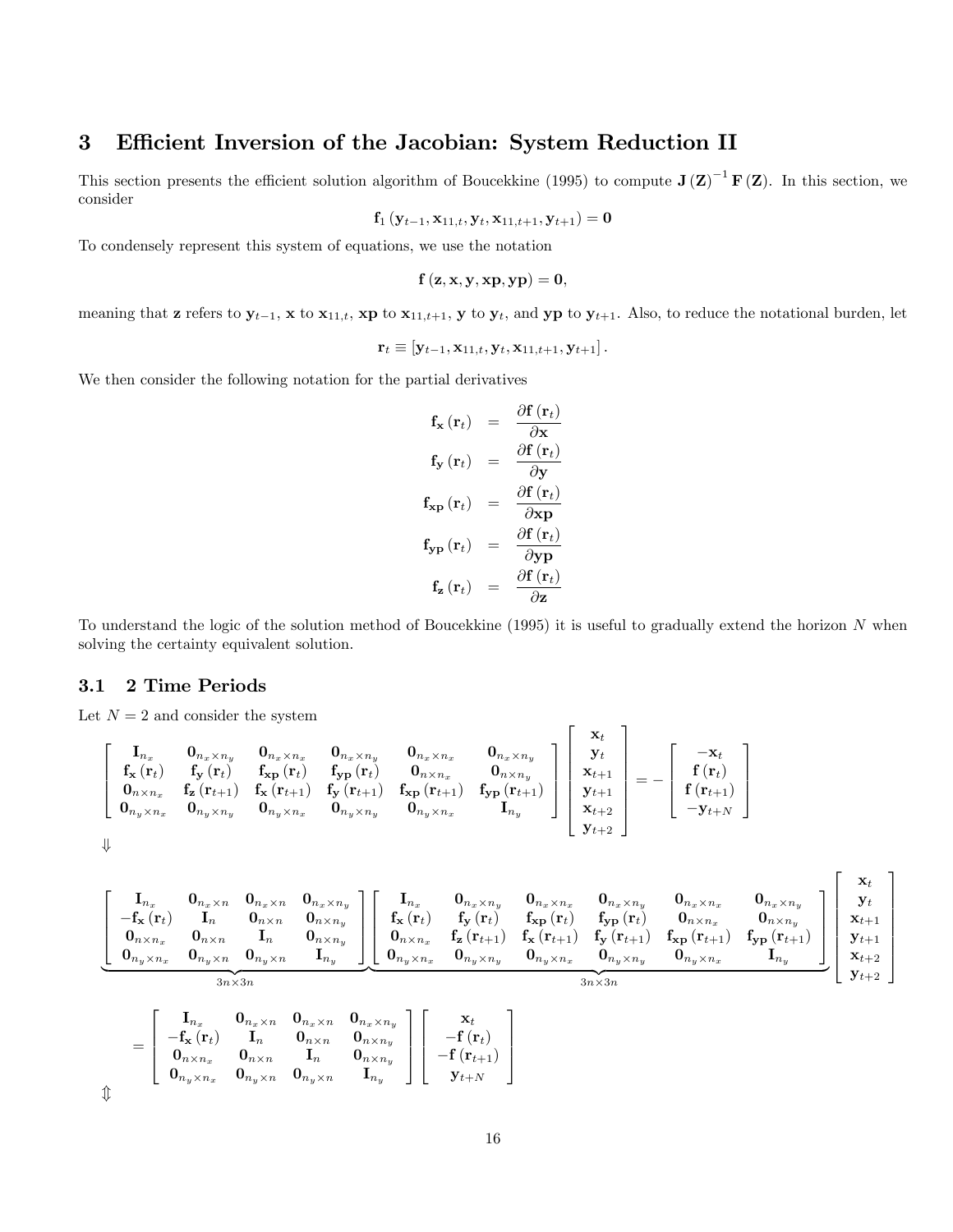$$
\left[\begin{array}{cccc} \mathbf{I}_{n_{x}} & \mathbf{0}_{n_{x}\times n_{y}} & \mathbf{0}_{n_{x}\times n_{y}} & \mathbf{0}_{n_{x}\times n_{y}} & \mathbf{0}_{n_{x}\times n_{y}} & \mathbf{0}_{n_{x}\times n_{x}} & \mathbf{0}_{n_{x}\times n_{y}} \\ \mathbf{f}_{\mathbf{x}}\left(\mathbf{r}_{t}\right)-\mathbf{f}_{\mathbf{x}}\left(\mathbf{r}_{t}\right) & \mathbf{f}_{\mathbf{y}}\left(\mathbf{r}_{t}\right) & \mathbf{f}_{\mathbf{x}\mathbf{p}}\left(\mathbf{r}_{t}\right) & \mathbf{f}_{\mathbf{y}\mathbf{p}}\left(\mathbf{r}_{t}\right) & \mathbf{0}_{n\times n_{x}} & \mathbf{0}_{n\times n_{y}} \\ \mathbf{0}_{n\times n_{x}} & \mathbf{f}_{\mathbf{z}}\left(\mathbf{r}_{t+1}\right) & \mathbf{f}_{\mathbf{x}}\left(\mathbf{r}_{t+1}\right) & \mathbf{f}_{\mathbf{y}}\left(\mathbf{r}_{t+1}\right) & \mathbf{f}_{\mathbf{x}\mathbf{p}}\left(\mathbf{r}_{t+1}\right) & \mathbf{f}_{\mathbf{y}\mathbf{p}}\left(\mathbf{r}_{t+1}\right) & \mathbf{f}_{\mathbf{y}\mathbf{p}}\left(\mathbf{r}_{t+1}\right) \\ \mathbf{0}_{n_{y}\times n_{x}} & \mathbf{0}_{n_{y}\times n_{y}} & \mathbf{0}_{n_{y}\times n_{x}} & \mathbf{0}_{n_{y}\times n_{y}} & \mathbf{0}_{n_{y}\times n_{x}} & \mathbf{I}_{n_{y}} \end{array}\right]\left[\begin{array}{c} \mathbf{x}_{t} \\ \mathbf{y}_{t} \\ \mathbf{x}_{t+1} \\ \mathbf{y}_{t+1} \\ \mathbf{y}_{t+2} \\ \mathbf{y}_{t+2} \end{array}\right]=\left[\begin{array}{c} \mathbf{x}_{t} \\ -\mathbf{f}_{\mathbf{x}}\left(\mathbf{r}_{t}\right) \\ -\mathbf{f}_{\mathbf{x}}\left(\mathbf{r}_{t+1}\right) \\ \mathbf{y}_{t+1} \\ \mathbf{y}_{t+1} \\ \mathbf{y}_{t+2} \end{array}\right]
$$

 $\hat{\psi}$ 

$$
\left[ \begin{array}{cccc} {\bf I}_{n_x} & {\bf 0}_{n_x \times n_y} & {\bf 0}_{n_x \times n_y} & {\bf 0}_{n_x \times n_x} & {\bf 0}_{n_x \times n_y} & {\bf 0}_{n_x \times n_y} \\ {\bf 0}_{n \times n_x} & {\bf f}_{\bf y} \left( {\bf r}_t \right) & {\bf f}_{\bf xp} \left( {\bf r}_t \right) & {\bf f}_{\bf y p} \left( {\bf r}_t \right) & {\bf 0}_{n \times n_x} & {\bf 0}_{n \times n_y} \\ {\bf 0}_{n \times n_x} & {\bf f}_{\bf z} \left( {\bf r}_{t+1} \right) & {\bf f}_{\bf x} \left( {\bf r}_{t+1} \right) & {\bf f}_{\bf y} \left( {\bf r}_{t+1} \right) & {\bf f}_{\bf x p} \left( {\bf r}_{t+1} \right) & {\bf f}_{\bf x p} \left( {\bf r}_{t+1} \right) \\ {\bf 0}_{n_y \times n_x} & {\bf 0}_{n_y \times n_y} & {\bf 0}_{n_y \times n_x} & {\bf 0}_{n_y \times n_y} & {\bf 0}_{n_y \times n_x} & {\bf I}_{n_y} \end{array} \right] \left[ \begin{array}{c} {\bf x}_t \\ {\bf y}_t \\ {\bf x}_{t+1} \\ {\bf y}_t+1 \\ {\bf x}_{t+2} \\ {\bf x}_{t+2} \\ {\bf y}_{t+2} \end{array} \right] = \left[ \begin{array}{c} {\bf x}_t \\ -{\bf f}_{\bf x} \left( {\bf r}_t \right) {\bf x}_t \\ -{\bf f}_{\bf x} \left( {\bf r}_t \right) {\bf x}_t \\ {\bf f} \left( {\bf r}_{t+1} \right) \\ {\bf y}_{t+1} \\ {\bf y}_{t+2} \end{array} \right]
$$

$$
\left[ \begin{array}{cccc} {\bf I}_{n_x} & {\bf 0}_{n_x \times n_y} & {\bf 0}_{n_x \times n_y} & {\bf 0}_{n_x \times n_x} & {\bf 0}_{n_x \times n_y} \\ {\bf 0}_{n \times n_x} & {\bf I}_{n,n_y} & {\bf I}_{n,n_x} & {\bf W}_t^{-1} {\bf f}_{{\bf y} {\bf p}} \left( {\bf r}_t \right) & {\bf 0}_{n \times n_x} & {\bf 0}_{n \times n_y} \\ {\bf 0}_{n \times n_x} & {\bf f}_{{\bf z}} \left( {\bf r}_{t+1} \right) & {\bf f}_{{\bf x}} \left( {\bf r}_{t+1} \right) & {\bf f}_{{\bf y}} \left( {\bf r}_{t+1} \right) & {\bf f}_{{\bf x} {\bf p}} \left( {\bf r}_{t+1} \right) & {\bf f}_{{\bf x} {\bf p}} \left( {\bf r}_{t+1} \right) & {\bf f}_{{\bf y} {\bf p}} \left( {\bf r}_{t+1} \right) \\ {\bf 0}_{n_y \times n_x} & {\bf 0}_{n_y \times n_y} & {\bf 0}_{n_y \times n_x} & {\bf 0}_{n_y \times n_y} & {\bf 0}_{n_y \times n_x} & {\bf I}_{n_y} \end{array} \right] \left[ \begin{array}{c} {\bf x}_t \\ {\bf y}_t \\ {\bf x}_{t+1} \\ {\bf x}_{t+1} \\ {\bf y}_{t+1} \\ {\bf x}_{t+2} \\ {\bf y}_{t+2} \end{array} \right] = \left[ \begin{array}{c} {\bf x}_t \\ {\bf W}_t^{-1} \left( -{\bf f}_{{\bf x}} \left( {\bf r}_t \right) {\bf x}_t - {\bf f} \left( {\bf r}_t \right) \right) \\ -{\bf f} \left( {\bf r}_{t+1} \right) & {\bf f}_{{\bf x} {\bf p}} \left( {\bf r}_{t+1} \right) & {\bf f}_{{\bf x} {\bf p}} \left( {\bf r}_{t+1} \right) & {\bf f}_{{\bf x} {\bf p}} \left( {\bf r}_{t+1} \right) \\ {\bf x}_t + {\bf x} \\ {\bf y}_{t+2} \end{array} \right]
$$

where  $\mathbf{W}_t \equiv \begin{bmatrix} \mathbf{f_y}(\mathbf{r}_t) & \mathbf{f_{xp}}(\mathbf{r}_t) \end{bmatrix}$  and we use the partioning  $\mathbf{I}_n \equiv \begin{bmatrix} \mathbf{I}_{n,n_y} & \mathbf{I}_{n,n_x} \end{bmatrix}$  where  $\mathbf{I}_{n,n_y}$  are the first  $n_y$  columns of  $I_n$  and  $I_{n,n_x}$  denotes the last columns of  $I_n$ .  $\downarrow$ 

$$
\left[\begin{matrix} \mathbf{I}_{n_x} & \mathbf{0}_{n_x \times n_y} & \mathbf{0}_{n_x \times n_x} & \mathbf{0}_{n_x \times n_y} & \mathbf{0}_{n_x \times n_x} & \mathbf{0}_{n_x \times n_y} \\ \mathbf{0}_{n_y \times n_x} & \mathbf{I}_{n_y} & \mathbf{0}_{n_y \times n_x} & \mathbf{Q}_{n_y}(t) & \mathbf{0}_{n_y \times n_x} & \mathbf{0}_{n_y \times n_y} \\ \mathbf{0}_{n_x \times n_x} & \mathbf{0}_{n_x \times n_y} & \mathbf{I}_{n_x} & \mathbf{Q}_{n_x}(t) & \mathbf{0}_{n_x \times n_x} & \mathbf{0}_{n_x \times n_y} \\ \mathbf{0}_{n \times n_x} & \mathbf{f}_{\mathbf{z}}(\mathbf{r}_{t+1}) & \mathbf{f}_{\mathbf{x}}(\mathbf{r}_{t+1}) & \mathbf{f}_{\mathbf{y}}(\mathbf{r}_{t+1}) & \mathbf{f}_{\mathbf{x}}(\mathbf{r}_{t+1}) & \mathbf{f}_{\mathbf{y}}(\mathbf{r}_{t+1}) \\ \mathbf{0}_{n_y \times n_x} & \mathbf{0}_{n_y \times n_y} & \mathbf{0}_{n_y \times n_x} & \mathbf{0}_{n_y \times n_y} & \mathbf{0}_{n_y \times n_x} \\ \mathbf{Q}_{n_x}(t) & \mathbf{Q}_{n_y \times n_y} & \mathbf{Q}_{n_y \times n_y} & \mathbf{Q}_{n_y \times n_y} & \mathbf{Q}_{n_y \times n_x} \\ \mathbf{Q}_{n_x}(t) & \mathbf{Q}_{n_x}(t) & \mathbf{Q}_{n_x}(t) & \mathbf{Q}_{n_x}(t) \end{matrix}\right] \equiv -\mathbf{W}_t^{-1}(\mathbf{f}_{\mathbf{x}}(\mathbf{r}_t)\mathbf{x}_t + \mathbf{f}(\mathbf{r}_t))
$$

$$
\left[\begin{matrix} {\bf I}_{n_{x}}& {\bf 0}_{n_{x}\times n_{y}}& {\bf 0}_{n_{x}\times n_{x}}& {\bf 0}_{n_{x}\times n_{x}}& {\bf 0}_{n_{x}\times n_{x}}& {\bf 0}_{n_{x}\times n_{y}}& {\bf 0}_{n_{x}\times n_{y}}& {\bf 0}_{n_{x}\times n_{y}}& {\bf 0}_{n_{x}\times n_{y}}& {\bf 0}_{n_{x}\times n_{y}}& {\bf 0}_{n_{x}\times n_{y}}& {\bf 0}_{n_{y}\times n_{x}}& {\bf 0}_{n_{y}\times n_{x}}& {\bf 0}_{n_{y}\times n_{y}}& {\bf 0}_{n_{y}\times n_{x}}& {\bf 0}_{n_{y}\times n_{y}}& {\bf 0}_{n_{y}\times n_{y}}& {\bf 0}_{n_{y}\times n_{y}}& {\bf 0}_{n_{x}\times n_{y}}& {\bf 0}_{n_{x}\times n_{y}}& {\bf 0}_{n_{x}\times n_{y}}& {\bf 0}_{n_{x}\times n_{y}}& {\bf 0}_{n_{x}\times n_{y}}& {\bf 0}_{n_{x}\times n_{y}}& {\bf 0}_{n_{x}\times n_{y}}& {\bf 0}_{n_{x}\times n_{y}}& {\bf 0}_{n_{x}\times n_{y}}& {\bf 0}_{n_{x}\times n_{y}}& {\bf 0}_{n_{x}\times n_{y}}& {\bf 0}_{n_{x}\times n_{y}}& {\bf 0}_{n_{x}\times n_{y}}& {\bf 0}_{n_{y}\times n_{y}}& {\bf 0}_{n_{y}\times n_{y}}& {\bf 0}_{n_{y}\times n_{y}}& {\bf 0}_{n_{y}\times n_{y}}& {\bf 0}_{n_{y}\times n_{y}}& {\bf 0}_{n_{y}\times n_{y}}& {\bf 0}_{n_{y}\times n_{y}}& {\bf 0}_{n_{y}\times n_{y}}& {\bf 0}_{n_{y}\times n_{y}}& {\bf 0}_{n_{y}\times n_{y}}& {\bf 0}_{n_{y}\times n_{y}}& {\bf 0}_{n_{y}\times n_{y}}& {\bf 0}_{n_{y}\times n_{y}}& {\bf 0}_{n_{y}\times n_{y}}& {\bf 0}_{n_{y}\times n_{y}}& {\bf 0}_{n_{y}\times n_{y}}& {\bf 0}_{n_{y}\times n_{y}}& {\bf 0}_{n_{y}\times n_{y}}& {\bf 0}_{n_{y}\times n_{y}}& {\bf 0}_{n_{y}\
$$

3  $\overline{1}$  $\overline{1}$  $\overline{1}$  $\overline{1}$  $\overline{1}$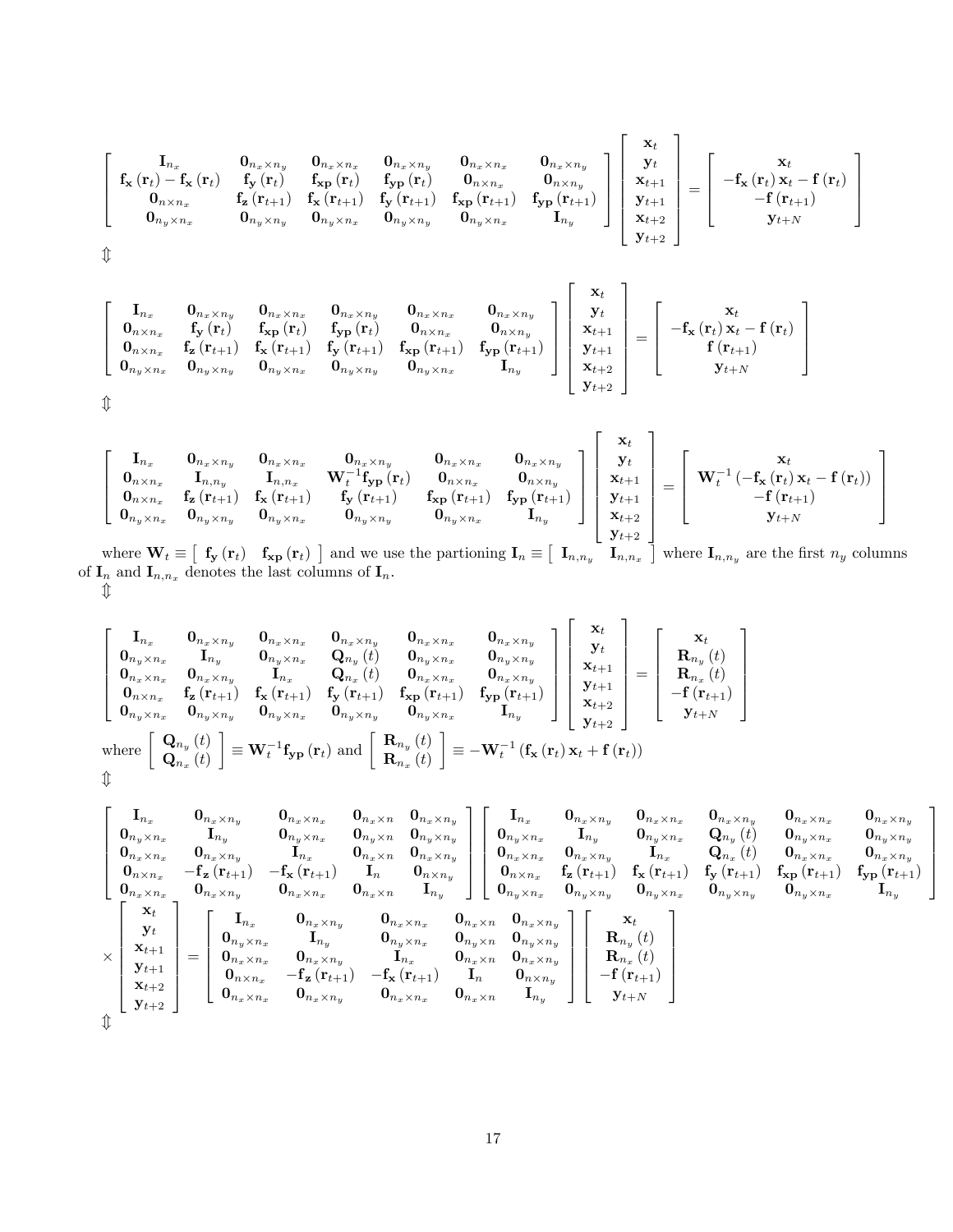2 6 6 6 6 4 I<sup>n</sup><sup>x</sup> 0<sup>n</sup>x<sup>n</sup><sup>y</sup> 0<sup>n</sup>x<sup>n</sup><sup>x</sup> 0<sup>n</sup>x<sup>n</sup><sup>y</sup> 0<sup>n</sup>x<sup>n</sup><sup>x</sup> 0<sup>n</sup>xn<sup>y</sup> 0<sup>n</sup>yn<sup>x</sup> I<sup>n</sup><sup>y</sup> 0<sup>n</sup>y<sup>n</sup><sup>x</sup> Q<sup>n</sup><sup>y</sup> (t) 0<sup>n</sup>y<sup>n</sup><sup>x</sup> 0<sup>n</sup>yn<sup>y</sup> 0<sup>n</sup>x<sup>n</sup><sup>x</sup> 0<sup>n</sup>xn<sup>y</sup> I<sup>n</sup><sup>x</sup> Q<sup>n</sup><sup>x</sup> (t) 0<sup>n</sup>x<sup>n</sup><sup>x</sup> 0<sup>n</sup>xn<sup>y</sup> 0<sup>n</sup>n<sup>x</sup> f<sup>z</sup> (r<sup>t</sup>+1) f<sup>z</sup> (r<sup>t</sup>+1) f<sup>x</sup> (r<sup>t</sup>+1) f<sup>x</sup> (r<sup>t</sup>+1) f <sup>z</sup> (r<sup>t</sup>+1) Q<sup>n</sup><sup>y</sup> (t) f<sup>x</sup> (r<sup>t</sup>+1) Q<sup>n</sup><sup>x</sup> (t) + f<sup>y</sup> (r<sup>t</sup>+1) fxp (r<sup>t</sup>+1) fyp (r<sup>t</sup>+1) 0<sup>n</sup>y<sup>n</sup><sup>x</sup> 0<sup>n</sup>y<sup>n</sup><sup>y</sup> 0<sup>n</sup>y<sup>n</sup><sup>x</sup> 0<sup>n</sup>y<sup>n</sup><sup>y</sup> 0<sup>n</sup>yn<sup>x</sup> I<sup>n</sup><sup>y</sup> = 2 6 6 6 6 4 xt R<sup>n</sup><sup>y</sup> (t) R<sup>n</sup><sup>x</sup> (t) f<sup>z</sup> (r<sup>t</sup>+1) R<sup>n</sup><sup>y</sup> (t) f<sup>x</sup> (r<sup>t</sup>+1) R<sup>n</sup><sup>x</sup> (t) f (r<sup>t</sup>+1) y<sup>t</sup>+<sup>N</sup> 3 7 7 7 7 5 m

$$
\begin{bmatrix} \mathbf{I}_{n_x} & \mathbf{0}_{n_x \times n_y} & \mathbf{0}_{n_x \times n_x} & \mathbf{0}_{n_x \times n_y} & \mathbf{0}_{n_x \times n_y} & \mathbf{0}_{n_x \times n_y} & \mathbf{0}_{n_x \times n_y} \\ \mathbf{0}_{n_y \times n_x} & \mathbf{I}_{n_y} & \mathbf{0}_{n_y \times n_x} & \mathbf{I}_{n_x} & \mathbf{Q}_{n_y}(t) & \mathbf{0}_{n_y \times n_x} & \mathbf{0}_{n_y \times n_y} \\ \mathbf{0}_{n_x \times n_x} & \mathbf{0}_{n_x \times n_y} & \mathbf{I}_{n_x} & \mathbf{Q}_{n_x}(t) & \mathbf{Q}_{n_x}(t) & \mathbf{Q}_{n_x \times n_y} & \mathbf{Q}_{n_x \times n_x} & \mathbf{Q}_{n_x \times n_y} \\ \mathbf{0}_{n_x \times n_x} & \mathbf{0}_{n_x \times n_y} & \mathbf{0}_{n_x \times n_x} & \mathbf{Q}_{n_y \times n_y} & \mathbf{Q}_{n_y \times n_y} \\ \mathbf{0}_{n_y \times n_x} & \mathbf{0}_{n_y \times n_y} & \mathbf{0}_{n_y \times n_x} & \mathbf{Q}_{n_y \times n_y} \\ \mathbf{X}_{t+1} & \mathbf{X}_{t+2} & \mathbf{X}_{t+1} \\ \mathbf{X}_{t+2} & \mathbf{X}_{t+2} & \mathbf{X}_{t+2} \\ \mathbf{X}_{t+1} & \mathbf{X}_{t+2} & \mathbf{X}_{t+2} \\ \mathbf{X}_{t+1} & \mathbf{X}_{t+1} & \mathbf{X}_{t+1} & \mathbf{X}_{t+1} \end{bmatrix}
$$

Now let 
$$
\mathbf{W}_{t+1} \equiv \begin{bmatrix} -\mathbf{f}_{\mathbf{z}}(\mathbf{r}_{t+1})\mathbf{Q}_{n_y}(t) - \mathbf{f}_{\mathbf{x}}(\mathbf{r}_{t+1})\mathbf{Q}_{n_x}(t) + \mathbf{f}_{\mathbf{y}}(\mathbf{r}_{t+1}) & \mathbf{f}_{\mathbf{x}\mathbf{p}}(\mathbf{r}_{t+1}) \end{bmatrix}
$$
 and  $\begin{bmatrix} \mathbf{Q}_{n_y}(t+1) \\ \mathbf{Q}_{n_x}(t+1) \end{bmatrix} \equiv \mathbf{W}_{t+1}^{-1} \mathbf{f}_{\mathbf{y}\mathbf{p}}(\mathbf{r}_{t+1})$   
and  $\begin{bmatrix} \mathbf{R}_{n_y}(t+1) \\ \mathbf{R}_{n_x}(t+1) \end{bmatrix} \equiv -\mathbf{W}_{t+1}^{-1} (\mathbf{f}_{\mathbf{z}}(\mathbf{r}_{t+1}) \mathbf{R}_{n_y}(t) + \mathbf{f}_{\mathbf{x}}(\mathbf{r}_{t+1}) \mathbf{R}_{n_x}(t) + \mathbf{f}(\mathbf{r}_{t+1})).$  Using this we get

$$
\begin{bmatrix}\n\mathbf{I}_{n_x} & \mathbf{0}_{n_x \times n_x} & \mathbf{0}_{n_x \times n_y} & \mathbf{0}_{n_x \times n_y} & \mathbf{0}_{n_x \times n_x} & \mathbf{0}_{n_x \times n_y} \\
\mathbf{0}_{n_y \times n_x} & \mathbf{I}_{n_y} & \mathbf{0}_{n_y \times n_x} & \mathbf{Q}_{n_y}(t) & \mathbf{0}_{n_y \times n_x} & \mathbf{0}_{n_y \times n_y} \\
\mathbf{0}_{n_x \times n_x} & \mathbf{0}_{n_x \times n_y} & \mathbf{I}_{n_x} & \mathbf{Q}_{n_x}(t) & \mathbf{0}_{n_x \times n_x} & \mathbf{0}_{n_x \times n_y} \\
\mathbf{0}_{n_y \times n_x} & \mathbf{0}_{n_y \times n_y} & \mathbf{0}_{n_y \times n_x} & \mathbf{I}_{n_y} & \mathbf{0}_{n_y \times n_x} & \mathbf{Q}_{n_y}(t+1) \\
\mathbf{0}_{n_x \times n_x} & \mathbf{0}_{n_x \times n_y} & \mathbf{0}_{n_x \times n_y} & \mathbf{0}_{n_x \times n_y} & \mathbf{I}_{n_x} & \mathbf{Q}_{n_x}(t+1) \\
\mathbf{0}_{n_y \times n_x} & \mathbf{0}_{n_y \times n_y} & \mathbf{0}_{n_y \times n_x} & \mathbf{0}_{n_y \times n_y} & \mathbf{0}_{n_y \times n_x} & \mathbf{I}_{n_y}\n\end{bmatrix}\n\begin{bmatrix}\n\mathbf{x}_t \\
\mathbf{y}_t \\
\mathbf{x}_{t+1} \\
\mathbf{x}_{t+1} \\
\mathbf{y}_{t+1} \\
\mathbf{y}_{t+2} \\
\mathbf{y}_{t+2}\n\end{bmatrix} = \begin{bmatrix}\n\mathbf{x}_t \\
\mathbf{R}_{n_y}(t) \\
\mathbf{R}_{n_y}(t) \\
\mathbf{R}_{n_x}(t) \\
\mathbf{R}_{n_y}(t+1) \\
\mathbf{R}_{n_y}(t+1) \\
\mathbf{R}_{n_x}(t+1)\n\end{bmatrix}
$$

- $y_{t+2} = y_{t+N}$
- $\mathbf{x}_{t+2} = \mathbf{R}_{n_x} (t+1) \mathbf{Q}_{n_x} (t+1) \mathbf{y}_{t+2}$
- $y_{t+1} = \mathbf{R}_{n_y}(t+1) \mathbf{Q}_{n_y}(t+1) y_{t+2}$
- ${\bf x}_{t+1} = {\bf R}_{n_x} (t) {\bf Q}_{n_x} (t) {\bf y}_{t+1}$
- $y_t = \mathbf{R}_{n_y}(t) \mathbf{Q}_{n_y}(t) y_{t+1}$

Recall that for period  $t$ 

$$
\mathbf{W}_{t} \equiv \left[ \begin{array}{cc} \mathbf{f}_{\mathbf{y}} \left( \mathbf{r}_{t} \right) & \mathbf{f}_{\mathbf{x} \mathbf{p}} \left( \mathbf{r}_{t} \right) \end{array} \right]
$$

$$
\left[ \begin{array}{c} \mathbf{Q}_{n_{y}} \left( t \right) \\ \mathbf{Q}_{n_{x}} \left( t \right) \end{array} \right] \equiv \mathbf{W}_{t}^{-1} \mathbf{f}_{\mathbf{y} \mathbf{p}} \left( \mathbf{r}_{t} \right)
$$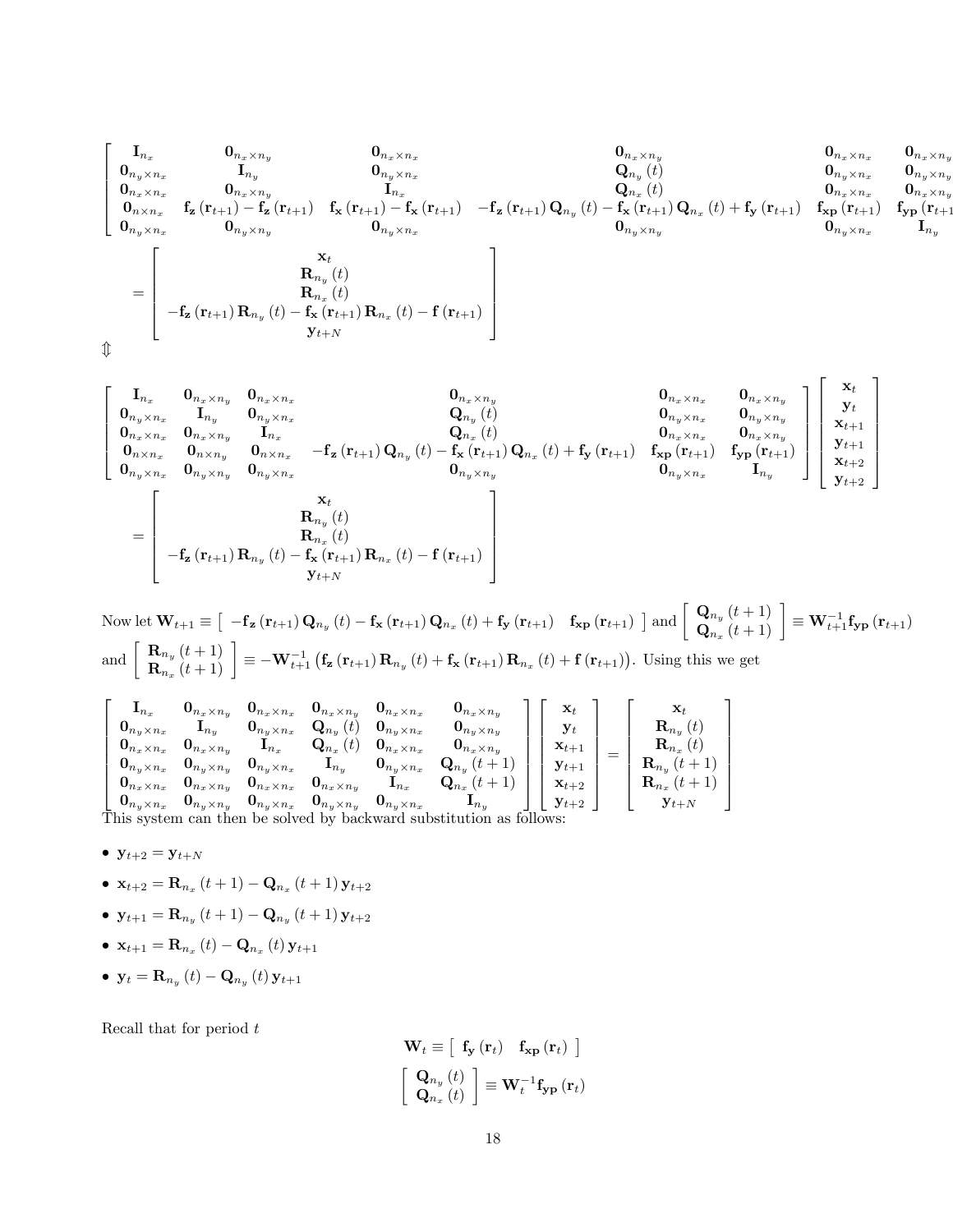$$
\begin{bmatrix} \mathbf{R}_{n_y} (t) \\ \mathbf{R}_{n_x} (t) \end{bmatrix} \equiv -\mathbf{W}_t^{-1} \left( \mathbf{f}_\mathbf{x} \left( \mathbf{r}_t \right) \mathbf{x}_t + \mathbf{f} \left( \mathbf{r}_t \right) \right)
$$

and for period  $t + 1$ 

$$
\mathbf{W}_{t+1} \equiv \begin{bmatrix} -\mathbf{f}_{\mathbf{z}} \left( \mathbf{r}_{t+1} \right) \mathbf{Q}_{n_y} \left( t \right) - \mathbf{f}_{\mathbf{x}} \left( \mathbf{r}_{t+1} \right) \mathbf{Q}_{n_x} \left( t \right) + \mathbf{f}_{\mathbf{y}} \left( \mathbf{r}_{t+1} \right) \end{bmatrix} \begin{bmatrix} \mathbf{G}_{n_y} \left( t + 1 \right) \\ \mathbf{Q}_{n_x} \left( t + 1 \right) \end{bmatrix} \equiv \mathbf{W}_{t+1}^{-1} \mathbf{f}_{\mathbf{y} \mathbf{p}} \left( \mathbf{r}_{t+1} \right) \\ \mathbf{R}_{n_y} \left( t + 1 \right) \end{bmatrix} \equiv -\mathbf{W}_{t+1}^{-1} \left( \mathbf{f}_{\mathbf{z}} \left( \mathbf{r}_{t+1} \right) \mathbf{R}_{n_y} \left( t \right) + \mathbf{f}_{\mathbf{x}} \left( \mathbf{r}_{t+1} \right) \mathbf{R}_{n_x} \left( t \right) + \mathbf{f} \left( \mathbf{r}_{t+1} \right) \right)
$$

# 3.2 3 Time Periods

Let  ${\cal N}=3$  and consider the system:

$$
\left[\begin{array}{cccccc} \mathbf{I}_{n_{x}}&\mathbf{0}_{n_{x}\times n_{y}}&\mathbf{0}_{n_{x}\times n_{y}}&\mathbf{0}_{n_{x}\times n_{y}}&\mathbf{0}_{n_{x}\times n_{y}}&\mathbf{0}_{n_{x}\times n_{y}}&\mathbf{0}_{n_{x}\times n_{y}}&\mathbf{0}_{n_{x}\times n_{y}}&\mathbf{0}_{n_{x}\times n_{y}}&\mathbf{0}_{n_{x}\times n_{y}}&\mathbf{0}_{n_{x}\times n_{y}}&\mathbf{0}_{n_{x}\times n_{y}}&\mathbf{0}_{n_{x}\times n_{y}}&\mathbf{0}_{n_{x}\times n_{y}}&\mathbf{0}_{n_{x}\times n_{y}}&\mathbf{0}_{n_{x}\times n_{y}}&\mathbf{0}_{n_{x}\times n_{y}}&\mathbf{0}_{n_{x}\times n_{y}}&\mathbf{0}_{n_{x}\times n_{y}}&\mathbf{0}_{n_{x}\times n_{y}}&\mathbf{0}_{n_{x}\times n_{y}}&\mathbf{0}_{n_{x}\times n_{y}}&\mathbf{0}_{n_{x}\times n_{y}}&\mathbf{0}_{n_{x}\times n_{y}}&\mathbf{0}_{n_{x}\times n_{y}}&\mathbf{0}_{n_{x}\times n_{y}}&\mathbf{0}_{n_{x}\times n_{y}}&\mathbf{0}_{n_{x}\times n_{y}}&\mathbf{0}_{n_{x}\times n_{y}}&\mathbf{0}_{n_{x}\times n_{y}}&\mathbf{0}_{n_{x}\times n_{y}}&\mathbf{0}_{n_{x}\times n_{y}}&\mathbf{0}_{n_{y}\times n_{y}}&\mathbf{0}_{n_{y}\times n_{y}}&\mathbf{0}_{n_{y}\times n_{y}}&\mathbf{0}_{n_{y}\times n_{y}}&\mathbf{0}_{n_{y}\times n_{y}}&\mathbf{0}_{n_{y}\times n_{y}}&\mathbf{0}_{n_{y}\times n_{y}}&\mathbf{0}_{n_{y}\times n_{y}}&\mathbf{0}_{n_{y}\times n_{y}}&\mathbf{0}_{n_{y}\times n_{y}}&\mathbf{0}_{n_{y}\times n_{y}}&\mathbf{0}_{n_{y}\times n_{y}}&\mathbf{0}_{n_{y}\times n_{y}}&\mathbf{0}_{n_{y}\times n_{z}}&\mathbf{0}_{n_{y}\times n_{z}}&\mathbf
$$

Using the same transformations as above for the two first periods we have

$$
\left[ \begin{matrix} {\bf I}_{n_x} & {\bf 0}_{n_x \times n_x} & {\bf 0}_{n_x \times n_y} & {\bf 0}_{n_x \times n_x} & {\bf 0}_{n_x \times n_y} & {\bf 0}_{n_x \times n_x} & {\bf 0}_{n_y \times n_x} & {\bf 0}_{n_y \times n_x} & {\bf 0}_{n_y \times n_x} \\ {\bf 0}_{n_y \times n_x} & {\bf I}_{n_y} & {\bf 0}_{n_y \times n_x} & {\bf I}_{n_x} & {\bf Q}_{n_x}(t) & {\bf 0}_{n_y \times n_x} & {\bf 0}_{n_y \times n_y} & {\bf 0}_{n_x \times n_y} & {\bf 0}_{n_x \times n_y} \\ {\bf 0}_{n_y \times n_x} & {\bf 0}_{n_y \times n_y} & {\bf 0}_{n_y \times n_x} & {\bf I}_{n_y} & {\bf 0}_{n_y \times n_x} & {\bf 0}_{n_y \times n_x} & {\bf 0}_{n_y \times n_x} \\ {\bf 0}_{n_x \times n_x} & {\bf 0}_{n_x \times n_y} & {\bf 0}_{n_x \times n_y} & {\bf 0}_{n_x \times n_y} & {\bf I}_{n_x} & {\bf 0}_{n_y \times n_x} & {\bf 0}_{n_x} (t+1) & {\bf 0}_{n_y \times n_x} & {\bf 0}_{n_x \times n_y} \\ {\bf 0}_{n_y \times n_x} & {\bf 0}_{n_y \times n_y} & {\bf 0}_{n_y \times n_x} & {\bf 0}_{n_x \times n_y} & {\bf I}_{n_x} & {\bf Q}_{n_x}(t+1) & {\bf 0}_{n_x \times n_x} & {\bf 0}_{n_x \times n_y} \\ {\bf 0}_{n_y \times n_x} & {\bf 0}_{n_y \times n_y} & {\bf 0}_{n_y \times n_x} & {\bf 0}_{n_y \times n_y} & {\bf 0}_{n_y \times n_x} & {\bf 0}_{n_y \times n_y} & {\bf 0}_{n_y \times n_y} \end{matrix} \right] \left[ \begin{matrix} {\bf x}_t \\ {\bf y}_t \\ {\bf x}_{t+1} \\ {\bf x}_{t+2} \\ {\bf x}_{t+2} \\ {\bf x}_{t+2} \\ {\bf x}_{t+3} \\ {\bf x}_{t+4} \\ {\bf x}_{t+5} \\ {\bf x}_{t+6} \end{matrix} \right] = \left[ \begin{matrix} {\bf x}_t \\ -{\bf R}_{n_x}(t) \\ -{\bf R}_{n_x}(t) \\ {\bf R}_{n
$$

$$
\Downarrow
$$

$$
\begin{bmatrix} \mathbf{I}_{n_{x}}&\mathbf{0}_{n_{x}\times n_{y}}&\mathbf{0}_{n_{x}\times n_{x}}&\mathbf{0}_{n_{x}\times n_{y}}&\mathbf{0}_{n_{x}\times n_{x}}&\mathbf{0}_{n_{x}\times n_{x}}&\mathbf{0}_{n_{x}\times n_{y}}\\ \mathbf{0}_{n_{y}\times n_{x}}&\mathbf{I}_{n_{y}}&\mathbf{0}_{n_{y}\times n_{x}}&\mathbf{0}_{n_{y}\times n_{y}}&\mathbf{0}_{n_{y}\times n_{x}}&\mathbf{0}_{n_{y}\times n_{x}}&\mathbf{0}_{n_{y}\times n_{y}}\\ \mathbf{0}_{n_{x}\times n_{x}}&\mathbf{0}_{n_{y}\times n_{y}}&\mathbf{0}_{n_{y}\times n_{x}}&\mathbf{I}_{n_{y}}&\mathbf{0}_{n_{y}\times n_{x}}&\mathbf{0}_{n_{x}\times n_{y}}&\mathbf{0}_{n_{y}\times n_{y}}\\ \mathbf{0}_{n_{x}\times n_{x}}&\mathbf{0}_{n_{x}\times n_{y}}&\mathbf{0}_{n_{x}\times n_{y}}&\mathbf{I}_{n_{y}}&\mathbf{0}_{n_{y}\times n_{x}}&\mathbf{0}_{n_{y}\times n_{y}}\\ \mathbf{0}_{n_{x}\times n_{x}}&\mathbf{0}_{n_{x}\times n_{y}}&\mathbf{0}_{n_{x}\times n_{y}}&\mathbf{0}_{n_{x}\times n_{y}}&\mathbf{I}_{n_{x}}&\mathbf{0}_{n_{x}\times n_{y}}&\mathbf{0}_{n_{x}\times n_{y}}\\ \mathbf{0}_{n_{x}\times n_{x}}&\mathbf{0}_{n_{x}\times n_{y}}&\mathbf{0}_{n_{x}\times n_{x}}&\mathbf{0}_{n_{x}\times n_{y}}&\mathbf{0}_{n_{x}\times n_{x}}&\mathbf{0}_{n_{x}\times n_{y}}&\mathbf{0}_{n_{x}\times n_{y}}\\ \mathbf{0}_{n_{y}\times n_{x}}&\mathbf{I}_{n_{y}}&\mathbf{0}_{n_{y}\times n_{x}}&\mathbf{Q}_{n_{y}}(t)&\mathbf{0}_{n_{y}\times n_{x}}&\mathbf{0}_{n_{y}\times n_{y}}&\mathbf{0}_{n_{y}\times n_{x}}&\mathbf{0}_{n_{y}\times n_{y}}\\ \mathbf
$$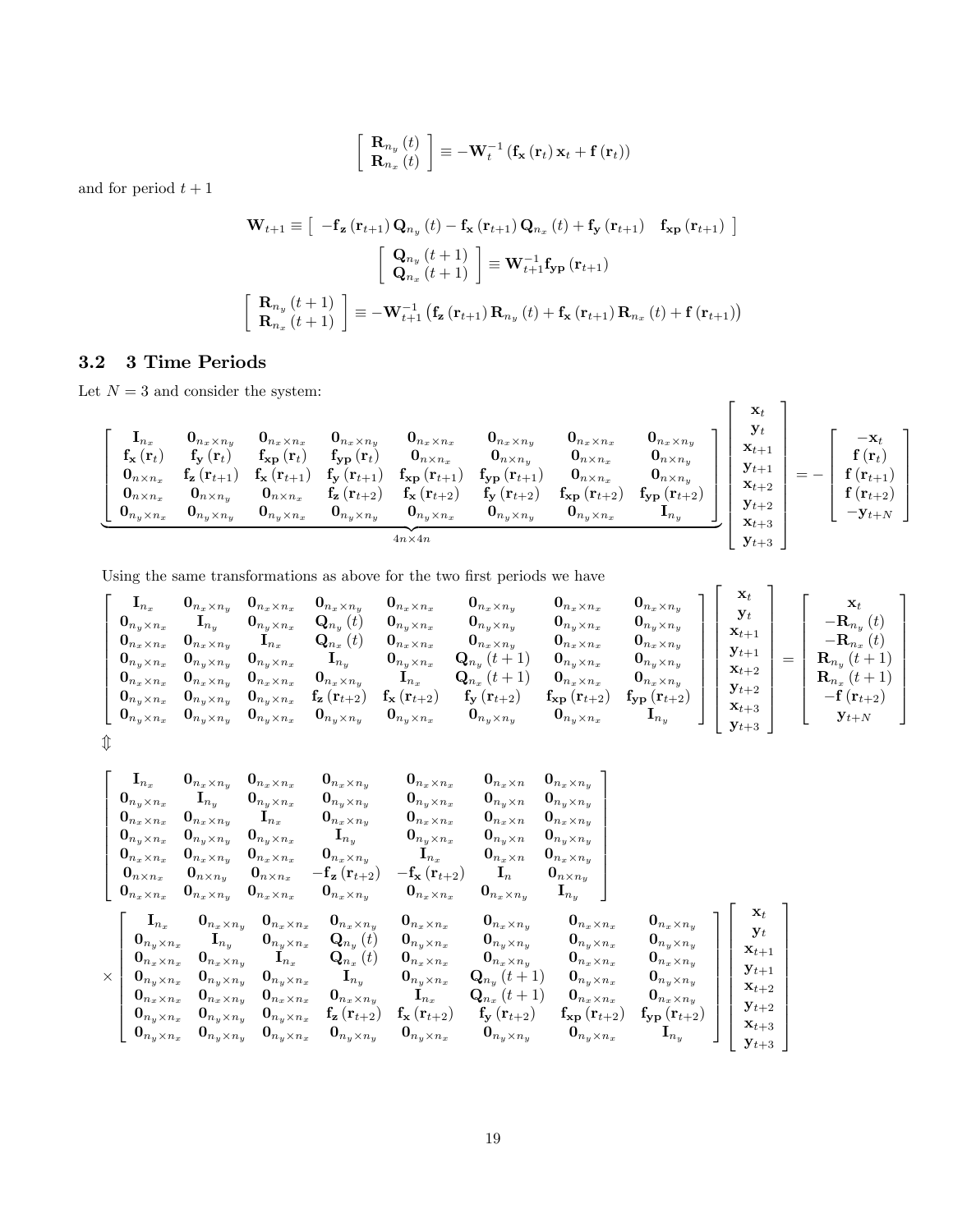$$
=\left[\begin{array}{cccccc} \mathbf{I}_{n_{x}}&\mathbf{0}_{n_{x}\times n_{x}}&\mathbf{0}_{n_{x}\times n_{x}}&\mathbf{0}_{n_{x}\times n_{y}}&\mathbf{0}_{n_{x}\times n_{x}}&\mathbf{0}_{n_{x}\times n_{x}}&\mathbf{0}_{n_{x}\times n_{y}}&\mathbf{0}_{n_{x}\times n_{y}}\\ \mathbf{0}_{n_{y}\times n_{x}}&\mathbf{I}_{n_{y}}&\mathbf{0}_{n_{y}\times n_{x}}&\mathbf{0}_{n_{y}\times n_{y}}&\mathbf{0}_{n_{y}\times n_{x}}&\mathbf{0}_{n_{y}\times n_{x}}&\mathbf{0}_{n_{y}\times n_{y}}\\ \mathbf{0}_{n_{x}\times n_{x}}&\mathbf{0}_{n_{y}\times n_{y}}&\mathbf{0}_{n_{y}\times n_{x}}&\mathbf{I}_{n_{y}}&\mathbf{0}_{n_{x}\times n_{y}}&\mathbf{0}_{n_{x}\times n_{x}}&\mathbf{0}_{n_{y}\times n_{y}}\\ \mathbf{0}_{n_{x}\times n_{x}}&\mathbf{0}_{n_{x}\times n_{y}}&\mathbf{0}_{n_{x}\times n_{x}}&\mathbf{I}_{n_{y}}&\mathbf{0}_{n_{y}\times n_{x}}&\mathbf{I}_{n_{y}}&\mathbf{0}_{n_{y}\times n_{y}}\\ \mathbf{0}_{n_{x}\times n_{x}}&\mathbf{0}_{n_{x}\times n_{y}}&\mathbf{0}_{n_{x}\times n_{x}}&\mathbf{0}_{n_{x}\times n_{y}}&\mathbf{I}_{n_{x}}&\mathbf{0}_{n_{x}\times n_{y}}\\ \mathbf{0}_{n_{x}\times n_{x}}&\mathbf{0}_{n_{x}\times n_{y}}&\mathbf{0}_{n_{x}\times n_{x}}&-\mathbf{f}_{\mathbf{z}}\left(\mathbf{r}_{t+2}\right)&-\mathbf{f}_{\mathbf{x}}\left(\mathbf{r}_{t+2}\right)&\mathbf{I}_{n}&\mathbf{0}_{n_{x}\times n_{y}}\\ \mathbf{0}_{n_{x}\times n_{x}}&\mathbf{0}_{n_{x}\times n_{y}}&\mathbf{0}_{n_{x}\times n_{x}}&\mathbf{0}_{n_{x}\times n_{y}}&\mathbf{0}_{n_{x}\times n_{y}}&\mathbf{I}_{n_{y}}&\mathbf{I
$$

$$
\textcolor{red}{\textcircled{1}}
$$

 $\updownarrow$ 

$$
\left[\begin{matrix} \mathbf{I}_{n_{x}}&\mathbf{0}_{n_{x}\times n_{y}}&\mathbf{0}_{n_{x}\times n_{x}}&\mathbf{0}_{n_{x}\times n_{x}}&\mathbf{0}_{n_{x}\times n_{x}}&\mathbf{0}_{n_{x}\times n_{x}}&\mathbf{0}_{n_{x}\times n_{x}}&\mathbf{0}_{n_{x}\times n_{x}}&\mathbf{0}_{n_{x}\times n_{y}}&\mathbf{0}_{n_{x}\times n_{y}}&\mathbf{0}_{n_{x}\times n_{y}}&\mathbf{0}_{n_{x}\times n_{y}}&\mathbf{0}_{n_{x}\times n_{y}}&\mathbf{0}_{n_{x}\times n_{y}}&\mathbf{0}_{n_{x}\times n_{y}}&\mathbf{0}_{n_{x}\times n_{y}}&\mathbf{0}_{n_{x}\times n_{y}}&\mathbf{0}_{n_{x}\times n_{y}}&\mathbf{0}_{n_{x}\times n_{y}}&\mathbf{0}_{n_{x}\times n_{y}}&\mathbf{0}_{n_{x}\times n_{y}}&\mathbf{0}_{n_{x}\times n_{y}}&\mathbf{0}_{n_{x}\times n_{y}}&\mathbf{0}_{n_{x}\times n_{y}}&\mathbf{0}_{n_{x}\times n_{y}}&\mathbf{0}_{n_{x}\times n_{y}}&\mathbf{0}_{n_{x}\times n_{y}}&\mathbf{0}_{n_{x}\times n_{y}}&\mathbf{0}_{n_{x}\times n_{y}}&\mathbf{0}_{n_{x}\times n_{y}}&\mathbf{0}_{n_{x}\times n_{y}}&\mathbf{0}_{n_{x}\times n_{y}}&\mathbf{0}_{n_{x}\times n_{y}}&\mathbf{0}_{n_{x}\times n_{y}}&\mathbf{0}_{n_{x}\times n_{y}}&\mathbf{0}_{n_{x}\times n_{y}}&\mathbf{0}_{n_{x}\times n_{y}}&\mathbf{0}_{n_{x}\times n_{y}}&\mathbf{0}_{n_{x}\times n_{y}}&\mathbf{0}_{n_{x}\times n_{y}}&\mathbf{0}_{n_{x}\times n_{y}}&\mathbf{0}_{n_{x}\times n_{y}}&\mathbf{0}_{n_{x}\times n_{y}}&\mathbf{0}_{n_{x}\times n_{y}}&\mathbf{0}_{n_{x}\times n_{y}}&\mathbf{0}_{n_{x}\times n_{y}}&\mathbf{0}_{n_{x}\times n_{y}}&\mathbf{0}_{
$$

$$
= \left[\begin{array}{c}\n\mathbf{x}_{t} \\
\mathbf{R}_{n_{y}}(t) \\
\mathbf{R}_{n_{x}}(t) \\
\mathbf{R}_{n_{y}}(t+1) \\
-\mathbf{f}_{z}(\mathbf{r}_{t+2})\mathbf{R}_{n_{y}}(t+1) - \mathbf{f}_{x}(\mathbf{r}_{t+2})\mathbf{R}_{n_{x}}(t+1) - \mathbf{f}(\mathbf{r}_{t+2}) \\
\mathbf{y}_{t+N}\n\end{array}\right]
$$

$$
\begin{bmatrix}\n\mathbf{I}_{n_{x}} & \mathbf{0}_{n_{x}\times n_{y}} & \mathbf{0}_{n_{x}\times n_{x}} & \mathbf{0}_{n_{x}\times n_{x}} & \mathbf{0}_{n_{x}\times n_{x}} & \mathbf{0}_{n_{x}\times n_{y}} & \mathbf{0}_{n_{x}\times n_{x}} & \mathbf{0}_{n_{x}\times n_{y}} \\
\mathbf{0}_{n_{y}\times n_{x}} & \mathbf{I}_{n_{y}} & \mathbf{0}_{n_{y}\times n_{x}} & \mathbf{Q}_{n_{y}}(t) & \mathbf{0}_{n_{y}\times n_{x}} & \mathbf{0}_{n_{y}\times n_{y}} & \mathbf{0}_{n_{y}\times n_{x}} & \mathbf{0}_{n_{y}\times n_{y}} \\
\mathbf{0}_{n_{x}\times n_{x}} & \mathbf{0}_{n_{x}\times n_{y}} & \mathbf{I}_{n_{x}} & \mathbf{Q}_{n_{x}}(t) & \mathbf{0}_{n_{x}\times n_{y}} & \mathbf{0}_{n_{x}\times n_{y}} & \mathbf{0}_{n_{x}\times n_{y}} \\
\mathbf{0}_{n_{y}\times n_{x}} & \mathbf{0}_{n_{y}\times n_{y}} & \mathbf{0}_{n_{y}\times n_{x}} & \mathbf{I}_{n_{y}} & \mathbf{0}_{n_{y}\times n_{x}} & \mathbf{Q}_{n_{y}}(t+1) & \mathbf{0}_{n_{y}\times n_{x}} & \mathbf{0}_{n_{y}\times n_{y}} \\
\mathbf{0}_{n_{x}\times n_{x}} & \mathbf{0}_{n_{x}\times n_{y}} & \mathbf{0}_{n_{x}\times n_{x}} & \mathbf{0}_{n_{x}\times n_{y}} & \mathbf{I}_{n_{x}} & \mathbf{Q}_{n_{x}}(t+1) & \mathbf{0}_{n_{x}\times n_{x}} & \mathbf{0}_{n_{x}\times n_{y}} \\
\mathbf{0}_{n_{y}\times n_{x}} & \mathbf{0}_{n_{y}\times n_{y}} & \mathbf{0}_{n_{y}\times n_{x}} & \mathbf{0}_{n_{y}\times n_{y}} & \mathbf{0}_{n_{y}\times n_{x}} & \mathbf{V}_{t+2} & - & \mathbf{f}_{\mathbf{y}\mathbf{p}}(\mathbf{r}_{t+2}) \\
\mathbf{0}_{n_{y}\times n_{x}} & \mathbf{0}_{n_{y}\times n_{y}} & \mathbf{0
$$

$$
\left[ \begin{array}{cccc} {\bf I}_{n_x} & {\bf 0}_{n_x \times n_x} & {\bf 0}_{n_x \times n_y} & {\bf 0}_{n_x \times n_x} & {\bf 0}_{n_x \times n_x} & {\bf 0}_{n_x \times n_y} & {\bf 0}_{n_x \times n_y} & {\bf 0}_{n_x \times n_y} \\ {\bf 0}_{n_y \times n_x} & {\bf I}_{n_y} & {\bf 0}_{n_y \times n_x} & {\bf I}_{n_x} & {\bf Q}_{n_y} \left( t \right) & {\bf 0}_{n_y \times n_x} & {\bf 0}_{n_y \times n_y} & {\bf 0}_{n_y \times n_y} & {\bf 0}_{n_y \times n_y} \\ {\bf 0}_{n_x \times n_x} & {\bf 0}_{n_y \times n_y} & {\bf I}_{n_x} & {\bf Q}_{n_x} \left( t \right) & {\bf 0}_{n_x \times n_x} & {\bf 0}_{n_x \times n_y} & {\bf 0}_{n_x \times n_y} & {\bf 0}_{n_x \times n_y} \\ {\bf 0}_{n_y \times n_x} & {\bf 0}_{n_y \times n_y} & {\bf 0}_{n_y \times n_x} & {\bf I}_{n_y} & {\bf 0}_{n_y \times n_x} & {\bf Q}_{n_y} \left( t+1 \right) & {\bf 0}_{n_y \times n_x} & {\bf 0}_{n_x \times n_y} \\ {\bf 0}_{n_x \times n_x} & {\bf 0}_{n_x \times n_y} & {\bf 0}_{n_x \times n_x} & {\bf 0}_{n_x \times n_y} & {\bf 0}_{n_x \times n_y} & {\bf I}_{n_x} & {\bf Q}_{n_x} \left( t+1 \right) & {\bf 0}_{n_x \times n_x} & {\bf 0}_{n_x \times n_y} \\ {\bf 0}_{n_x \times n_x} & {\bf 0}_{n_x \times n_y} & {\bf 0}_{n_y \times n_x} & {\bf 0}_{n_x \times n_y} & {\bf 0}_{n_x \times n_y} & {\bf 0}_{n_x \times n_x} & {\bf I}_{n_y} & {\bf 0}_{n_y \times n_x} \\ {\bf 0}_{n_x \times n_x} & {\bf 0}_{n_x \times n_y} & {\bf 0}_{n_x \times n_x} & {\bf 0}_{n_x \times n_y} & {\bf 0}_{n_x \times n_y} & {\bf 0}_{n_x \times n_y} & {\bf I}_{n_x} & {\bf Q}_{n_y} \left( t+2 \right) \\ {\bf 0}_{n_y \times n_x} & {\bf 0}_{n_y
$$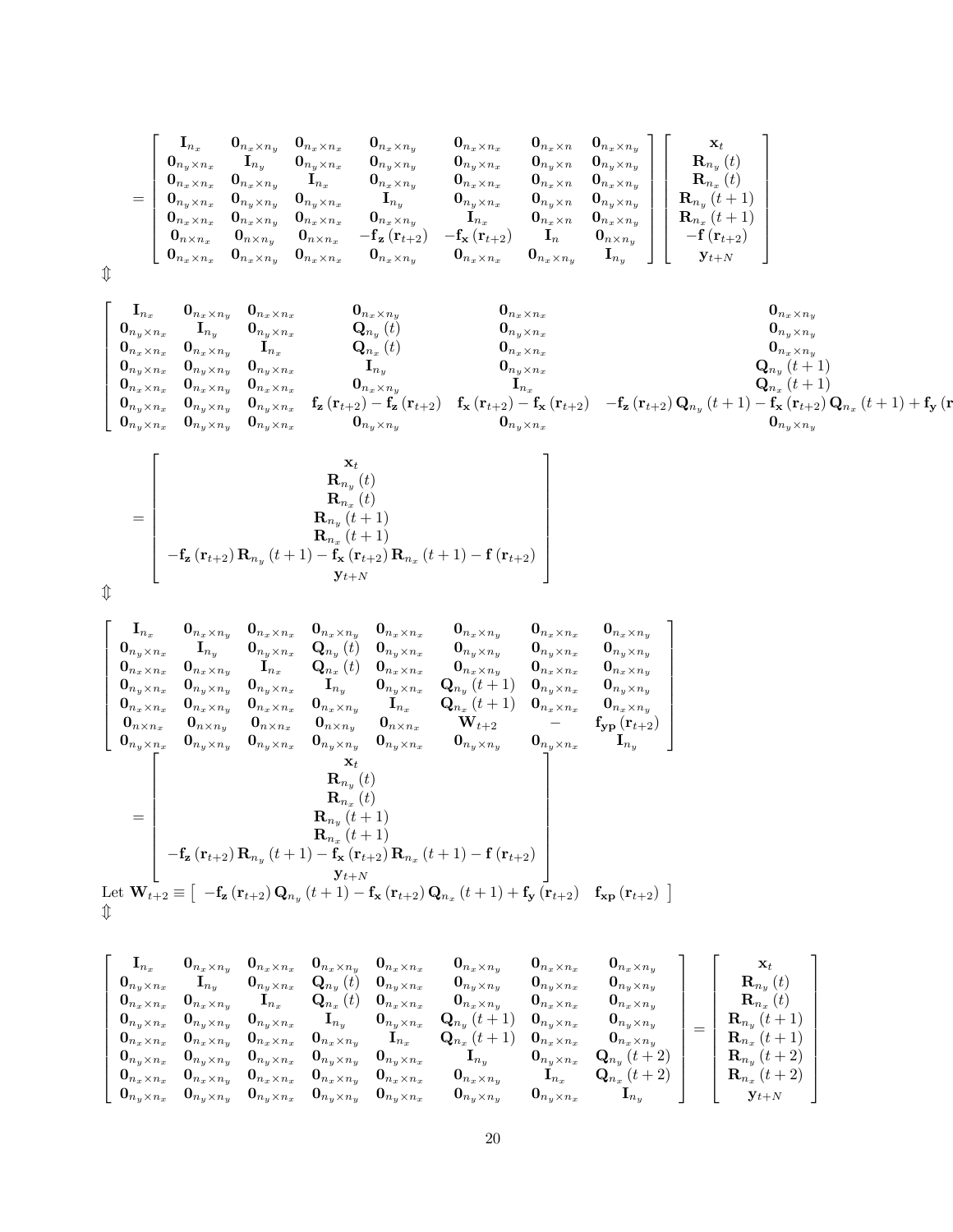where

$$
\left[\begin{array}{c} \mathbf{Q}_{n_y}\left(t+2\right) \\ \mathbf{Q}_{n_x}\left(t+2\right) \end{array}\right] \equiv \mathbf{W}^{-1}_{t+2}\mathbf{f_{yp}}\left(\mathbf{r}_{t+2}\right)
$$

and

$$
\begin{bmatrix} \mathbf{R}_{n_y}\left(t+2\right) \\ \mathbf{R}_{n_x}\left(t+2\right) \end{bmatrix} \equiv -\mathbf{W}_{t+2}^{-1}\left(\mathbf{f}_{\mathbf{z}}\left(\mathbf{r}_{t+2}\right)\mathbf{R}_{n_y}\left(t+1\right)+\mathbf{f}_{\mathbf{x}}\left(\mathbf{r}_{t+2}\right)\mathbf{R}_{n_x}\left(t+1\right)+\mathbf{f}\left(\mathbf{r}_{t+2}\right)\right).
$$

Thus this system is easily solved by backwards substitution.

# 3.3 Summarizing: For  $N$  time periods

Thus the general solution is given by

- $\mathbf{y}_{t+N} = \mathbf{y}_{t+N}$  is given
- $\mathbf{y}_{t+k} = -\mathbf{R}_{n_y}(t+k) \mathbf{Q}_{n_y}(t+k)\mathbf{y}_{t+k+1}$  for  $k = 0, 1, 2, ..., N-1$
- $\mathbf{x}_{t+k+1} = -\mathbf{R}_{n_x}(t+k) \mathbf{Q}_{n_x}(t+k) \mathbf{y}_{t+k+1}$  for  $k = 0, 1, 2, ..., N-1$

The relevant matrices are given by:

$$
\mathbf{W}_{t} \equiv \left[ \begin{array}{cc} \mathbf{f}_{\mathbf{y}} \left( \mathbf{r}_{t} \right) & \mathbf{f}_{\mathbf{x}\mathbf{p}} \left( \mathbf{r}_{t} \right) \end{array} \right]
$$

$$
\left[ \begin{array}{c} \mathbf{Q}_{n_{y}} \left( t \right) \\ \mathbf{Q}_{n_{x}} \left( t \right) \end{array} \right] \equiv \mathbf{W}_{t}^{-1} \mathbf{f}_{\mathbf{y}\mathbf{p}} \left( \mathbf{r}_{t} \right)
$$

$$
\left[ \begin{array}{c} \mathbf{R}_{n_{y}} \left( t \right) \\ \mathbf{R}_{n_{x}} \left( t \right) \end{array} \right] \equiv -\mathbf{W}_{t}^{-1} \left( \mathbf{f}_{\mathbf{x}} \left( \mathbf{r}_{t} \right) \mathbf{x}_{t} + \mathbf{f} \left( \mathbf{r}_{t} \right) \right)
$$

and for period  $t + k$ 

$$
\mathbf{W}_{t+k} \equiv \left[ \begin{array}{c} -\mathbf{f}_{\mathbf{z}} \left( \mathbf{r}_{t+k} \right) \mathbf{Q}_{n_y} \left( t+k-1 \right) - \mathbf{f}_{\mathbf{x}} \left( \mathbf{r}_{t+k} \right) \mathbf{Q}_{n_x} \left( t+k-1 \right) + \mathbf{f}_{\mathbf{y}} \left( \mathbf{r}_{t+k} \right) \end{array} \right] \begin{array}{c} \mathbf{f}_{\mathbf{x} \mathbf{p}} \left( \mathbf{r}_{t+k} \right) \\ \left[ \begin{array}{c} \mathbf{Q}_{n_y} \left( t+k \right) \\ \mathbf{Q}_{n_x} \left( t+k \right) \end{array} \right] \equiv \mathbf{W}_{t+k}^{-1} \mathbf{f}_{\mathbf{y} \mathbf{p}} \left( \mathbf{r}_{t+k} \right) \\ \left[ \begin{array}{c} \mathbf{R}_{n_y} \left( t+k \right) \\ \mathbf{R}_{n_x} \left( t+k \right) \end{array} \right] \equiv -\mathbf{W}_{t+k}^{-1} \left( \mathbf{f}_{\mathbf{z}} \left( \mathbf{r}_{t+k} \right) \mathbf{R}_{n_y} \left( t+k-1 \right) + \mathbf{f}_{\mathbf{x}} \left( \mathbf{r}_{t+k} \right) \mathbf{R}_{n_x} \left( t+k-1 \right) + \mathbf{f} \left( \mathbf{r}_{t+k} \right) \right) \end{array}
$$

for  $k = 1, 2, ..., N$ 

# 4 A New Keynesian Model

This section presents a standard New Keynesian model with Calvo pricing.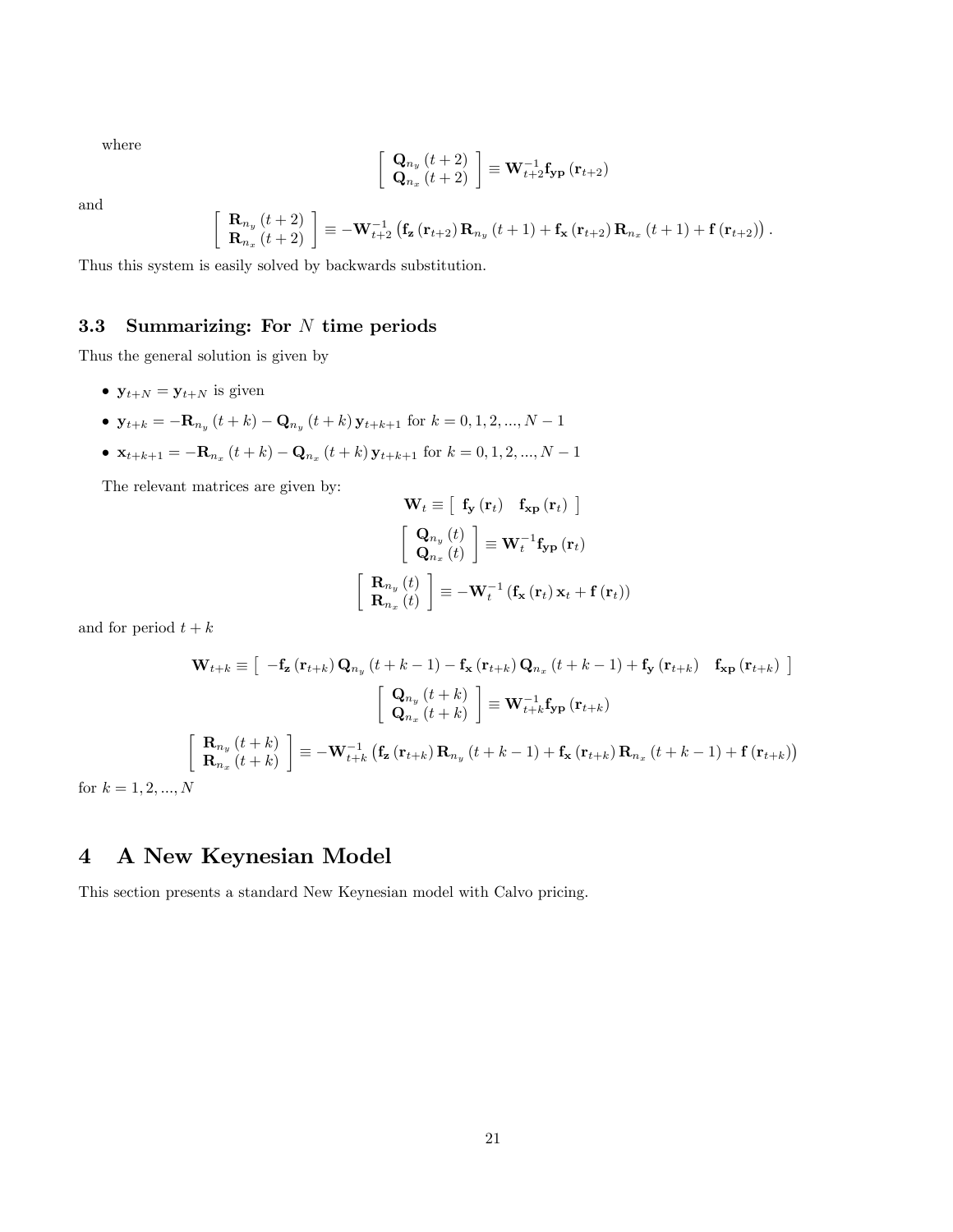#### 4.1 Households

The dynamic optimization problem faced by the representative household is of the form:

$$
\begin{aligned}\n\text{Max} & \quad W_t = u(c_t, 1 - h_t) \\
\text{St.} & \quad k_{t+1} = (1 - \delta) k_t + i_t - k_t \frac{\kappa}{2} \left( \frac{i_t}{k_t} - \frac{i_{ss}}{k_{ss}} \right)^2 \\
& b_t + c_t + i_t = \frac{R_{t-1}b_{t-1}}{\pi_t} + h_t w_t + r_t^k k_t + div_t \\
& \text{a no-Ponzi-game condition} \\
& c_t, h_t, k_{t+1}, i_t \geq 0 \ \forall t \geq 0\n\end{aligned}
$$

As for the notation:

- $c_t = \text{consumption}$
- $\bullet~h_t =$ hours
- $k_t$  = the capital stock
- $\bullet$   $i_t$  = investments
- $R_t$  =the gross one-period risk-free rate, i.e.  $R_t = 1 + r_t$
- $\bullet$   $b_t$  = nominal one-period bonds
- $\pi_t$  = gross inflation of consumption good prices
- $w_t$  = the wage level measured in consumption good units
- $r_t^k$  = the rental rate for capital services sold to firms as measured in consumption good units
- $\bullet$  div<sub>t</sub> = net transfers of profit from firms to households as measured in consumption good units

The Lagranian is therefore given by:

$$
\mathcal{L} = \sum_{l=0}^{\infty} E_t \beta^l u (c_{t+l}, 1 - h_{t+l})
$$
  
+ 
$$
E_t \sum_{l=0}^{\infty} \beta^l \lambda_{t+l} \left[ \frac{R_{t-1+l}}{\pi_{t+l}} b_{t+l-1} + h_{t+l} w_{t+l} + r_{t+l}^k k_{t+l} + div_{t+l} - b_{t+l} - c_{t+l} - i_{t+l} \right]
$$
  
+ 
$$
E_t \sum_{l=0}^{\infty} \beta^l q_{t+l} \lambda_{t+l} \left[ (1 - \delta) k_{t+l} + i_{t+l} - k_{t+l} \frac{\kappa}{2} \left( \frac{i_{t+l}}{k_{t+l}} - \frac{i_{ss}}{k_{ss}} \right)^2 - k_{t+1+l} \right]
$$

That is, we introduce two lagrange multipliers:

- $\lambda_t$  = for the budget constraint
- $q_t\lambda_t =$  for the capital accumulation equation

FOC (Kuhn-Tucker conditions) We look for a solution in the interior, i.e.  $c_t, b_t, h_t, k_{t+1}, i_t > 0 \ \forall t \geq 0$ 

#### 1) Consumption,  $c_t$  :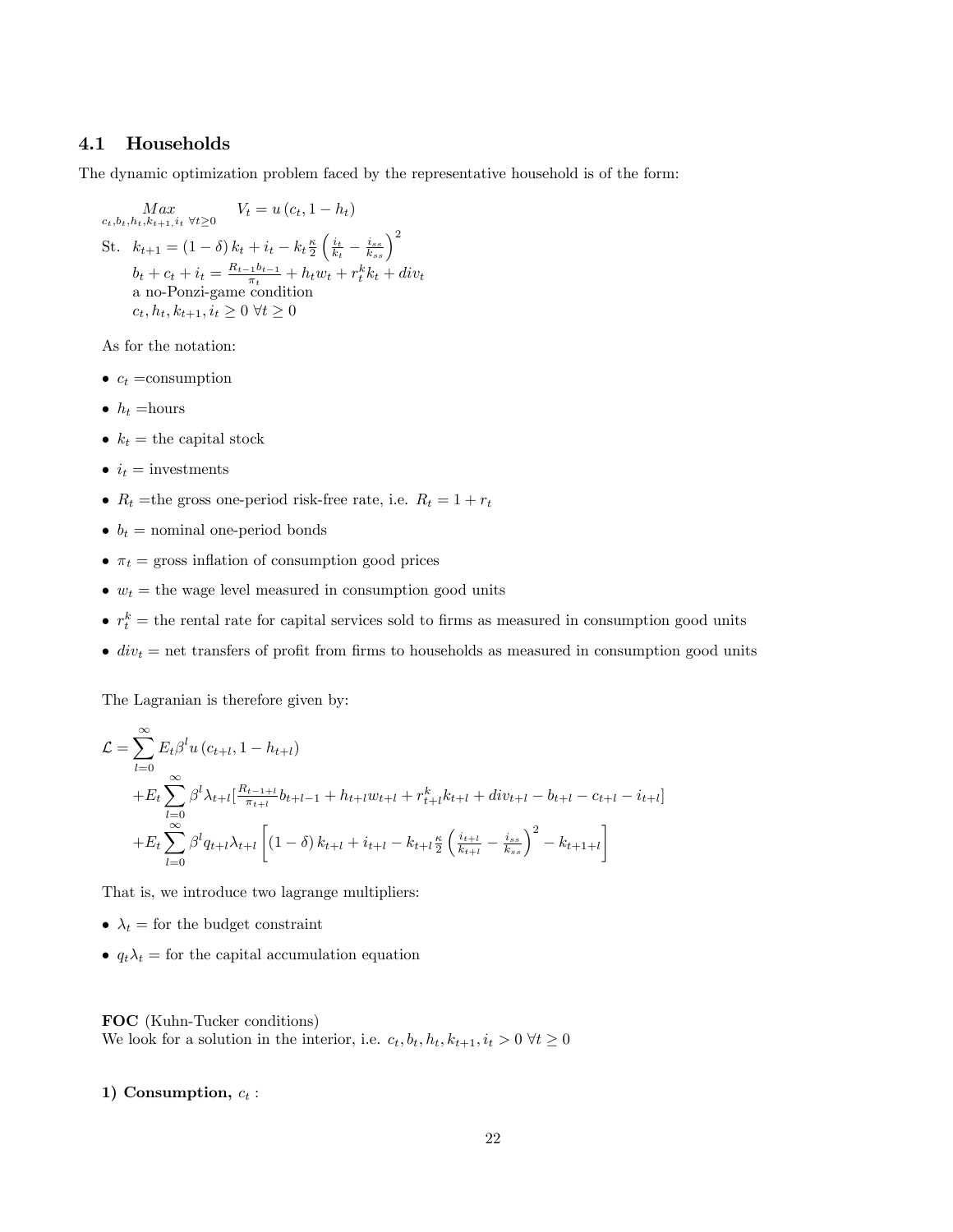$$
\frac{\partial \mathcal{L}}{\partial c_t} = u_c (c_t, 1 - h_t) - \lambda_t = 0
$$
\n
$$
\downarrow^{\text{max}}
$$
\n
$$
\lambda_t = u_c (c_t, 1 - h_t)
$$

**2) Bonds,** 
$$
b_t
$$
:  
\n $\frac{\partial \mathcal{L}}{\partial b_t} = -\lambda_t + E_t \left[ \beta \lambda_{t+1} \frac{R_t}{\pi_{t+1}} \right] = 0$   
\n $\Uparrow$ 

 $1 = E_t \left[ \beta \frac{\lambda_{t+1}}{\lambda_t} \right]$  $\left[\frac{t+1}{\lambda_t} \frac{R_t}{\pi_{t+1}}\right]$ Note that  $D_{t,t+1} \equiv \beta \frac{\lambda_{t+1}}{\lambda_t}$  $\frac{t+1}{\lambda_t} \frac{1}{\pi_{t+1}}$  is the nominal stochastic discount factor.

3) The labor supply, 
$$
h_t
$$
  
\n $\frac{\partial \mathcal{L}}{\partial h_t} = -u_{1-h} (c_t, 1 - h_t) + \lambda_t w_t = 0$   
\n $\mathbb{I}$   
\n $u_{1-h} (c_t, 1 - h_t) = \lambda_t w_t$ 

3) The physical capital stock, 
$$
k_{t+1}
$$
:  
\n
$$
\frac{\partial \mathcal{L}}{\partial k_{t+1}} = -\lambda_t q_t + E_t \beta \lambda_{t+1} [r_{t+1}^k + q_{t+1} (1 - \delta)
$$
\n
$$
-q_{t+1} \frac{\kappa}{2} \left( \frac{i_{t+1}}{k_{t+1}} - \frac{i_{ss}}{k_{ss}} \right)^2 + q_{t+1} \kappa \left( \frac{i_{t+1}}{k_{t+1}} - \frac{i_{ss}}{k_{ss}} \right) \frac{i_{t+1}}{k_{t+1}^2} k_{t+1} ] = 0
$$
\n
$$
\oint
$$
\n
$$
q_t \lambda_t = E_t \beta \lambda_{t+1} \left[ r_{t+1}^k + q_{t+1} (1 - \delta) - q_{t+1} \frac{\kappa}{2} \left( \frac{i_{t+1}}{k_{t+1}} - \frac{i_{ss}}{k_{ss}} \right)^2 + q_{t+1} \kappa \left( \frac{i_{t+1}}{k_{t+1}} - \frac{i_{ss}}{k_{ss}} \right) \frac{i_{t+1}}{k_{t+1}} \right]
$$

4) Investments, 
$$
i_t
$$
:  
\n
$$
\frac{\partial \mathcal{L}}{\partial i_t} = -\lambda_t + q_t \lambda_t \left( 1 - \kappa \left( \frac{i_t}{k_t} - \frac{i_{ss}}{k_{ss}} \right) \right) = 0
$$
\n
$$
\Downarrow
$$
\n
$$
1 = q_t \left( 1 - \kappa_2 \left( \frac{i_t}{k_t} - \frac{i_{ss}}{k_{ss}} \right) \right)
$$

#### 4.2 Firms

#### 4.2.1 Final Good Producers

The representative competitive consumption good producer chooses  $y_{i,t}$  for  $i \in [0, 1]$  to solve:

$$
\max_{y_{t,i}} \quad P_t y_t - \int_0^1 P_{i,t} y_{i,t} dt
$$
  
s.t.  

$$
y_t = \left( \int_0^1 (y_{i,t})^{\frac{\eta - 1}{\eta}} dt \right)^{\frac{\eta}{\eta - 1}}.
$$

As for the notation:

 $\bullet\ y_{i,t}$  =denotes the output from firm  $i$  at time  $t$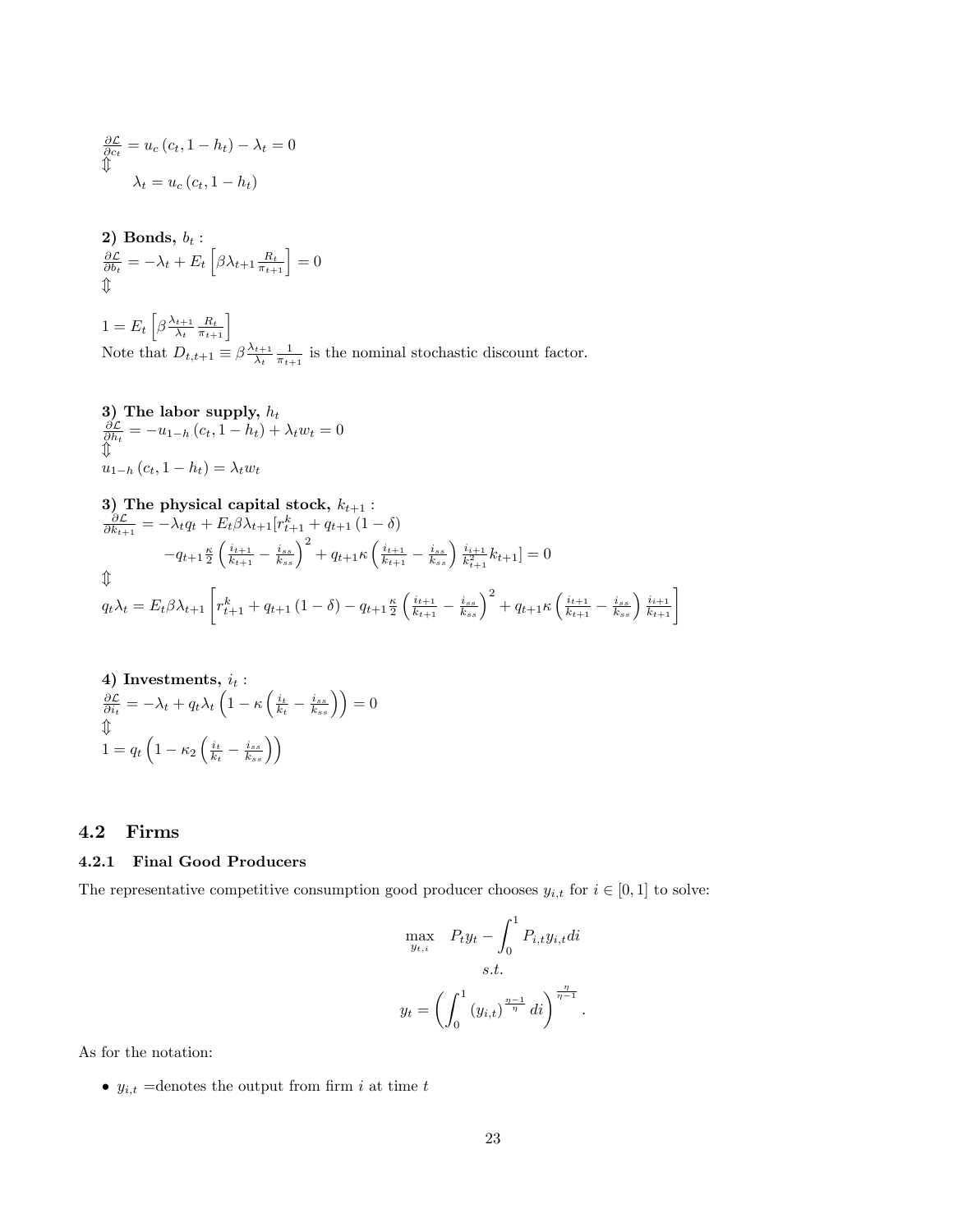- $P_{t,i}$  = the price of  $y_{i,t}$ .
- $y_t$  = output from the final good producers
- $P_t = \text{price of } y_t$ .

The first-order condition to the problem is given by:

$$
y_{i,t} = \left(\frac{P_{i,t}}{P_t}\right)^{-\eta} y_t.
$$

To find the expression for the aggregate price level we use the zero-profit condition, i.e.

$$
P_t y_t = \int_0^1 P_{i,t} y_{i,t} dt
$$
  
= 
$$
\int_0^1 P_{i,t} \left(\frac{P_{i,t}}{P_t}\right)^{-\eta} y_t dt
$$
  
= 
$$
y_t P_t^{\eta} \int_0^1 (P_{i,t})^{1-\eta} dt
$$

 $\hat{\Downarrow}$ 

$$
P_t^{1-\eta} = \int_0^1 (P_{i,t})^{1-\eta} \, di
$$

 $\hat{L}$ 

$$
P_t = \left[ \int_0^1 (P_{i,t})^{1-\eta} dt \right]^{\frac{1}{1-\eta}}
$$

#### 4.2.2 Intermediate Good Producer

This section derives the first-order conditions for the ith firm's optimization problem. We start by deriving the equation for the real dividend payments:

$$
div_{i,t} \equiv \left[ \left( \frac{P_{i,t}}{P_t} \right) y_{i,t} - r_t^k k_{i,t} - w_t h_{i,t} \right].
$$

So the problem is

$$
\begin{aligned}\n\max_{h_{i,t}, k_{i,t}, P_{i,t}} \forall t \geq 0 & E_t \sum_{l=0}^{\infty} D_{t,t+l} P_{t+l} \operatorname{div}_{i,t+l} \\
\text{St.} \quad \operatorname{div}_{i,t+l} &= \left(\frac{P_{i,t}}{P_t}\right)^{1-\eta} y_t - r_t^k k_{i,t} - w_t h_{i,t} \\
a_t k_{i,t}^{\theta} \left(z_t h_{i,t}\right)^{1-\theta} &= \left(\frac{P_{i,t}}{P_t}\right)^{-\eta} y_t \\
\text{a no-Ponzi-game condition}\n\end{aligned}
$$

Here, we use the following notation:

- $r_t^k$  = the rental rate for capital services sold to firms as measured in consumption good units
- $k_{i,t}$  = the capital stock used by firm i at time t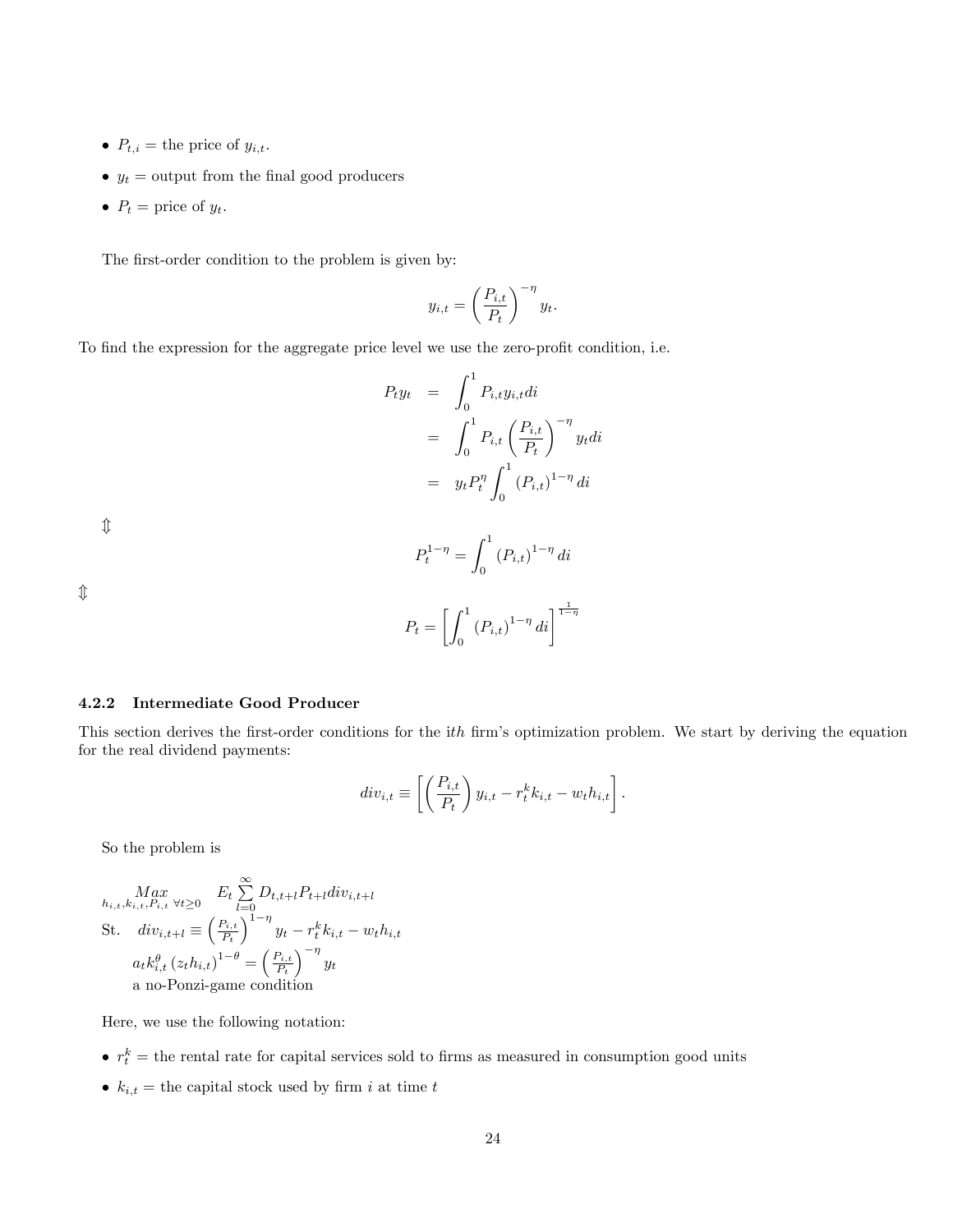- $w_t$  = the wage level measured in consumption good units
- $h_{i,t}$  =hours used by firm i at time t
- $a_t$  = stationary technology shocks

The law of motion for  $a_t$  is given by

$$
\log a_{t+1} = \rho_a \log a_t + \sigma_a \epsilon_{a,t+1},
$$

where  $\epsilon_{a,t+1} \sim \mathcal{NID}(0,1)$ . The lagrangian is

$$
\mathcal{L} = E_t \sum_{l=0}^{\infty} D_{t,t+l} P_{t+l} \left[ \left( \frac{P_{i,t+l}}{P_{t+l}} \right)^{1-\eta} y_{t+l} - r_{t+l}^k k_{i,t+l} - w_{t+l} h_{i,t+l} \right] + E_t \sum_{l=0}^{\infty} D_{t,t+l} P_{t+l} m c_{i,t+l} \left[ a_{t+l} k_{i,t+l}^{\theta} (h_{i,t+l})^{1-\theta} - \left( \frac{P_{i,t+l}}{P_{t+l}} \right)^{-\eta} y_{t+l} \right]
$$

FOC (Kuhn-Tucker conditions) We look for a solution in the interior, i.e.  $h_{i,t}, k_{i,t}, P_{i,t} > 0 \ \forall \ t \geq 0$ .

1) Demand for labor,  $h_{i,t}$ :  $\frac{\partial \mathcal{L}}{\partial h_{i,t}} = P_t \left( -w_t + m c_{i,t} a_t \left( 1 - \theta \right) k_{i,t}^{\theta} \left( h_{i,t} \right)^{-\theta} \right)$ Since  $P_t > 0$  we get  $mc_{i,t}a_t\left(1-\theta\right)k_{i,t}^{\theta}\left(h_{i,t}\right)^{-\theta}=w_t$ 

$$
\begin{array}{l} \textbf{2) \hbox{ Demand for capital, } k_{i,t}: } \\ \frac{\partial \mathcal{L}}{\partial k_{i,t}} = P_t\left(-r_t^k + m c_{i,t}\theta a_t k_{i,t}^{\theta-1} \left(h_{i,t}\right)^{1-\theta}\right) \end{array}
$$

Since 
$$
P_t > 0
$$
 we get  

$$
r_t^k = mc_{i,t} \theta a_t k_{i,t}^{\theta-1} (h_{i,t})^{1-\theta}
$$

#### 3) The optimal price,  $P_{i,t}$ :

We assume Calvo-pricing determined by  $\alpha$ , giving the probability of a firm not being allowed to change its price in a given period. Notice, that all the re-optimizing Örms face the same problem, hence they all set the same price. We denote this price by  $\tilde{P}_t$  . Hence, we have

$$
\frac{P_{i,t+l}}{P_{t+l}} = \frac{\tilde{P}_t}{P_t \frac{P_{t+l}}{P_t}} = \frac{\tilde{P}_t \prod_{i=1}^l \frac{1}{\pi_{t+i}}}{P_t} \qquad , \text{ where } \pi_{t+l} \equiv \frac{P_{t+l}}{P_{t+l-1}}.
$$

If we only write the probability that the new price last forever, the Lagrangian reads

$$
\mathcal{L} = E_t \sum_{l=0}^{\infty} D_{t,t+l} P_{t+l} \alpha^l \left[ \left( \frac{\tilde{P}_t}{P_t} \right)^{1-\eta} \prod_{i=1}^l \left( \frac{1}{\pi_{t+i}} \right)^{1-\eta} y_{t+l} - r_{t+l}^k k_{i,t+l} - w_{t+l} h_{i,t+l} \right] + E_t \sum_{l=0}^{\infty} D_{t,t+l} P_{t+l} \alpha^l m c_{i,t+l} \left[ a_{t+l} k_{i,t+l}^{\theta} \left( h_{i,t+l} \right)^{1-\theta} - \left( \frac{\tilde{P}_t}{P_t} \right)^{-\eta} \prod_{i=1}^l \left( \frac{1}{\pi_{t+i}} \right)^{-\eta} y_{t+l} \right]
$$

The first-order-condition is:

 $\frac{\partial \mathcal{L}}{\partial \tilde{P}_{t}} = E_{t} \sum_{l=0}^{\infty}$  $\sum_{l=0}^{\infty} D_{t,t+l} P_{t+l} \alpha^l [(1-\eta) \tilde{P}_t^{-\eta} P_t^{\eta-1} \prod_{i=1}^l$  $i=1$  $\left(\frac{1}{\pi_{t+i}}\right)$  $\int_0^{1-\eta} y_{t+l}$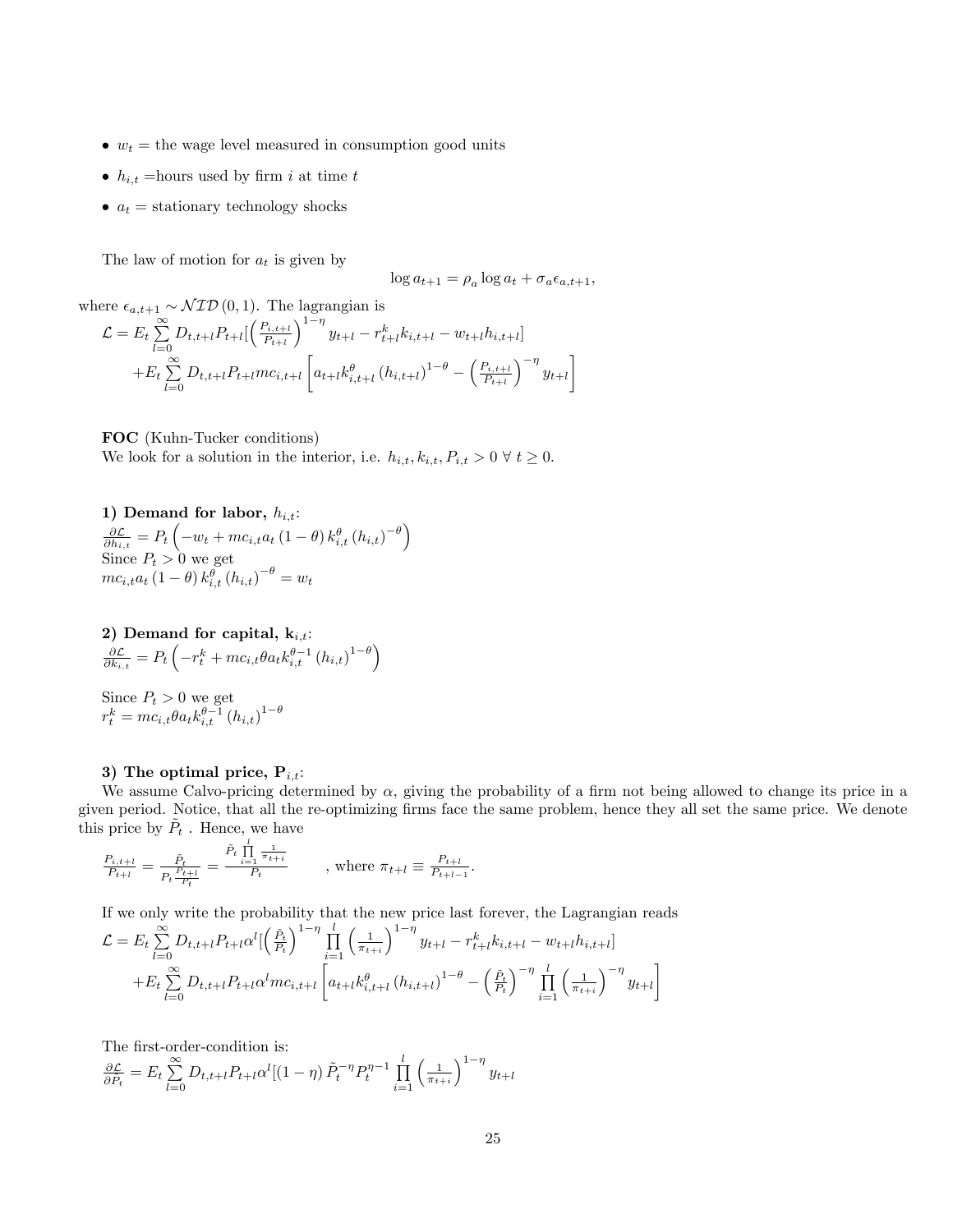$$
+mc_{i,t+l}\eta\tilde{P}_{t}^{-\eta-1}P_{t}^{\eta}\prod_{i=1}^{l}\left(\frac{1}{\pi_{t+i}}\right)^{-\eta}y_{t+l}]
$$
  
\n
$$
=E_{t}\sum_{l=0}^{\infty}D_{t,t+l}P_{t+l}\alpha^{l}\left(\frac{\tilde{P}_{t}}{P_{t}}\right)^{-\eta}\prod_{i=1}^{l}\left(\frac{1}{\pi_{t+i}}\right)^{-\eta}y_{t+l}\left[(1-\eta)P_{t}^{-1}\prod_{i=1}^{l}\left(\frac{1}{\pi_{t+i}}\right)+\eta\frac{mc_{i,t+l}}{\tilde{P}_{t}}\right]
$$
  
\n
$$
=E_{t}\sum_{l=0}^{\infty}D_{t,t+l}P_{t+l}\alpha^{l}\left(\frac{\tilde{P}_{t}}{P_{t}}\right)^{-\eta}\prod_{i=1}^{l}\left(\frac{1}{\pi_{t+i}}\right)^{-\eta}y_{t+l}\left[\frac{(\eta-1)}{\eta}\prod_{l=1}^{\tilde{P}_{t}}\prod_{i=1}^{l}\left(\frac{1}{\pi_{t+i}}\right)-mc_{i,t+l}\right]\frac{-\eta}{\tilde{P}_{t}}
$$

since  $\eta > 1$  and  $\tilde{P}_t > 0$ ,  $\frac{\partial \mathcal{L}}{\partial \tilde{P}_t} = 0$  implies

$$
E_{t} \sum_{l=0}^{\infty} D_{t,t+l} P_{t+l} \alpha^{l} \left(\frac{\tilde{P}_{t}}{P_{t}}\right)^{-\eta} \prod_{i=1}^{l} \left(\frac{1}{\pi_{t+i}}\right)^{-\eta} y_{t+l} \left[\frac{(\eta-1)}{\eta} \frac{\tilde{P}_{t}}{P_{t}} \prod_{i=1}^{l} \left(\frac{1}{\pi_{t+i}}\right) - mc_{i,t+l}\right] = 0
$$

#### 4.2.3 Marginal costs

We next show that marginal costs are identical across firms, i.e.  $mc_{i,t} = mc_t$  for all i. Note from the first order conditions for  $k_{i,t}$  and  $h_{i,t}$  that

Ĭ.

$$
\frac{mc_{i,t}a_t z_t(1-\theta)k_{i,t}^{\theta}(h_{i,t})^{-\theta}}{mc_{i,t}a_t \theta k_{i,t}^{\theta-1}(h_{i,t})^{1-\theta}} = \frac{w_t}{r_t^k}
$$
\n
$$
\Downarrow
$$
\n
$$
\frac{(1-\theta)}{\theta k_{i,t}^{-1}(h_{i,t})} = \frac{w_t}{r_t^k}
$$
\n
$$
\frac{1-\theta}{\theta} \frac{k_{i,t}}{h_{i,t}} = \frac{w_t}{r_t^k}
$$
\n
$$
\text{implying that } \frac{k_{i,t}}{h_{i,t}} \text{ must be constant with respect to } i. \text{ I.e.}
$$
\n
$$
\frac{k_{i,t}}{h_{i,t}} = const
$$
\n
$$
\Downarrow
$$
\n
$$
k_{i,t} = h_{i,t} \text{const}
$$
\n
$$
\Downarrow
$$
\n
$$
k_{i,t} = h_t \text{const}
$$
\n
$$
\Downarrow
$$
\n
$$
k_t = h_t \text{const}
$$
\n
$$
\Downarrow
$$
\n
$$
cons_t = k_t/h_t
$$
\nHence,\n
$$
mc_{i,t}a_t \theta k_{i,t}^{\theta-1} (h_{i,t})^{1-\theta} = r_t^k
$$
\n
$$
\Downarrow
$$

# $mc_{i,t}a_{t}\theta\left(\frac{k_{i,t}}{h_{i,t}}\right)^{\theta-1}=r_{t}^{k}% \mathbf{\boldsymbol{\hat{\theta}}}_{\mathbf{\boldsymbol{\hat{\theta}}}_{\mathbf{\boldsymbol{\hat{\theta}}}_{\mathbf{\boldsymbol{\hat{\theta}}}_{\mathbf{\boldsymbol{\hat{\theta}}}_{\mathbf{\boldsymbol{\hat{\theta}}}_{\mathbf{\boldsymbol{hat}}}_{\mathbf{\boldsymbol{hat}}}_{\mathbf{\boldsymbol{hat}}}_{\mathbf{\boldsymbol{hat}}}_{\mathbf{\boldsymbol{hat}}}_{\mathbf{\boldsymbol{hat}}}_{\mathbf{\boldsymbol{hat}}}_{\mathbf{\boldsymbol{hat}}}_{\mathbf{\boldsymbol{hat}}}_{\mathbf{\boldsymbol{hat}}}_{\mathbf{\boldsymbol{hat$  $\downarrow$  $mc_{i,t}a_{t}\theta\left(\frac{k_{t}}{h_{t}}\right)$  $\Big)^{\theta-1}=r_{t}^{k}$

This shows that  $mc_{i,t} = mc_t$ .

Hence, we can write the first order condition for  $\mathcal{h}_{i,t}$  and  $\mathcal{k}_{i,t}$  as

$$
a_t \left(1 - \theta\right) \left(\frac{h_t}{k_t}\right)^{-\theta} mc_t = w_t
$$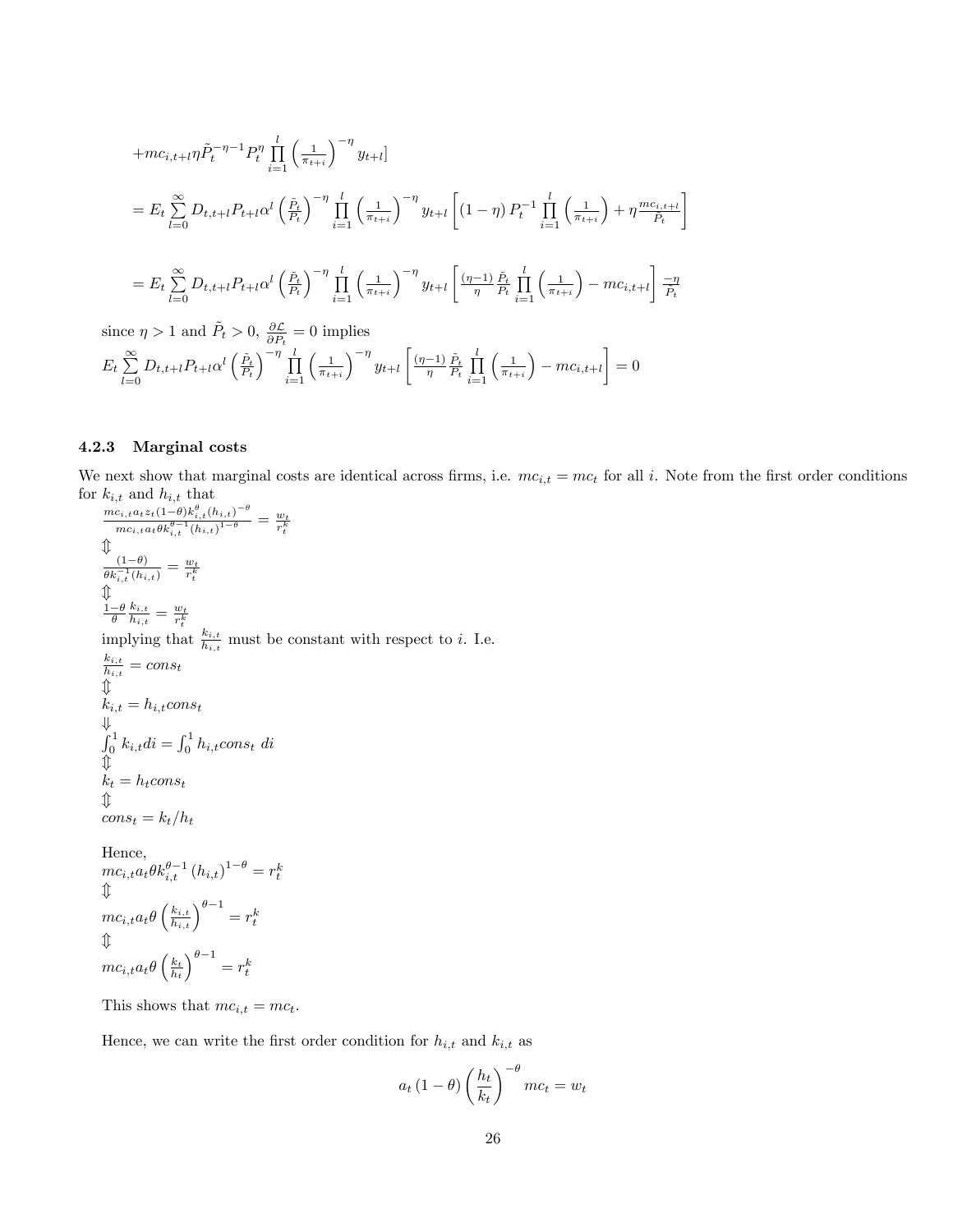$$
r_t^k = \theta a_t \left(\frac{h_t}{k_t}\right)^{1-\theta} mc_t
$$

#### 4.2.4 The recursive representation of the price relation

We start by defining

$$
x_t^1 \equiv E_t \sum_{l=0}^{\infty} D_{t,t+l} \alpha^l y_{t+l} m c_{t+l} \left(\frac{\tilde{P}_t}{P_t}\right)^{-\eta-1} \prod_{i=1}^l \left(\frac{1}{\pi_{t+i}^{(1+\eta)/\eta}}\right)^{-\eta}
$$
  

$$
x_t^2 \equiv E_t \sum_{l=0}^{\infty} D_{t,t+l} \alpha^l y_{t+l} \left(\frac{\tilde{P}_t}{P_t}\right)^{-\eta} \prod_{i=1}^l \left(\frac{1}{\pi_{t+i}^{\eta/(\eta-1)}}\right)^{1-\eta}
$$

This implies that the first-order-condition for the price relation can be expressed as

$$
E_{t} \sum_{l=0}^{\infty} D_{t,t+l} P_{t+l} \alpha^{l} \left(\frac{\tilde{P}_{t}}{P_{t}}\right)^{-\eta} \prod_{i=1}^{l} \left(\frac{1}{\pi_{t+i}}\right)^{-\eta} y_{t+l} \left[\frac{\eta-1}{\eta} \frac{\tilde{P}_{t}}{P_{t}} \prod_{i=1}^{l} \left(\frac{1}{\pi_{t+i}}\right) - mc_{t+l}\right] = 0
$$
  
\n
$$
\Downarrow E_{t} \sum_{l=0}^{\infty} D_{t,t+l} P_{t+l} \alpha^{l} \left(\frac{\tilde{P}_{t}}{P_{t}}\right)^{-\eta} \prod_{i=1}^{l} \left(\frac{1}{\pi_{t+i}}\right)^{-\eta} y_{t+l} \frac{(\eta-1)}{\eta} \frac{\tilde{P}_{t}}{P_{t}} \prod_{i=1}^{l} \left(\frac{1}{\pi_{t+i}}\right)
$$
  
\n
$$
-E_{t} \sum_{l=0}^{\infty} D_{t,t+l} P_{t+l} \alpha^{l} \left(\frac{\tilde{P}_{t}}{P_{t}}\right)^{-\eta} \prod_{i=1}^{l} \left(\frac{1}{\pi_{t+i}}\right)^{-\eta} y_{t+l} mc_{t+l} = 0
$$
  
\n
$$
\Downarrow E_{t} \sum_{l=0}^{\infty} D_{t,t+l} \alpha^{l} \tilde{P}_{t} \left(\frac{\tilde{P}_{t}}{P_{t}}\right)^{-\eta} \prod_{i=1}^{l} \left(\frac{1}{\pi_{t+i}^{(\eta-1)}}\right)^{1-\eta} y_{t+l} \frac{(\eta-1)}{\eta}
$$
  
\n
$$
-E_{t} \sum_{l=0}^{\infty} D_{t,t+l} \alpha^{l} \tilde{P}_{t} \left(\frac{\tilde{P}_{t}}{P_{t}}\right)^{-\eta-1} \prod_{i=1}^{l} \left(\frac{1}{\pi_{t+i}^{(\eta-1)}}\right)^{-\eta} y_{t+l} mc_{t+l} = 0 \text{ see below}
$$
  
\n
$$
\Downarrow \text{since } \tilde{P}_{t} > 0
$$

$$
E_t \sum_{l=0}^{\infty} D_{t,t+l} \alpha^l y_{t+l} \left(\frac{\tilde{P}_t}{P_t}\right)^{-\eta} \prod_{i=1}^l \left(\frac{1}{\pi_{t+i}^{\eta/(\eta-1)}}\right)^{1-\eta} \frac{(\eta-1)}{\eta}
$$

$$
-E_t \sum_{l=0}^{\infty} D_{t,t+l} \alpha^l y_{t+l}mc_{t+l} \left(\frac{\tilde{P}_t}{P_t}\right)^{-\eta-1} \prod_{i=1}^l \left(\frac{1}{\pi_{t+i}^{(1+\eta)/\eta}}\right)^{-\eta} = 0
$$

$$
x_t^1
$$

$$
\updownarrow
$$

 $x_t^2 \frac{(\eta - 1)}{\eta} - x_t^1 = 0$  $\downarrow$ 

 $\eta x_t^1 + (1 - \eta) x_t^2 = 0$ 

We used the fact that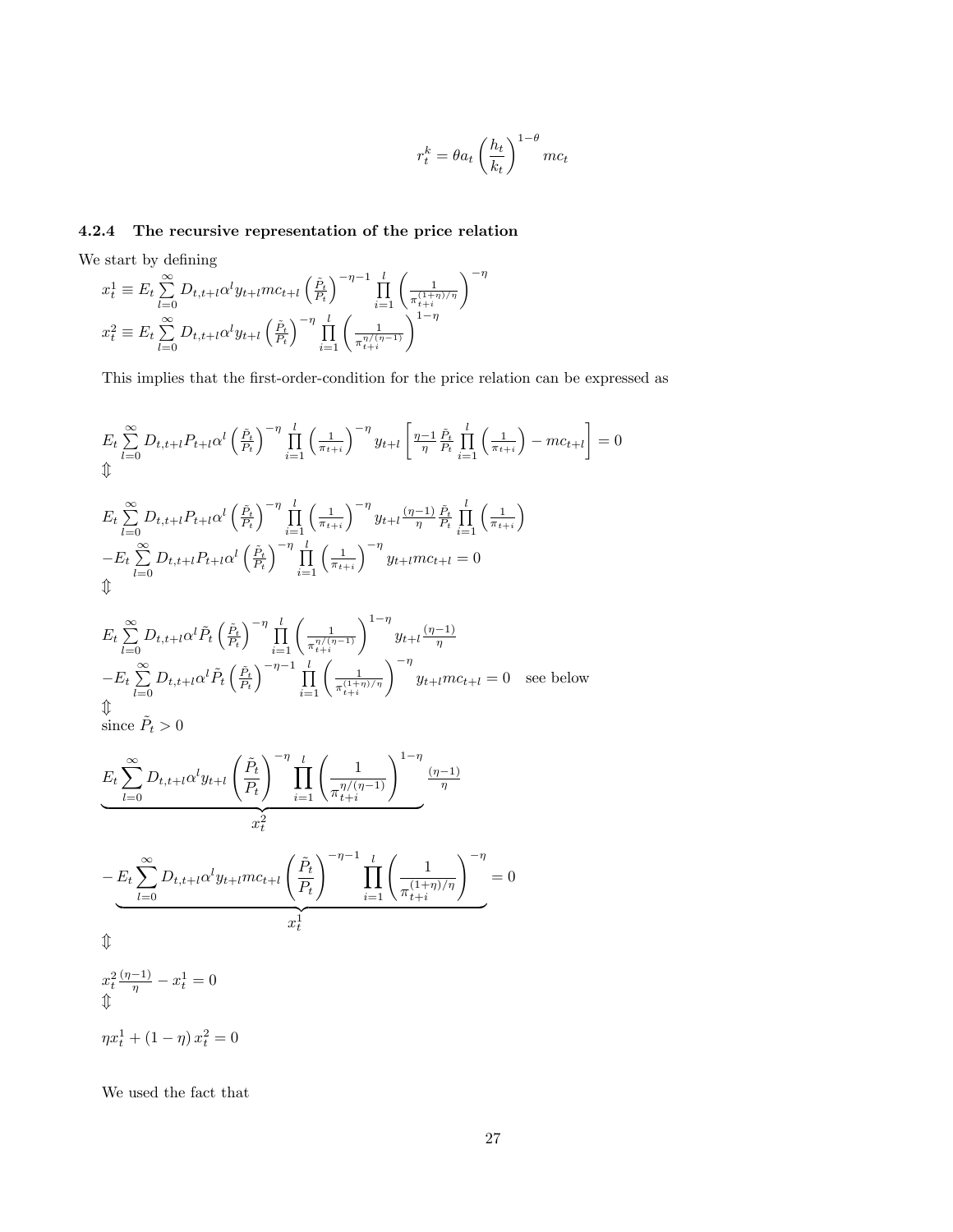$$
P_{t+l} \left(\frac{\tilde{P}_t}{P_t}\right)^{1-\eta} \prod_{i=1}^l \left(\frac{1}{\pi_{t+i}}\right)^{1-\eta} = \tilde{P}_t^{1-\eta} P_{t+l}^{\eta} = \tilde{P}_t \left(\frac{\tilde{P}_t}{P_t}\right)^{-\eta} \prod_{i=1}^l \left(\frac{1}{\pi_{t+i}^{\eta/(n-1)}}\right)^{1-\eta}
$$
  
and  

$$
P_{t+l} \left(\frac{\tilde{P}_t}{P_t}\right)^{-\eta} \prod_{i=1}^l \left(\frac{1}{\pi_{t+i}}\right)^{-\eta} = \tilde{P}_t^{-\eta} P_{t+l}^{1+\eta} = \tilde{P}_t \left(\frac{\tilde{P}_t}{P_t}\right)^{-\eta-1} \prod_{i=1}^l \left(\frac{1}{\pi_{t+i}^{(1+\eta)/\eta}}\right)^{-\eta}
$$

The dynamic process for  $x_t^1$ <br>We define  $\frac{\tilde{P}_t}{P_t} = \tilde{p}_t$ . Therefore  $x_t^1 = E_t \sum_{i=1}^{\infty}$  $\sum_{l=0}^{\infty} D_{t,t+l} \alpha^l y_{t+l} m c_{t+l} \left( \frac{\tilde{P}_t}{P_t} \right)$  $\bigg)^{-\eta-1}\,\prod_{i=1}^l\Bigg(\tfrac{1}{\pi{\mathop{+}\nolimits\limits_{t+i}^{\hspace*{1pt}(1+\varepsilon)}}}$  $\pi_{t+i}^{(1+\eta)/\eta}$  $\sum_{ }$  $= y_t mc_{i,t} \tilde{p}_t^{-\eta-1} + E_t \sum_{i=1}^{\infty}$  $\sum_{l=1}^{\infty} D_{t,t+l} \alpha^l y_{t+l} m c_{t+l} \left( \frac{\tilde{P}_t}{P_t} \right)$  $\bigg)^{-\eta-1}\,\prod_{i=1}^l\Bigg(\tfrac{1}{\pi{\hskip-0.04cm}^{(1+\varepsilon)}_{t+i}}$  $\pi_{t+i}^{(1+\eta)/\eta}$  $= y_t mc_t \tilde{p}_t^{-\eta-1} + \tilde{p}_t^{-\eta-1} E_t$  $\left[\alpha\beta\frac{\lambda_{t+1}}{\lambda_t}\tilde{p}_{t+1}^{\eta+1}\left(\frac{1}{\pi_{t+1}}\right)^{-\eta}x_{t+1}^1\right]$ , see below  $= y_t mc_t \tilde{p}_t^{-\eta-1} + E_t$  $\Big[\alpha\beta\frac{\lambda_{t+1}}{\lambda_t}$  $\left(\frac{\tilde{p}_t}{\tilde{p}_{t+1}}\right)^{-\eta-1}\left(\frac{1}{\pi_{t+1}}\right)^{-\eta}x_{t+1}^1\bigg]$ 

At the third equatility sign we use the fact that

$$
x_{t+1}^1 = E_{t+1} \sum_{l=0}^{\infty} D_{t+1,t+1+l} \alpha^l y_{t+1+l} m c_{t+1+l} \left(\frac{\tilde{P}_{t+1}}{P_{t+1}}\right)^{-\eta-1} \prod_{i=1}^l \left(\frac{1}{\pi_{t+1+i}^{(1+\eta)/\eta}}\right)^{-\eta}
$$
  
\n
$$
\text{if change of index, } j = l+1
$$
\n
$$
x_{t+1}^1 = \tilde{p}_{t+1}^{-\eta-1} E_{t+1} \sum_{j=1}^{\infty} D_{t+1,t+j} \alpha^{j-1} y_{t+j} m c_{t+j} \prod_{i=1}^{j-1} \left(\frac{1}{\pi_{t+1+i}^{(1+\eta)/\eta}}\right)^{-\eta}
$$

$$
x_{t+1} = p_{t+1} \sum_{j=1}^{L+1} D_{t+1,t+j} \alpha^j \quad y_{t+j}mc_{t+j} \prod_{i=1}^{L+1} \left( \frac{1}{\pi_{t+1+i}^{(1+\eta)/\eta}} \right)
$$
  
\n
$$
\text{L}
$$

$$
x_{t+1}^1 \tilde{p}_{t+1}^{1+\eta} \alpha D_{t,t+1} = E_{t+1} \sum_{j=1}^{\infty} D_{t,t+j} \alpha^j y_{t+j} m c_{t+j} \prod_{i=2}^j \left( \frac{1}{\pi_{t+i}^{(1+\eta)/\eta}} \right)^{-\eta}
$$

$$
x_{t+1}^1 \tilde{p}_{t+1}^{1+\eta} \alpha D_{t,t+1} \left( \frac{1}{\pi_{t+1}^{(1+\eta)/\eta}} \right)^{-\eta} = E_{t+1} \sum_{j=1}^{\infty} D_{t,t+j} \alpha^j y_{t+j} m c_{t+j} \prod_{i=1}^j \left( \frac{1}{\pi_{t+i}^{(1+\eta)/\eta}} \right)^{-\eta}
$$

$$
x_{t+1}^{1} \tilde{p}_{t+1}^{1+\eta} \alpha \beta \frac{\lambda_{t+1}}{\lambda_t} \frac{1}{\pi_{t+1}} \left( \frac{1}{\pi_{t+1}^{(1+\eta)/\eta}} \right)^{-\eta} = E_{t+1} \sum_{j=1}^{\infty} D_{t,t+j} \alpha^j y_{t+j} m c_{t+j} \prod_{i=1}^j \left( \frac{1}{\pi_{t+i}^{(1+\eta)/\eta}} \right)^{-\eta}
$$
  
since  $D_{t,t+1} = \beta \frac{\lambda_{t+1}}{\lambda_t} \frac{1}{\pi_{t+1}}$ 

$$
x_{t+1}^1 \tilde{p}_{t+1}^{1+\eta} \alpha \beta \frac{\lambda_{t+1}}{\lambda_t} \left(\frac{1}{\pi_{t+1}}\right)^{-\eta} = E_{t+1} \sum_{j=1}^{\infty} D_{t,t+j} \alpha^j y_{t+j} m c_{t+j} \prod_{i=1}^j \left(\frac{1}{\pi_{t+i}^{(1+\eta)/\eta}}\right)^{-\eta}
$$

 $\sum_{ }$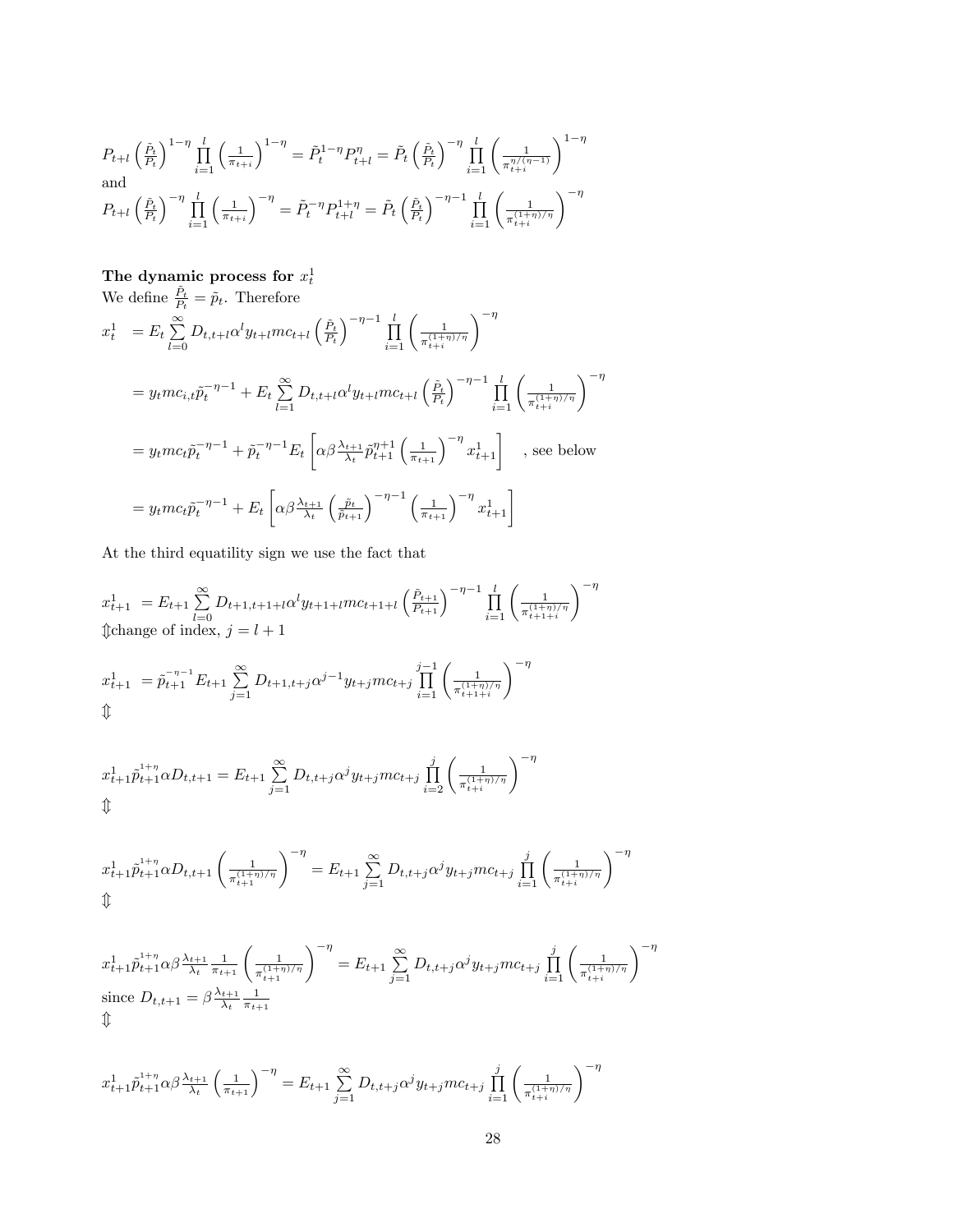$$
E_t\left[x_{t+1}^{1+\eta}\tilde{p}_{t+1}^{1+\eta}\alpha\beta\frac{\lambda_{t+1}}{\lambda_t}\left(\frac{1}{\pi_{t+1}}\right)^{-\eta}\right] = E_t\sum_{j=1}^{\infty}D_{t,t+j}\alpha^j y_{t+j}mc_{t+j}\prod_{i=1}^j\left(\frac{1}{\pi_{t+i}^{(1+\eta)/\eta}}\right)^{-\eta}
$$
due to the law of iterated expectations,  $E_tE_{t+1}[\cdot] = E_t[\cdot].$ 

 $\Downarrow$ 

The dynamic process for 
$$
x_t^2
$$
  
\n
$$
x_t^2 = E_t \sum_{l=0}^{\infty} D_{t,t+l} \alpha^l y_{t+l} \left(\frac{\tilde{P}_t}{P_t}\right)^{-\eta} \prod_{i=1}^l \left(\frac{1}{\pi_{t+i}^{\eta/(\eta-1)}}\right)^{1-\eta}
$$
\n
$$
= y_t \tilde{p}_t^{-\eta} + \tilde{p}_t^{-\eta} E_t \sum_{l=1}^{\infty} D_{t,t+l} \alpha^l y_{t+l} \prod_{i=1}^l \left(\frac{1}{\pi_{t+i}^{\eta/(\eta-1)}}\right)^{1-\eta} \qquad \text{since } \tilde{p}_t = \frac{\tilde{P}_t}{P_t}
$$
\n
$$
= y_t \tilde{p}_t^{-\eta} + \tilde{p}_t^{-\eta} E_t \left[\alpha \beta \frac{\lambda_{t+1}}{\lambda_t} \tilde{p}_{t+1}^{\eta} \left(\frac{1}{\pi_{t+1}}\right)^{1-\eta} x_{t+1}^2\right] \qquad , \text{ see below}
$$
\n
$$
= y_t \tilde{p}_t^{-\eta} + E_t \left[\alpha \beta \frac{\lambda_{t+1}}{\lambda_t} \left(\frac{\tilde{p}_t}{\tilde{p}_{t+1}}\right)^{-\eta} \left(\frac{1}{\pi_{t+1}}\right)^{1-\eta} x_{t+1}^2\right]
$$

At the third equatility sign we use the fact that  $x_{t+1}^2 = E_{t+1} \sum_{l=0}^{\infty} D_{t+1,t+1+l} \alpha^l y_{t+1+l} \left(\frac{\tilde{P}_{t+1}}{P_{t+1}}\right)^{-\eta} \prod_{i=1}^l \left(\frac{1}{\pi_{t+1}^{\eta/(n-i)}}\right)$  $\pi_{t+1+i}^{\eta/(\eta-1)}$  $\setminus^{1-\eta}$  $\text{t}$ change of index  $j = 1 + l$ 

$$
x_{t+1}^2 = \tilde{p}_{t+1}^{-\eta} E_{t+1} \sum_{j=1}^{\infty} D_{t+1,t+j} \alpha^{j-1} y_{t+j} \prod_{i=1}^{j-1} \left( \frac{1}{\pi_{t+1+i}^{\eta/(\eta-1)}} \right)^{1-\eta}
$$
  

$$
\text{if } \eta \in \mathbb{R}^n
$$

$$
x_{t+1}^2 \alpha D_{t,t+1} \tilde{p}_{t+1}^{\eta} = E_{t+1} \sum_{j=1}^{\infty} D_{t,t+j} \alpha^j y_{t+j} \prod_{i=2}^j \left( \frac{1}{\pi_{t+i}^{\eta/(n-1)}} \right)^{1-\eta}
$$
  

$$
\text{if } \frac{1}{n} \leq \frac{1}{n} \sum_{i=1}^n D_{t,i} \alpha^j y_{t+j} \prod_{i=2}^j \left( \frac{1}{\pi_{t+i}^{\eta/(n-1)}} \right)^{1-\eta}
$$

$$
x_{t+1}^2 \alpha D_{t,t+1} \tilde{p}_{t+1}^{\eta} \left( \frac{1}{\pi_{t+1}^{\eta/(\eta-1)}} \right)^{1-\eta} = E_{t+1} \sum_{j=1}^{\infty} D_{t,t+j} \alpha^j y_{t+j} \prod_{i=1}^j \left( \frac{1}{\pi_{t+i}^{\eta/(\eta-1)}} \right)^{1-\eta}
$$

$$
x_{t+1}^2 \alpha \beta \frac{\lambda_{t+1}}{\lambda_t} \frac{1}{\pi_{t+1}} \tilde{p}_{t+1}^{\eta} \left( \frac{1}{\pi_{t+1}^{\eta/(\eta-1)}} \right)^{1-\eta} = E_{t+1} \sum_{j=1}^{\infty} D_{t,t+j} \alpha^j y_{t+j} \prod_{i=1}^j \left( \frac{1}{\pi_{t+i}^{\eta/(\eta-1)}} \right)^{1-\eta}
$$
  
since  $D_{t,t+1} = \beta \frac{\lambda_{t+1}}{\lambda_t} \frac{1}{\pi_{t+1}}$ 

$$
x_{t+1}^2 \alpha \beta \frac{\lambda_{t+1}}{\lambda_t} \tilde{p}_{t+1}^{\eta} \left(\frac{1}{\pi_{t+1}}\right)^{1-\eta} = E_{t+1} \sum_{j=1}^{\infty} D_{t,t+j} \alpha^j y_{t+j} \prod_{i=1}^j \left(\frac{1}{\pi_{t+i}^{\eta/(\eta-1)}}\right)^{1-\eta}
$$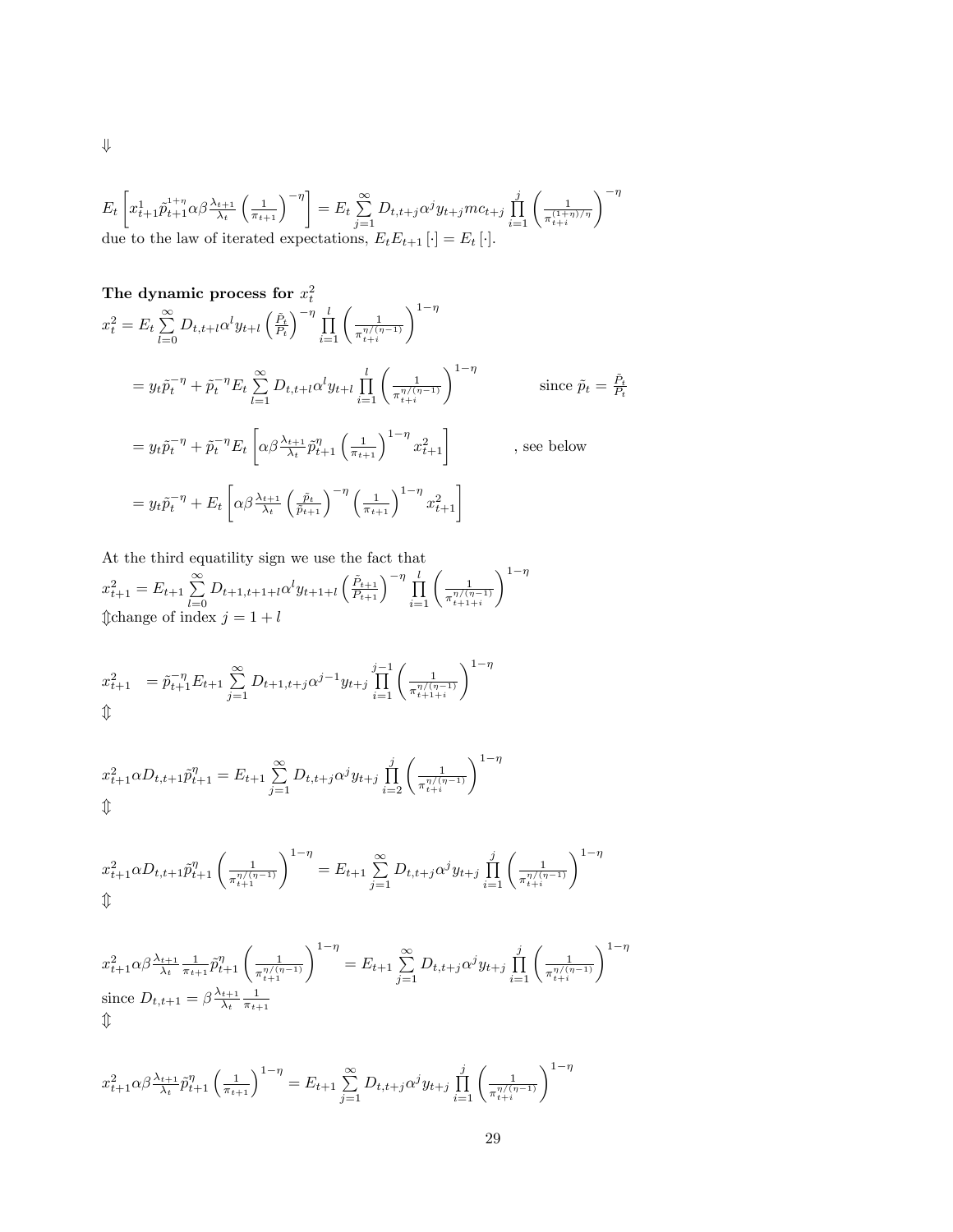$$
E_t\left[x_{t+1}^2\alpha\beta\frac{\lambda_{t+1}}{\lambda_t}\tilde{p}_{t+1}^{\eta}\left(\frac{1}{\pi_{t+1}}\right)^{1-\eta}\right] = E_t\sum_{j=1}^{\infty} D_{t,t+j}\alpha^j y_{t+j} \prod_{i=1}^j \left(\frac{1}{\pi_{t+i}^{\eta/(\eta-1)}}\right)^{1-\eta}
$$
  
due to the law of iterated expectations,  $E_t E_{t+1}[\cdot] = E_t[\cdot].$ 

### 4.3 The Central Bank

We assume a standard Taylor rule of the form

$$
\log\left(\frac{R_t}{R_{ss}}\right) = \rho_r \log\left(\frac{R_{t-1}}{R_{ss}}\right) + (1 - \rho_r) \left(\kappa_\pi \log\left(\frac{\pi_t}{\pi_{ss}}\right) + \kappa_y \log\left(\frac{y_t}{y_{ss}}\right)\right)
$$

# 4.4 Aggregation: Final good producer

From the final good producer we have  $y_{i,t} = \left(\frac{P_{i,t}}{P_t}\right)$  $P_t$  $\int_{-\eta}^{\eta} y_t$ 

$$
\psi_{a_t k_{i,t}^{\theta} h_{i,t}^{1-\theta} = \left(\frac{P_{i,t}}{P_t}\right)^{-\eta} y_t
$$

We next notice that:

1.  $\int_0^1 h_{i,t} dt \equiv h_t$ , 2.  $\int_0^1 k_{i,t} dt \equiv k_t$ 3.  $cons_t = k_t/h_t$ 

Doing the summation with respect to  $i$  we get

$$
\int_0^1 a_t k_{i,t}^{\theta} h_{i,t}^{1-\theta} di = y_t \underbrace{\int_0^1 \left(\frac{P_{i,t}}{P_t}\right)^{-\eta} di}_{s_{t+1}}
$$
\n
$$
\oint_0^1 a_t h_{i,t} \left(\frac{k_{i,t}}{h_{i,t}}\right)^{\theta} di = y_t s_{t+1}
$$
\n
$$
\oint_0^1 a_t h_{i,t} \left(\text{constant}\right)^{\theta} di = y_t s_{t+1}
$$
\n
$$
a_t \left(\text{constant}\right)^{\theta} \int_0^1 h_{i,t} di = y_t s_{t+1}
$$
\n
$$
\oint_0^1 a_t \left(\frac{k_t}{h_t}\right)^{\theta} h_t = y_t s_{t+1}
$$
\n
$$
\oint_0^1 b_t = y_t s_{t+1}
$$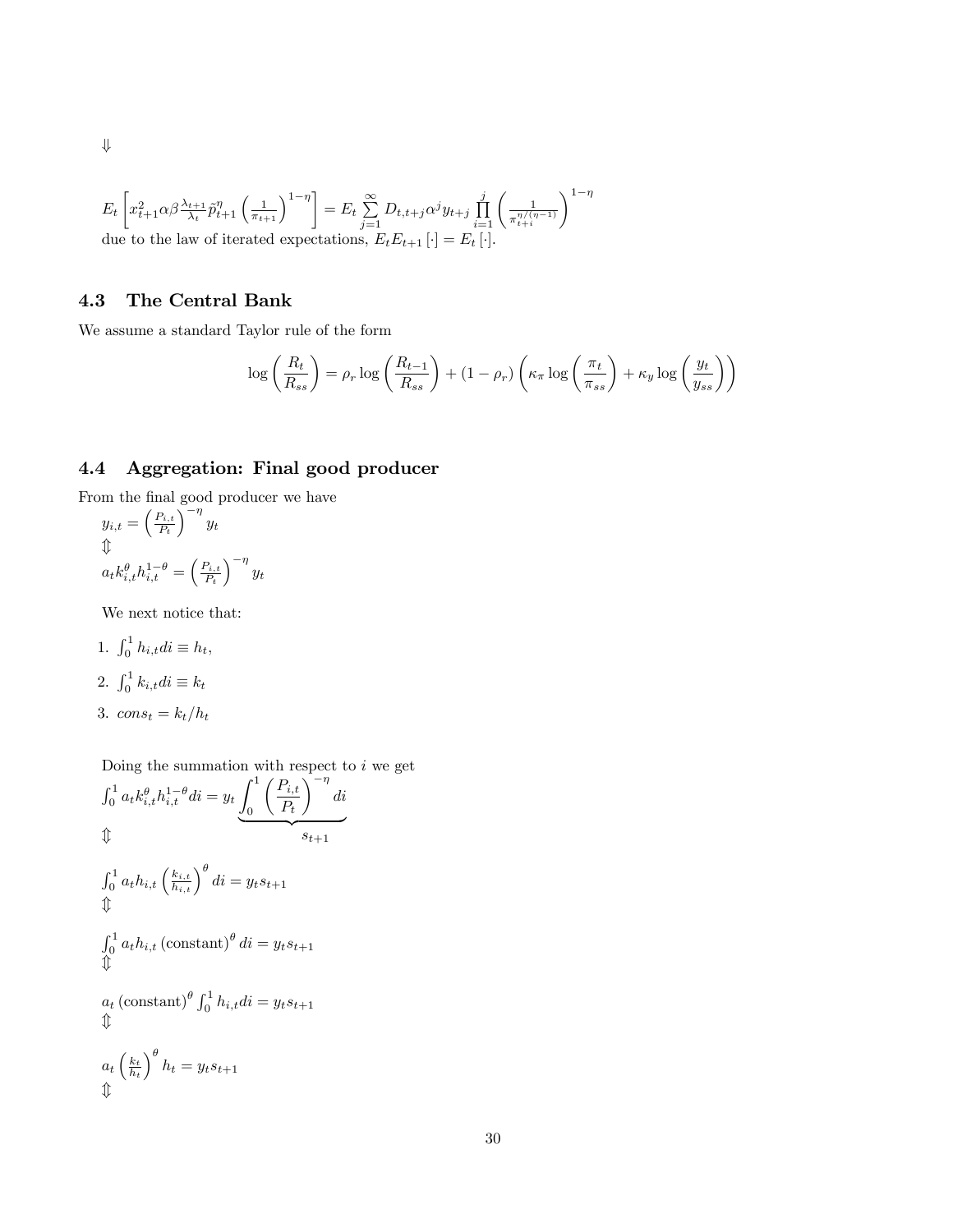$$
a_t (k_t)^{\theta} h_t^{1-\theta} = y_t s_{t+1}
$$
  

$$
\Downarrow
$$

 $a_{t} (k_{t})^{\theta} (h_{t})^{1-\theta} = y_{t} s_{t+1}$ 

and

$$
s_{t+1} = \int_0^1 \left(\frac{P_{i,t}}{P_t}\right)^{-\eta} dt
$$
  
\n
$$
= (1 - \alpha) \left(\frac{\tilde{P}_t}{P_t}\right)^{-\eta} + (1 - \alpha) \alpha \left(\frac{\tilde{P}_{t-1}}{P_t}\right)^{-\eta} + (1 - \alpha) \alpha^2 \left(\frac{\tilde{P}_{t-2}}{P_t}\right)^{-\eta} + \dots
$$
  
\n
$$
\text{opt. in period } t \qquad \text{opt. in period } t - 1
$$
  
\n
$$
= (1 - \alpha) \sum_{j=0}^{\infty} \alpha^j \left[\frac{\tilde{P}_{t-j}}{P_t}\right]^{-\eta}
$$
  
\n
$$
= (1 - \alpha) \tilde{p}_t^{-\eta} + P_t^{\eta} \sum_{j=1}^{\infty} \alpha^j \left[\tilde{P}_{t-j}\right]^{-\eta} \qquad \text{where } \tilde{p}_{t-j} \equiv \frac{\tilde{P}_{t-j}}{P_t}
$$
  
\n
$$
= (1 - \alpha) \tilde{p}_t^{-\eta} + P_t^{\eta} \left(s_t \alpha P_{t-1}^{-\eta}\right) \qquad \text{see below}
$$
  
\n
$$
= (1 - \alpha) \tilde{p}_t^{-\eta} + \alpha \left(P_t/P_{t-1}\right)^{\eta} s_t
$$

 $\updownarrow$ 

$$
s_{t+1} = \left(1 - \alpha\right) \tilde{p}_t^{-\eta} + \alpha \left(\pi_t\right)^\eta s_t
$$

We used that  $s_t = (1 - \alpha) \sum_{i=0}^{\infty}$  $j=0$  $\alpha^{j} \left[ \frac{\tilde{P}_{t-j-1}}{P_{t-1}} \right]$  $P_{t-1}$  $1^{-\eta}$  $\textcircled{t}$  change of index:  $j + 1 = l$ 

$$
s_t P_{t-1}^{-\eta} = (1 - \alpha) \sum_{l=1}^{\infty} \alpha^{l-1} \left[ \tilde{P}_{t-l} \right]^{-\eta}
$$
  

$$
\text{I}
$$

$$
s_t P_{t-1}^{-\eta} \alpha = (1 - \alpha) \sum_{l=1}^{\infty} \alpha^l \left[ \tilde{P}_{t-l} \right]^{-\eta}
$$

So the ressource constraints in the goods market are: 1)  $a_t k_t^{\theta} (h_t)^{1-\theta} = y_t s_{t+1}$ 

$$
2) s_{t+1} = (1 - \alpha) \tilde{p}_t^{-\eta} + \alpha \pi_t^{\eta} s_t
$$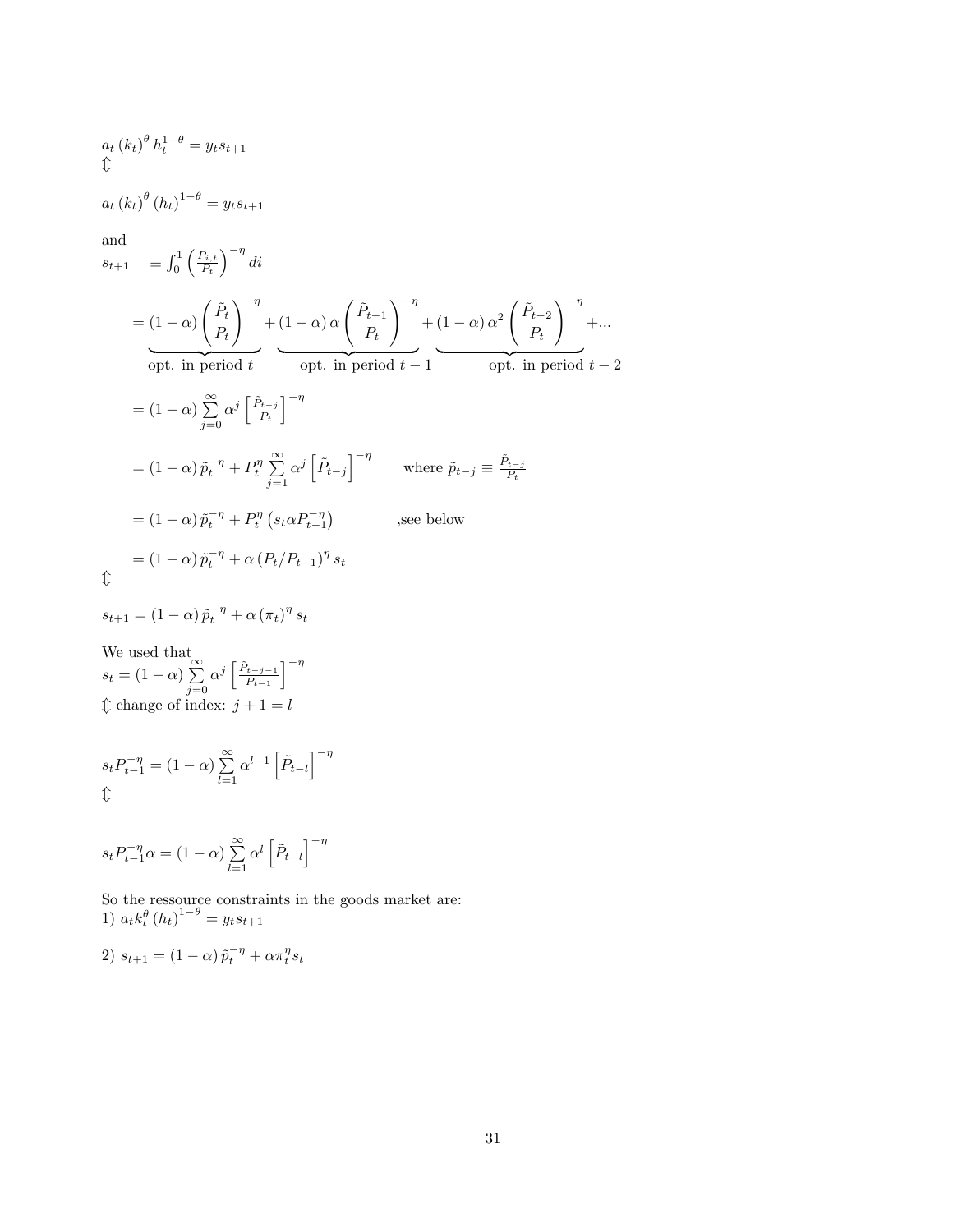#### 4.5 The Aggregate Resource constraint

Recall that firm dividends in equilibrium are given by

$$
div_{i,t} \equiv \left[ \left( \frac{P_{i,t}}{P_t} \right) y_{i,t} - r_t^k k_{i,t} - w_t h_{i,t} \right]
$$

$$
= y_t - r_t^k k_t - w_t h_t
$$

From the household budget constraint we have

$$
b_t + c_t + i_t = \frac{R_{t-1}b_{t-1}}{\pi_t} + h_t w_t + r_t^k k_t + div_t
$$

 $\updownarrow$ 

$$
c_t + i_t = h_t w_t + r_t^k k_t + div_t
$$

as bonds are in zero net supply in equilibrium. Inserting for firm dividends implies

$$
c_t + i_t = h_t w_t + r_t^k k_t + (y_t - r_t^k k_t - w_t h_t)
$$
  
=  $y_t$ 

#### 4.6 The Goods Market: The Relation Between the Optimal Price and the Price Index

We start by noticing: the number of firms is by construct very large, so there is a fraction of  $1 - \alpha$  firms reoptimize their prices and the remaining fraction use the indexsation rule. This implies

$$
P_t \equiv \left[\int_0^1 P_{i,t}^{1-\eta} di\right]^{\frac{1}{1-\eta}}
$$
  
\n
$$
\oint_t^1 P_t^{1-\eta} = \int_0^1 \left\{ (1-\alpha) \tilde{P}_t^{1-\eta} + \alpha P_{i,t-1}^{1-\eta} \right\} di
$$
  
\n
$$
= (1-\alpha) \tilde{P}_t^{1-\eta} + \alpha \int_0^1 P_{i,t-1}^{1-\eta} di
$$
  
\n
$$
= (1-\alpha) \tilde{P}_t^{1-\eta} + \alpha \underbrace{\int_0^1 P_{i,t-1}^{1-\eta} di}_{P_{t-1}^{1-\eta}}
$$
  
\n
$$
\oint_t^{1-\eta} = (1-\alpha) \tilde{P}_t^{1-\eta} + \alpha P_{t-1}^{1-\eta}
$$
  
\n
$$
1 = (1-\alpha) \left(\frac{\tilde{P}_t}{P_t}\right)^{1-\eta} + \alpha \left(\frac{P_{t-1}}{P_t}\right)^{1-\eta}
$$
  
\n
$$
\oint_t^{1-\eta} = (1-\alpha) \tilde{P}_t^{1-\eta} + \alpha \left(\frac{P_{t-1}}{P_t}\right)^{1-\eta}
$$
  
\n
$$
1 = (1-\alpha) \tilde{P}_t^{1-\eta} + \alpha \left(\frac{1}{\pi t}\right)^{1-\eta}
$$
, since  $\tilde{p}_t \equiv \frac{\tilde{P}_t}{P_t}$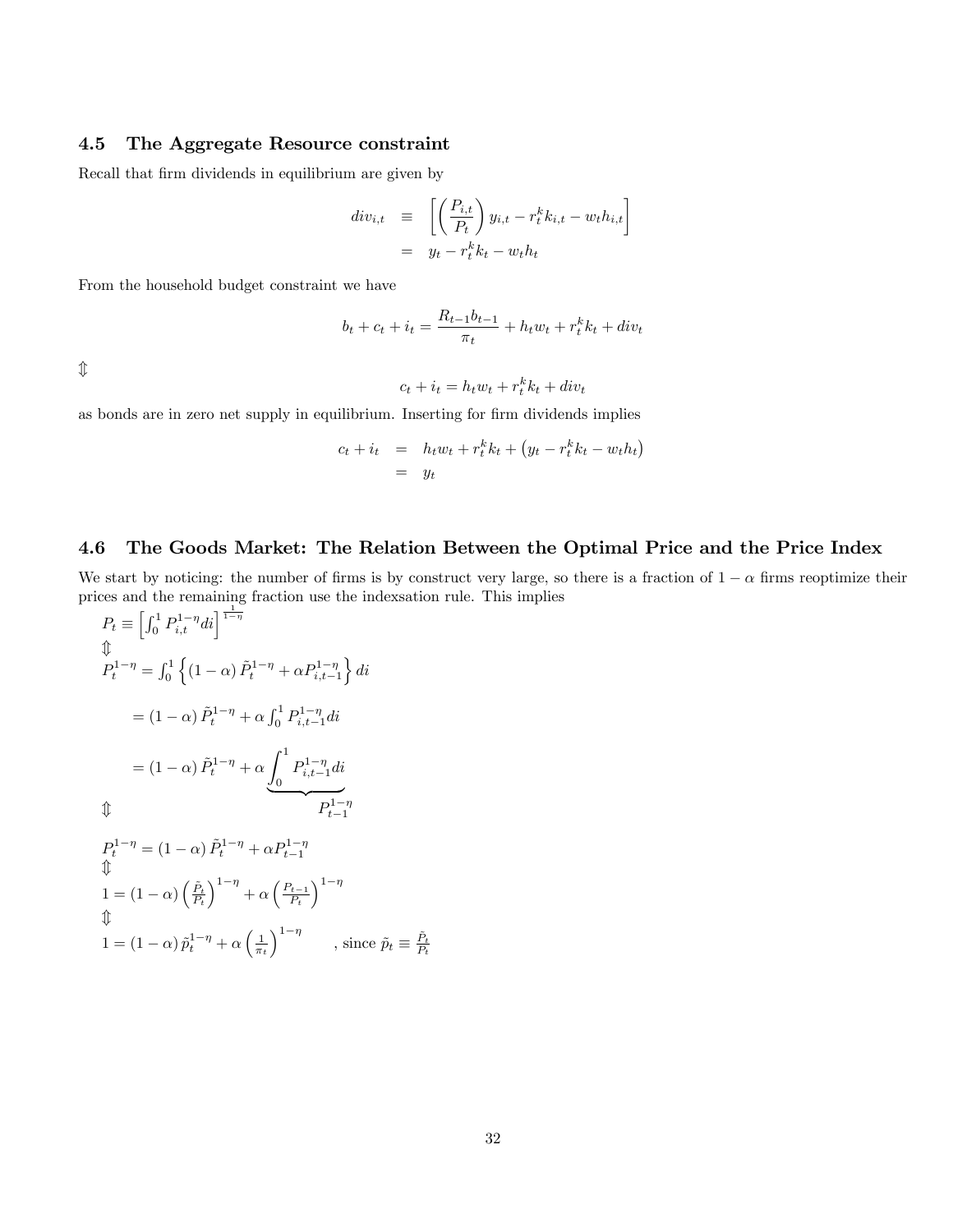#### 4.7 The Functional Forms

The households' utility functions

$$
u(c_t, 1 - h_t) = \frac{1}{1 - \phi_2} (c_t)^{1 - \phi_2} + \phi_0 \frac{(1 - h_t)^{1 - \phi_1}}{1 - \phi_1}
$$
  

$$
u_c(c_t, 1 - h_t) = c_t^{-\phi_2}
$$
  

$$
u_{1-h}(c_t, 1 - h_t) = \phi_0 (1 - h_t)^{-\phi_1}
$$

#### 4.8 Summarizing

The Households  $1 \quad \big| \lambda_t = c_t^{-\phi_2}$ 2  $q_t \lambda_t = E_t \beta \lambda_{t+1} [r_{t+1}^k + q_{t+1} (1 - \delta) - q_{t+1} \frac{\kappa}{2}]$  $\int i_{t+1}$  $\frac{i_{t+1}}{k_{t+1}} - \frac{i_{ss}}{k_{ss}}\Big)^2 + q_{t+1} \kappa\left(\frac{i_{t+1}}{k_{t+1}}\right)$  $\frac{i_{t+1}}{k_{t+1}} - \frac{i_{ss}}{k_{ss}}$  )  $\frac{i_{t+1}}{k_{t+1}}$  $\frac{i_{t+1}}{k_{t+1}}$ ] 3  $\phi_0 (1-h_t)^{-\phi_1} = \lambda_t w_t$  $4\quad \left| \quad 1=q_t\left(1-\kappa_2\left(\frac{i_i}{k_t}-\frac{i_{ss}}{k_{ss}}\right)\right)\right.$ 5  $\lambda_t = \beta R_t E_t \left[ \frac{\lambda_{t+1}}{\pi_{t+1}} \right]$ The Firms 6  $mc_{t}a_{t}$   $(1 - \theta)\left(\frac{h_{t}}{k_{t}}\right)$  $\Big)^{-\theta} = w_t$ 7  $a_t m c_t \theta \left(\frac{h_t}{k_t}\right)$  $\Big)^{1-\theta}=r_{t}^{k}$ 8  $\frac{(n-1)x_t^2}{\eta} = y_t mc_t \tilde{p}_t^{-\eta-1} + E_t$  $\left[\alpha\beta\frac{\lambda_{t+1}}{\lambda_t}\right]$  $\left(\frac{\tilde{p}_t}{\tilde{p}_{t+1}}\right)^{-\eta-1}\left(\frac{1}{\pi_{t+1}}\right)^{-\eta}\frac{(\eta-1)x_{t+1}^2}{\eta}$ 1 9  $x_t^2 = y_t \tilde{p}_t^{-\eta} + E_t$  $\left[\alpha\beta\frac{\lambda_{t+1}}{\lambda_t}\right]$  $\left(\frac{\tilde{p}_t}{\tilde{p}_{t+1}}\right)^{-\eta} \left(\frac{1}{\pi_{t+1}}\right)^{1-\eta} x_{t+1}^2$ 10  $1 = (1 - \alpha) \tilde{p}_t^{1 - \eta} + \alpha \left( \frac{1}{\pi_t} \right)$  $\lambda^{1-\eta}$ The Central Bank  $11 \left[ \log \left( \frac{R_t}{R_{ss}} \right) = \rho_r \log \left( \frac{R_{t-1}}{R_{ss}} \right) + (1 - \rho_r) \left( \kappa_\pi \log \left( \frac{\pi_t}{\pi_{ss}} \right) + \kappa_y \log \left( \frac{y_t}{y_{ss}} \right) \right) \right]$ Other relations  $12 \mid a_t k_t^{\theta} h_t^{1-\theta} = y_t s_{t+1}$  $13 \left| s_{t+1} = (1-\alpha) \, \tilde{p}_t^{-\eta} + \alpha \pi_t^{\eta} s_t \right|$  $14 \left[ k_{t+1} = (1 - \delta) k_t + i_t - \frac{\kappa}{2} \right]$  $\left(\frac{i_i}{k_t}-\frac{i_{ss}}{k_{ss}}\right)^2 k_t$  $15 | y_t = c_t + i_t$ Exogenous processes  $16 \int \log a_{t+1} = \rho_a \log a_t + \sigma_a \epsilon_{a,t+1}$ 

#### 4.9 The Intertemporal Elasticity of Substitution (IES)

The intertemporal elasticity of substitution (IES) is given by  $IES = -\frac{u_c(t)}{c_t u_{cc}(t)}$  $c_tu_{cc}(t)$  $=-\frac{(c_t)^{-\phi_2}}{c_t(-\phi_2 c_t^{\phi_2})}$  $c_t(-\phi_2 c_t^{\phi_2-1})$  $=$  $\frac{1}{\phi_2}$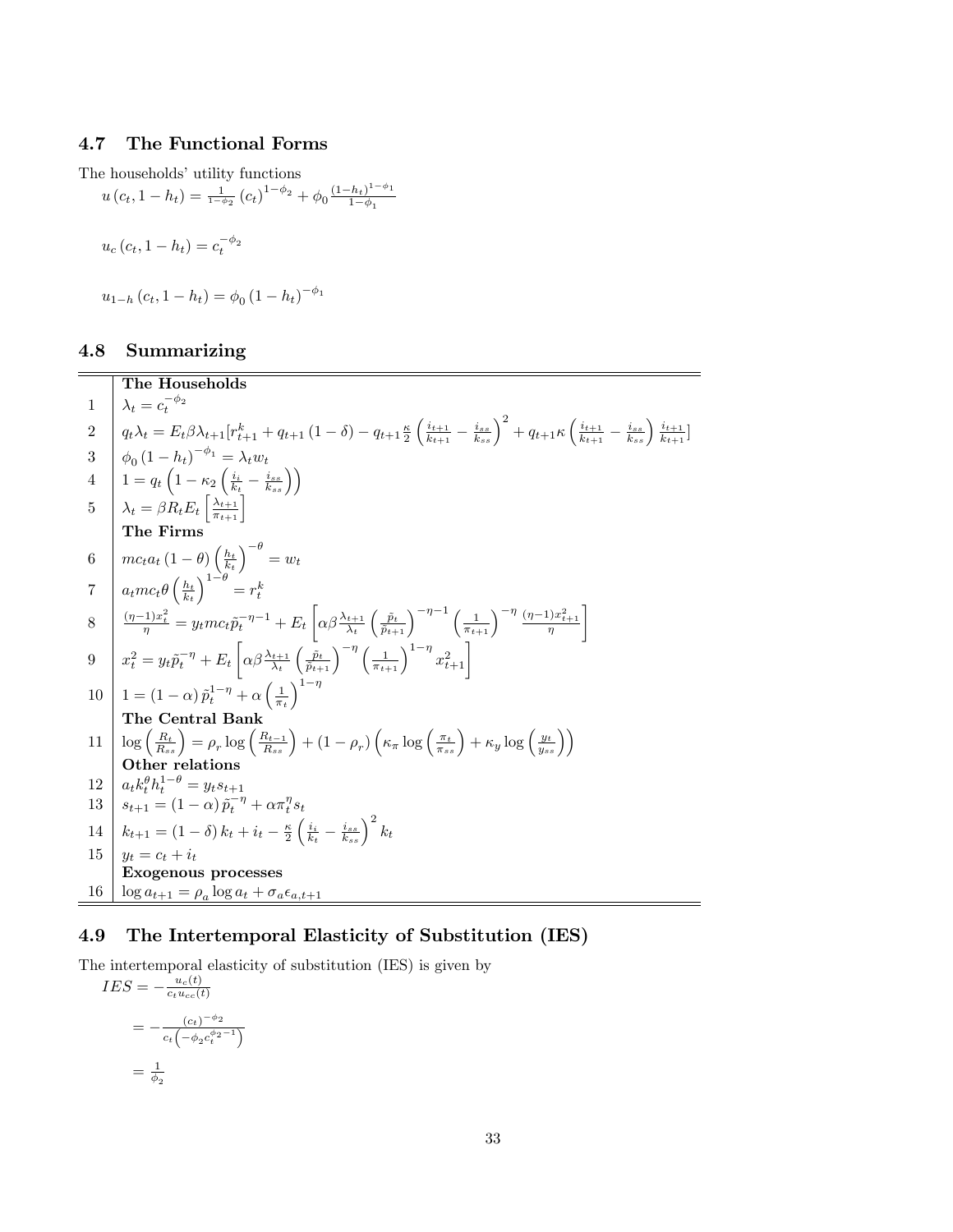#### 4.10 The Frisch Labor Supply Elasticity

Recall that this elasticity is given by

$$
elas_F = \frac{u_h}{h(u_{hh} - \frac{u_{ch}}{u_{cc}})}
$$
  
\nIn our case  
\n
$$
u_h = -\phi_0 (1 - h_t)^{-\phi_1}
$$
  
\n
$$
u_{hh} = -\phi_1 \phi_0 (1 - h_t)^{-\phi_1 - 1}
$$
  
\n
$$
u_{ch} = 0
$$
  
\nSo  
\n
$$
elas_F = \frac{u_h}{h(u_{hh} - \frac{u_{ch}}{u_{cc}})} = \frac{-\phi_0 (1 - h)^{-\phi_1}}{h(-\phi_1 \phi_0 (1 - h)^{-\phi_1 - 1})}
$$
  
\n
$$
= \frac{-(1 - h)^{-\phi_1}}{h(-\phi_1 (1 - h)^{-\phi_1 - 1})}
$$
  
\n
$$
= \frac{1}{h(\phi_1 (1 - h)^{-1})}
$$
  
\n
$$
= \frac{1}{\phi_1} \frac{1 - h}{h}
$$
  
\nHence, if  $h = \frac{1}{3}$ , then we get  
\n
$$
elas_F = \frac{1}{\phi_1} \frac{1 - \frac{1}{3}}{\frac{1}{3}} = \frac{1}{\phi_1} \frac{3 - 1}{1} = \frac{2}{\phi_1}.
$$
  
\nThus, we get a Frisch labor elasticity of one by letting  $\phi_1 = 2$ .

#### 4.11 The Steady State

This section solves for the steady state as a function of the structural parameters. We denote variables in steady state by subscript ss. The steady state value of labor, i.e.  $h_{ss}$ , is assumed to be given and we then back out the value of  $\phi_0$ . We also consider  $\pi_{ss}$  as given.

The optimal relative price,  $\tilde{p}_{ss}$ . From EQ 10  $1 = (1 - \alpha) \tilde{p}_t^{1-\eta} + \alpha \left( \frac{1}{\pi_t} \right)$  $\lambda^{1-\eta}$ +  $1 - \alpha \pi_{ss}^{-(1-\eta)} = (1-\alpha) \tilde{p}_{ss}^{1-\eta}$  $\downarrow$  $\tilde{p}_{ss} = \left[\frac{1-\alpha\pi_{ss}^{(\eta-1)}}{1-\alpha}\right]$  $\frac{1}{1-\eta}$ 

The state variable for distortion due to price stickyness,  $s_{ss}$  $E\Omega$  19

From Eq. 13  
\n
$$
s_{t+1} = (1 - \alpha) \tilde{p}_t^{-\eta} + \alpha \pi_t^{\eta} s_t
$$
\n
$$
\Downarrow
$$
\n
$$
s_{ss} = (1 - \alpha) \tilde{p}_{ss}^{-\eta} + \alpha \pi_{ss}^{\eta} s_{ss}
$$
\n
$$
\Downarrow
$$
\n
$$
s_{ss} (1 - \alpha \pi_{ss}^{\eta}) = (1 - \alpha) \tilde{p}_{ss}^{-\eta}
$$
\n
$$
\Downarrow
$$
\n
$$
s_{ss} = \frac{(1 - \alpha) \tilde{p}_{ss}^{-\eta}}{1 - \alpha \pi_{ss}^{\eta}}
$$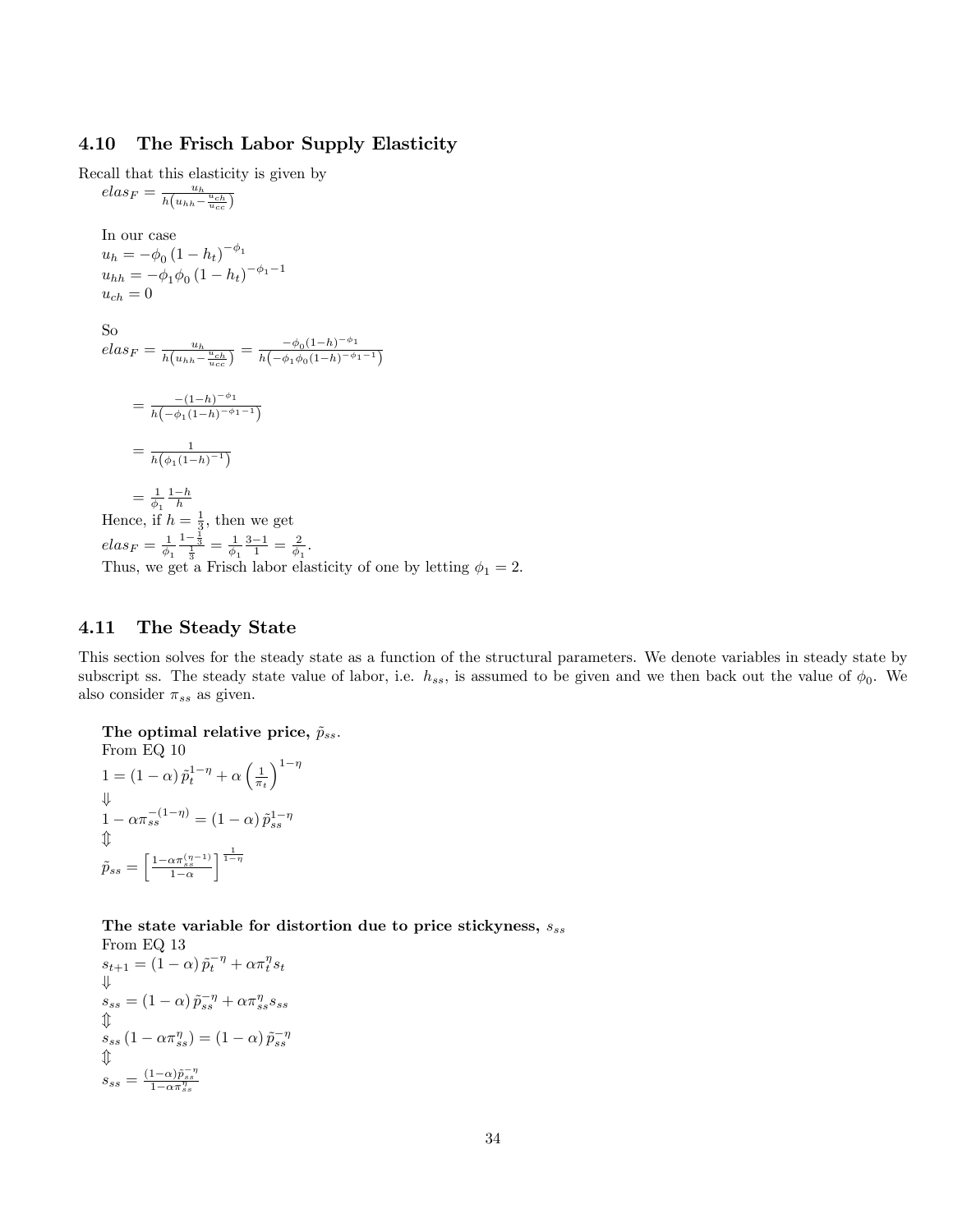The nominal one period interest rate,  $R_{ss}$ From EQ 5  $1 = E_t \left[ \beta \frac{\lambda_{t+1}}{\lambda_t} \right]$  $\left[\frac{t+1}{\lambda_t} \frac{R_t}{\pi_{t+1}}\right]$ 

$$
\Downarrow
$$
  

$$
R_{ss} = \frac{\pi_{ss}}{\beta}
$$

The real price of capital ,  $\mathit{q}_{ss}$ From EQ  $4$  $1 = q_t \left(1 - \kappa \left(\frac{i_t}{k_t} - \frac{i_{ss}}{k_{ss}}\right)\right)$ We immediately get that  $q_{ss} = 1$ 

The real price of capital, 
$$
r_{ss}^k
$$
  
\nFrom Eq 2  
\n $q_t \lambda_t = E_t \beta \lambda_{t+1} [r_{t+1}^k + q_{t+1} (1 - \delta) - q_{t+1} \frac{\kappa}{2} \left( \frac{i_{t+1}}{k_{t+1}} - \frac{i_{ss}}{k_{ss}} \right)^2 + q_{t+1} \kappa \left( \frac{i_{t+1}}{k_{t+1}} - \frac{i_{ss}}{k_{ss}} \right) \frac{i_{t+1}}{k_{t+1}} ]$   
\n $q_{ss} = \beta [r_{ss}^k + q_{ss} (1 - \delta)]$   
\n $\updownarrow$   
\n $r_{ss}^k = q_{ss} \left( \frac{1}{\beta} - (1 - \delta) \right)$ 

The marginal costs in the firms,  $mc_{ss}$ First from EQ 8

$$
\frac{(\eta-1)x_t^2}{\eta} = y_t mc_t \tilde{p}_t^{-\eta-1} + E_t \left[ \alpha \beta \frac{\lambda_{t+1}}{\lambda_t} \left( \frac{\tilde{p}_t}{\tilde{p}_{t+1}} \right)^{-\eta-1} \left( \frac{1}{\pi_{t+1}} \right)^{-\eta} \frac{(\eta-1)x_{t+1}^2}{\eta} \right]
$$
\n
$$
\Downarrow
$$
\n
$$
\frac{(\eta-1)x_{ss}^2}{\eta} = y_{ss}mc_{ss}\tilde{p}_{ss}^{-\eta-1} + \alpha \beta \left( \frac{1}{\pi_{ss}} \right)^{-\eta} \frac{(\eta-1)x_{ss}^2}{\eta}
$$
\n
$$
\Downarrow
$$
\n
$$
x_{ss}^2 \frac{(\eta-1)}{\eta} \left( 1 - \alpha \beta \left( \frac{1}{\pi_{ss}} \right)^{-\eta} \right) = y_{ss}mc_{ss}\tilde{p}_{ss}^{-\eta-1}
$$
\n
$$
\Downarrow
$$
\n
$$
x_{ss}^2 = \frac{y_{ss}mc_{ss}\tilde{p}_{ss}^{-\eta-1}}{\frac{(\eta-1)}{\eta}(1-\alpha\beta\pi_{ss}^2)}
$$

And from EQ 9

$$
x_t^2 = y_t \tilde{p}_t^{-\eta} + E_t \left[ \alpha \beta \frac{\lambda_{t+1}}{\lambda_t} \left( \frac{\tilde{p}_t}{\tilde{p}_{t+1}} \right)^{-\eta} \left( \frac{1}{\pi_{t+1}} \right)^{1-\eta} x_{t+1}^2 \right]
$$
  
\n
$$
x_{ss}^2 = y_{ss} \tilde{p}_{ss}^{-\eta} + \alpha \beta \left( \frac{1}{\pi_{ss}} \right)^{1-\eta} x_{ss}^2
$$
  
\n
$$
\hat{\psi}
$$
  
\n
$$
x_{ss}^2 = \frac{y_{ss} \tilde{p}_{ss}^{-\eta}}{1 - \alpha \beta \left( \frac{1}{\pi_{ss}} \right)^{1-\eta}}
$$

So by setting the two equations equal to one another we get:

$$
\frac{y_{ss}mc_{ss}\tilde{p}_{ss}^{-\eta-1}}{\eta(1-\alpha\beta\pi_{ss}^{\eta})} = \frac{y_{ss}\tilde{p}_{ss}^{-\eta}}{1-\alpha\beta\left(\frac{1}{\pi_{ss}}\right)^{1-\eta}}
$$

$$
\Downarrow
$$

$$
mc_{ss} = \frac{\tilde{p}_{ss}\frac{(\eta-1)}{\eta}\left(1-\alpha\beta\pi_{ss}^{\eta}\right)}{1-\alpha\beta\left(\frac{1}{\pi_{ss}}\right)^{1-\eta}}
$$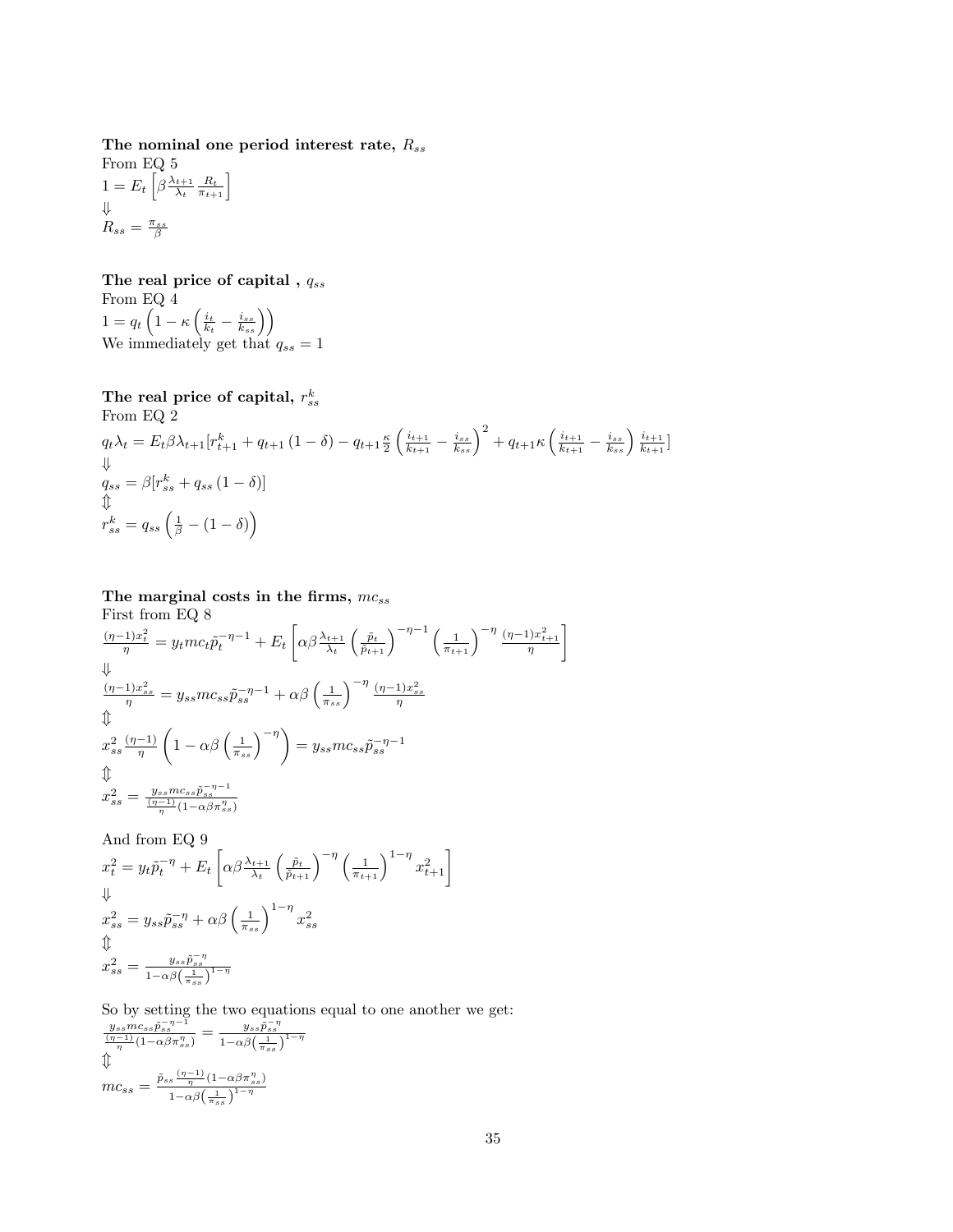# The Capital level,  $k_{ss}$ From EQ 7  $a_t m c_t \theta \left(\frac{h_t}{k_t}\right)^{1-\theta} = r_t^k$ + $a_{ss}mc_{ss}\theta\left(\frac{h_{ss}}{k_{ss}}\right)$  $\bigg)^{1-\theta}=r_{ss}^k$  $\downarrow$  $\frac{1}{k_{ss}} = \left\lceil \frac{r_{ss}^k}{a_{ss} m c_{ss} \theta} \right\rceil$  $\frac{1}{1-\theta} \frac{1}{h_{ss}}$  $\updownarrow$  $k_{ss} = \left\lceil \frac{r_{ss}^k}{a_{ss} m c_{ss} \theta} \right\rceil$  $\int_0^{\frac{1}{\theta-1}} h_{ss}$

# The wage level,  $W_{ss}$

From EQ 7  $mc_t a_t (1-\theta) \left(\frac{h_t}{k_t}\right)$  $\Big)^{-\theta}=w_t$ + $w_{ss} = mc_{ss}a_{ss} \left(1-\theta\right) \left(\frac{h_{ss}}{k_{ss}}\right)$  $\bigwedge -\theta$ 

# The investment level,  $i_{ss}$ From EQ 14  $k_{t+1} = (1 - \delta) k_t + i_t - \frac{\kappa}{2}$  $\left(\frac{i_i}{k_t}-\frac{i_{ss}}{k_{ss}}\right.$  $\big)^2 k_t$  $k_{ss} = (1 - \delta) k_{ss} + i_{ss}$  $\stackrel{\Downarrow}{i_{ss}} = \delta k_{ss}$

# The output level,  $y_{ss}$

From EQ12  $a_t k_t^{\theta} h_t^{1-\theta} = y_t s_{t+1}$  $a_{ss} k_{ss}^{\theta} h_{ss}^{1-\theta} = y_{ss} s_{ss}$  $\downarrow$  $y_{ss} = \frac{a_{ss} k_{ss}^{\theta} h_{ss}^{1-\theta}}{s_{ss}}$ 

The consumption level:  $\mathbf{c}_{ss}$ From EQ15  $y_t = c_t + i_t$ 

 $c_{ss} = y_{ss} - i_{ss}$ 

The value of  $\lambda_t$ From EQ 1  $\lambda_{ss} = c_{ss}^{-\phi_2}$ 

The value of  $\phi_0$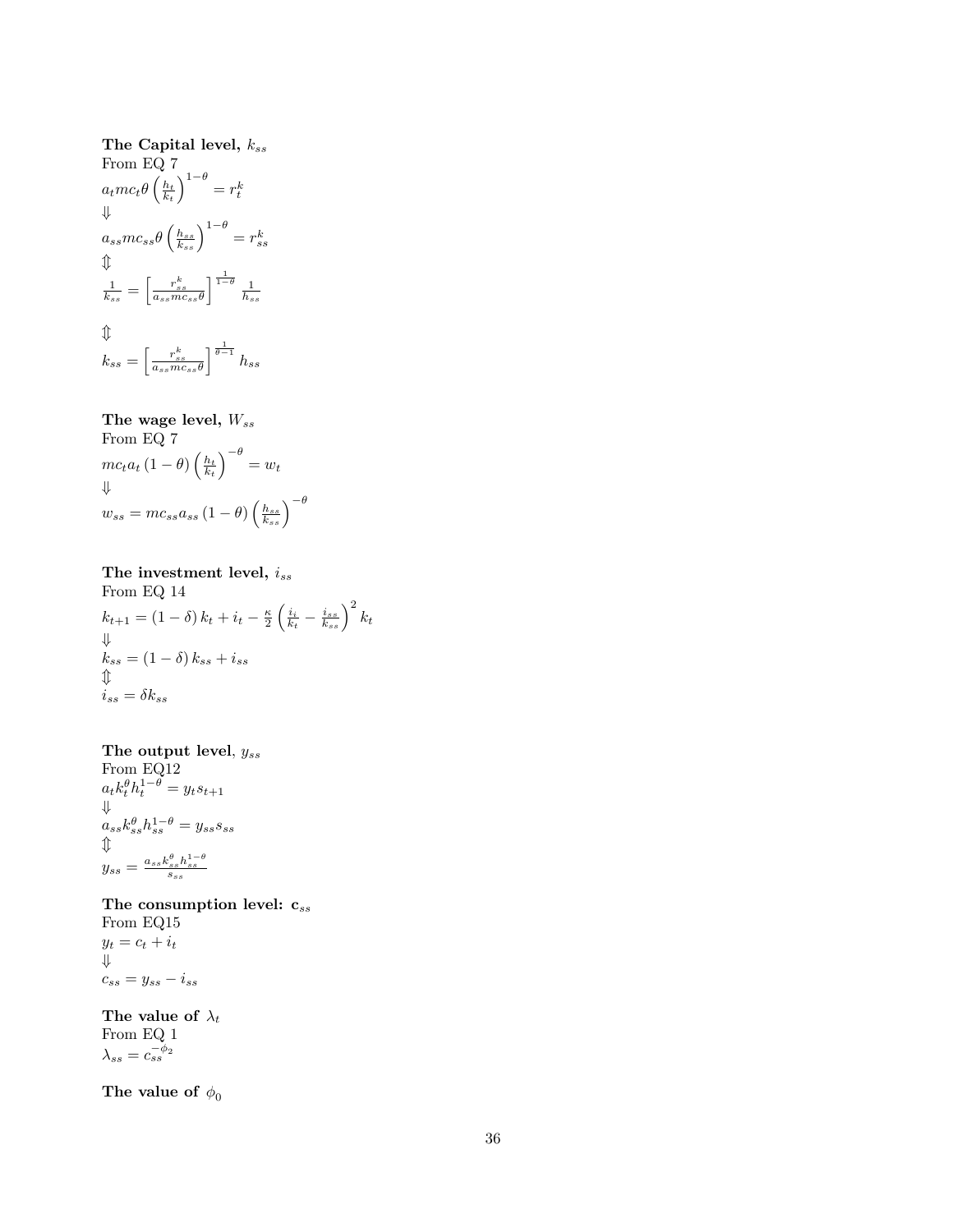From EQ 3  
\n
$$
\phi_0 (1 - h_t)^{-\phi_1} = \lambda_t w_t
$$
\n
$$
\psi_0 = \lambda_{ss} w_{ss} (1 - h_{ss})^{\phi_1}
$$

# 4.12 Model Equation for Accuracy Study

To evaluate accuracy, we use the following list of equations, where the residuals are expressed in unit-free terms  $(\lambda_t = c_t^{-\phi_2})$ 

The Households  
\n1 
$$
1 = E_t \frac{\beta \lambda_{t+1}}{\theta_t \lambda_t} [r_{t+1}^k + q_{t+1} (1 - \delta) - q_{t+1} \frac{\kappa}{2} \left( \frac{i_{t+1}}{k_{t+1}} - \frac{i_{ss}}{k_{ss}} \right)^2 + q_{t+1} \kappa \left( \frac{i_{t+1}}{k_{t+1}} - \frac{i_{ss}}{k_{ss}} \right) \frac{i_{t+1}}{k_{t+1}}]
$$
\n2 
$$
1 = \frac{\lambda_t w_t}{\phi_0 (1 - k_1 - k_2 \left( \frac{i_t}{k_t} - \frac{i_{ss}}{k_{ss}} \right))}
$$
\n3 
$$
1 = \frac{q_t \left( 1 - \kappa_2 \left( \frac{i_t}{k_t} - \frac{i_{ss}}{k_{ss}} \right) \right)}{1 - \frac{q_{t+1} \left( \frac{\lambda_{t+1}}{k_t} \right)^{1 - \theta}}}{1 - \frac{q_{t+1} \left( \frac{\lambda_{t+1}}{k_t} \right)^{1 - \theta}}{r_t^2}}
$$
\n4 
$$
1 = \frac{q_{t+1} \left( 1 - q \right) \left( \frac{k_t}{k_t} \right)^{-\theta}}{r_t^2}
$$
\n5 
$$
1 = \frac{q_{t+1} \left( 1 - q \right) \frac{\lambda_{t+1}}{k_t} \left( \frac{\lambda_{t+1}}{k_t} \right)^{-\eta - 1} \left( \frac{1}{\pi_{t+1}} \right)^{-\eta} \frac{(\eta - 1) z_{t+1}^2}{\eta}}{1 - \left( 1 - \alpha \right) \hat{p}_t^{1 - \eta} + \alpha \left( \frac{1}{\pi_t} \right)^{-\eta} \left( \frac{1}{\pi_{t+1}} \right)^{1 - \eta} x_{t+1}^2
$$
\n9 
$$
1 = (1 - \alpha) \hat{p}_t^{1 - \eta} + \alpha \left( \frac{1}{\pi_t} \right)^{1 - \eta}
$$
\n10 **Cher relation**  
\n10 
$$
\log \left( \frac{R_t}{R_{ss}} \right) = \rho_r \log \left( \frac{R_{t-1}}{R_{ss}} \right) + (1 - \rho_r) \left( \kappa_r \log \left( \frac{\pi_t}{\pi_{
$$

## 4.13 The Upper Bound on Inflation

The Calvo model for staggered pricing implies an upper bound on inflation. To see this, recall that

$$
P_t^{1-\eta} \equiv \int_0^1 P_{i,t}^{1-\eta} di = (1-\alpha) \tilde{P}_t^{1-\eta} + \alpha P_{t-1}^{1-\eta}
$$

$$
1 = (1-\alpha) \left(\frac{\tilde{P}_t}{P_t}\right)^{1-\eta} + \alpha \left(\frac{1}{\pi_t}\right)^{1-\eta}.
$$

 $\updownarrow$ 

 $\pi_t$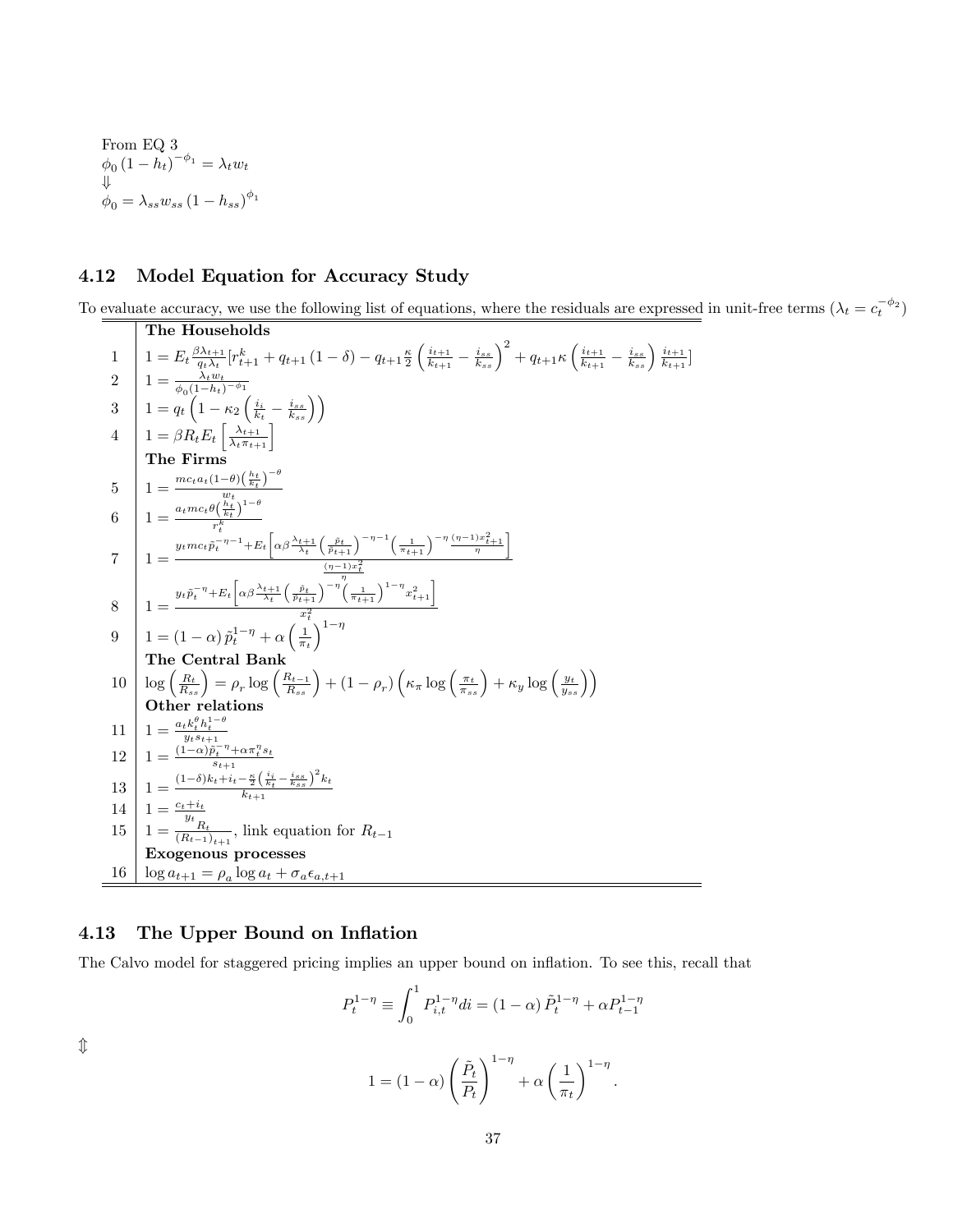Consider the limiting case, where marginal cost  $mc_t$  and hence the new price of the optimizing firm  $\tilde{P}_t$  becomes arbitrary large. The constant elasticity of substitution index for prices with negative exponent, i.e.  $P_t^{1-\eta} \equiv \int_0^1 P_{i,t}^{1-\eta} di$ , implies that the aggregate price index remains bounded, because the components with large prices  $(1 - \alpha) \left( \frac{\tilde{P}_t}{P_t} \right)$  $\int_{0}^{1-\eta}$  tend to zero as  $\eta > 1$ . Isolating for inflation then gives the upper bound  $\pi^{\max}$ 

$$
1 = \alpha \left(\frac{1}{\pi^{\max}}\right)^{1-\eta}
$$

 $\hat{\mathbb{I}}$ 

$$
\frac{1}{\pi^{\max}} = \left(\frac{1}{\alpha}\right)^{\frac{1}{1-\eta}}
$$

 $\hat{\mathbb{U}}$ 

$$
\pi^{\max} = \left(\frac{1}{\alpha}\right)^{\frac{1}{\eta - 1}}
$$

Intuitively, consumers substitute away from the expensive goods with high prices to goods with old and lower prices. This substitution effect ensures that inflation across all goods in the economy remains bounded even when  $\tilde{P}_t$  becomes arbitrary large.

Consider the case with price indexation of firms that do not re-optimize their prices. Then we have

$$
P_t^{1-\eta} \equiv \int_0^1 P_{i,t}^{1-\eta} di = (1-\alpha) \tilde{P}_t^{1-\eta} + \alpha \left(\pi_{t-1}^{\chi} P_{t-1}\right)^{1-\eta}
$$

 $\hat{\mathbb{I}}$ 

$$
1 = (1 - \alpha) \left(\frac{\tilde{P}_t}{P_t}\right)^{1 - \eta} + \alpha \left(\frac{\pi_{t-1}^{\chi}}{\pi_t}\right)^{1 - \eta}
$$

:

Thus, with full indexation  $(\chi = 1)$ , we get an upper bound for the change in inflation as

$$
1 = \alpha \left(\frac{\pi_{t-1}}{\pi_t}\right)^{1-\eta}.
$$

 $\hat{\mathbb{I}}$ 

$$
\left(\frac{1}{\alpha}\right)^{1/(1-\eta)} = \frac{\pi_{t-1}}{\pi_t}
$$

 $\hat{\mathbb{I}}$ 

$$
\log\left(\frac{\pi_t}{\pi_{t-1}}\right) = \log\left(\alpha^{1/(1-\eta)}\right).
$$

# 5 A Multicountry RBC Model

We consider the multicountry RBC model presented in Juillard and Villemot (2011). The problem for the social planner is (with the same notation as in Juillard and Villemot (2011))

$$
\underset{\left\{c_{t}^{j}, i^{j}, k_{t+1}^{j}\right\}_{t=0,1,...,\infty}}{Max} \mathbb{E}_{t} \sum_{j=1}^{N} \tau^{j} \left( \sum_{i=1}^{\infty} \beta^{i} \frac{\left(c_{t+i}^{j}\right)^{1-1/\gamma}}{1-1/\gamma} \right)
$$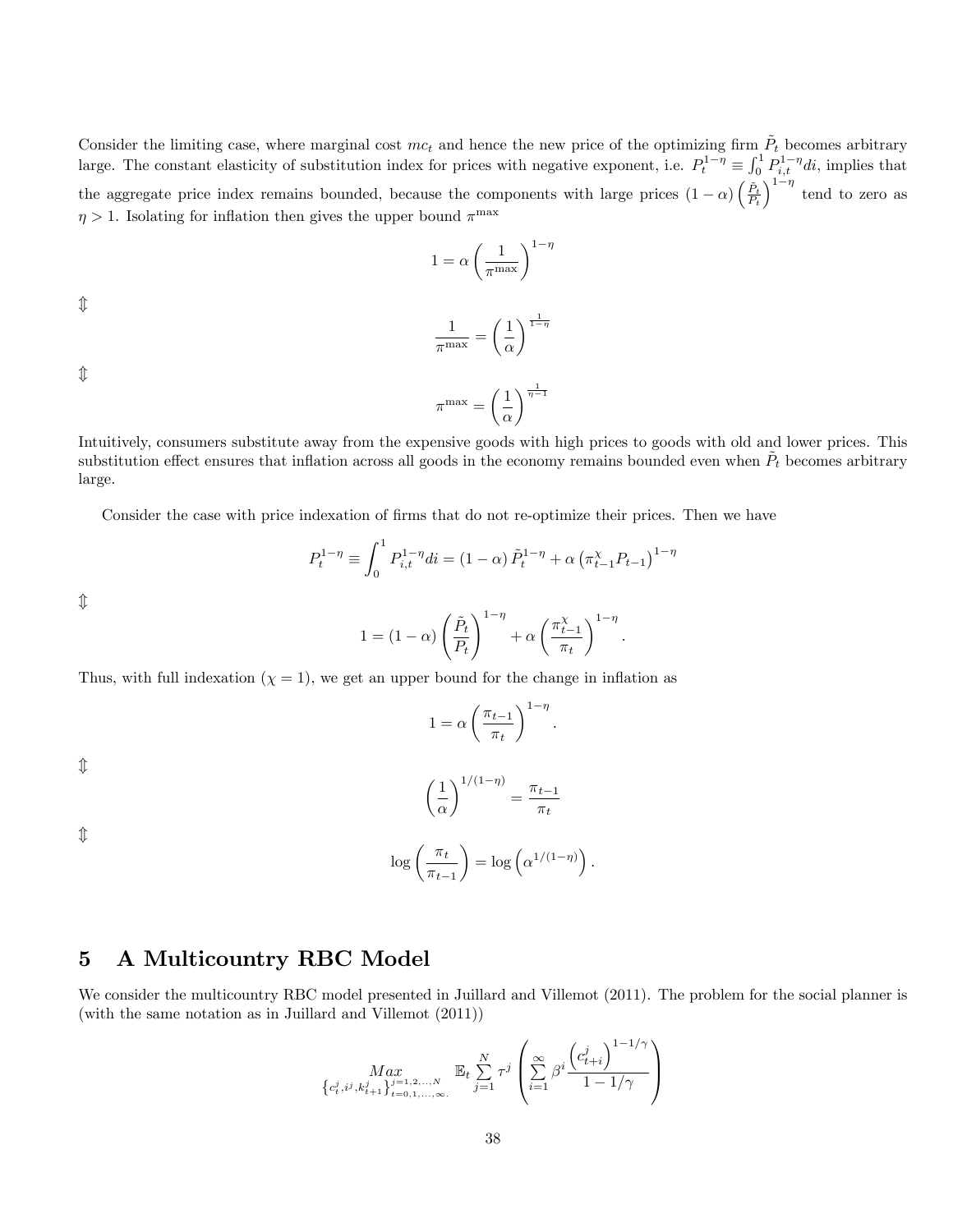subject to

$$
k_{t+1}^{j} = (1 - \delta) k_t^{j} + i_t^{j}
$$

$$
\sum_{j=1}^{N} \left( c_t^{j} + i_t^{j} - \delta k_t^{j} \right) = \sum_{j=1}^{N} \left( a_t^{j} A \left( k_t^{j} \right)^{\alpha} - \frac{\phi}{2} k_t^{j} \left( \frac{i_t^{j}}{k_t^{j}} - \delta \right)^{2} \right)
$$

The Lagranean reads

$$
\mathcal{L} = \mathbb{E}_t \sum_{j=1}^N \tau^j \left( \sum_{i=1}^\infty \beta^i \frac{\left( c_{t+i}^j \right)^{1-1/\gamma}}{1-1/\gamma} \right) \n+ \sum_{i=1}^\infty \beta^i \lambda_{t+i} q_{t+i} \left( k_{t+1+i}^j - (1-\delta) k_{t+i}^j - i_{t+i}^j \right) \n+ \sum_{i=1}^\infty \beta^i \lambda_{t+i} \left( \sum_{j=1}^N \left( c_t^j + i_t^j - \delta k_t^j \right) - \sum_{j=1}^N \left( a_t^j A \left( k_t^j \right)^\alpha - \frac{\phi}{2} k_t^j \left( \frac{i_t^j}{k_t^j} - \delta \right)^2 \right) \right)
$$

The first-order conditions are

$$
\frac{\partial \mathcal{L}}{\partial c_t^j} : \tau^j \left( c_t^j \right)^{-1/\gamma} = \lambda_t
$$

$$
\frac{\partial \mathcal{L}}{\partial i_t^j} : -\lambda_t q_t + \lambda_t + \lambda_t \phi k_t^j \left( \frac{i_t^j}{k_t^j} - \delta \right) \frac{1}{k_t^j} = 0
$$

 $\updownarrow$ 

$$
\lambda_t \left[ 1 + \phi \left( \frac{i_t^j}{k_t^j} - \delta \right) \right] = \lambda_t q_t
$$

 $q_t = 1 + \phi$ 

 $\updownarrow$ 

$$
q_{t} = 1 + \phi \left(\frac{\partial f}{\partial x_{t+1}} - \delta\right)
$$

$$
\frac{\partial f}{\partial x_{t+1}} = \lambda_{t} q_{t} + \mathbb{E}_{t} \left[ \beta \lambda_{t+1} \left( -q_{t+1} \left( 1 - \delta \right) - \delta - \alpha a_{t+1}^{j} A \left( k_{t+1}^{j} \right)^{\alpha - 1} + \frac{\phi}{2} \left( \frac{i_{t+1}^{j}}{k_{t+1}^{j}} - \delta \right)^{2} - \phi k_{t+1}^{j} \left( \frac{i_{t+1}^{j}}{k_{t+1}^{j}} - \delta \right) \frac{i_{t+1}^{j}}{\left( k_{t+1}^{j} \right)^{2}} \right) \right] = 0
$$

 $\int i_t^j$ 

!

 $\mathbbmss{D}$ 

$$
\lambda_{t}\left[1+\phi\left(\frac{i_{t}^{j}}{k_{t}^{j}}-\delta\right)\right]
$$
\n
$$
+\mathbb{E}_{t}\left[\beta\lambda_{t+1}\left(-\left[1+\phi\left(\frac{i_{t+1}^{j}}{k_{t+1}^{j}}-\delta\right)\right](1-\delta)-\delta-\alpha a_{t+1}^{j}A\left(k_{t+1}^{j}\right)^{\alpha-1}+\frac{\phi}{2}\left(\frac{i_{t+1}^{j}}{k_{t+1}^{j}}-\delta\right)^{2}-\phi\left(\frac{i_{t+1}^{j}}{k_{t+1}^{j}}-\delta\right)\frac{i_{t+1}^{j}}{k_{t+1}^{j}}\right)\right]=0
$$
\n
$$
\hat{\lambda}_{t}\left[1+\phi\left(\frac{i_{t}^{j}}{k_{t}^{j}}-\delta\right)\right]
$$
\n
$$
+\mathbb{E}_{t}\left[\beta\lambda_{t+1}\left(-\left(1-\delta\right)-\phi\left(\frac{i_{t+1}^{j}}{k_{t+1}^{j}}-\delta\right)(1-\delta)-\delta-\alpha a_{t+1}^{j}A\left(k_{t+1}^{j}\right)^{\alpha-1}+\frac{\phi}{2}\left(\frac{i_{t+1}^{j}}{k_{t+1}^{j}}-\delta\right)^{2}-\phi\left(\frac{i_{t+1}^{j}}{k_{t+1}^{j}}-\delta\right)\frac{i_{t+1}^{j}}{k_{t+1}^{j}}\right)\right]=0
$$
\n
$$
\hat{\lambda}_{t}\left[1+\phi\left(\frac{i_{t}^{j}}{k_{t}^{j}}-\delta\right)\right]
$$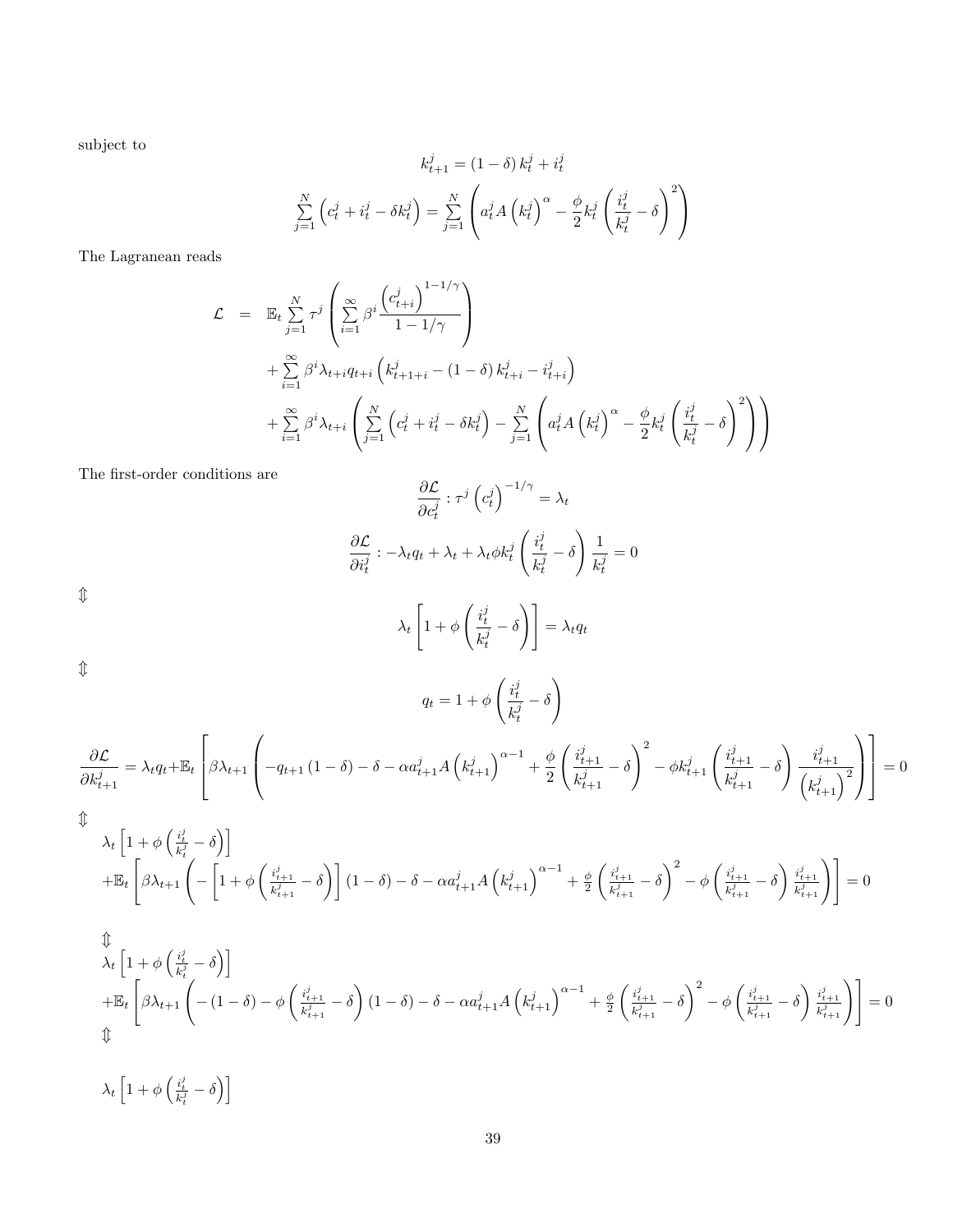$$
+ \mathbb{E}_t\left[\beta \lambda_{t+1}\left(-1-\alpha a^j_{t+1}A\left(k^j_{t+1}\right)^{\alpha-1}-\phi\left(\frac{i^j_{t+1}}{k^j_{t+1}}-\delta\right)(1-\delta)+\frac{\phi}{2}\left(\frac{i^j_{t+1}}{k^j_{t+1}}-\delta\right)^2-\phi\left(\frac{i^j_{t+1}}{k^j_{t+1}}-\delta\right)\frac{i^j_{t+1}}{k^j_{t+1}}\right)\right]=0
$$

$$
\lambda_t \left[ 1 + \phi \left( \frac{i_t^j}{k_t^j} - \delta \right) \right]
$$
\n
$$
+ \mathbb{E}_t \left[ \beta \lambda_{t+1} \left( -1 - \alpha a_{t+1}^j A \left( k_{t+1}^j \right)^{\alpha - 1} - \phi \left\{ (1 - \delta) + \frac{i_{t+1}^j}{k_{t+1}^j} - \frac{1}{2} \left( \frac{i_{t+1}^j}{k_{t+1}^j} - \delta \right) \right\} \right] \left( \frac{i_{t+1}^j}{k_{t+1}^j} - \delta \right) \right) \right] = 0
$$
\n
$$
\Downarrow
$$
\n
$$
1 + \phi \left( \frac{i_t^j}{k_t^j} - \delta \right) = \mathbb{E}_t \left[ \frac{\beta \lambda_{t+1}}{\lambda_t} \left( 1 + \alpha a_{t+1}^j A \left( k_{t+1}^j \right)^{\alpha - 1} + \phi \left\{ (1 - \delta) + \frac{i_{t+1}^j}{k_{t+1}^j} - \frac{1}{2} \left( \frac{i_{t+1}^j}{k_{t+1}^j} - \delta \right) \right\} \right] \left( \frac{i_{t+1}^j}{k_{t+1}^j} - \delta \right) \right)
$$

Thus, the economy is given by

$$
\begin{array}{l}\n1 & \tau^{j} \left(c_{t}^{j}\right)^{-1/\gamma} = \lambda_{t} \\
2 & \lambda_{t} \left[1 + \phi\left(\frac{i_{t}^{j}}{k_{t}^{j}} - \delta\right)\right] = \mathbb{E}_{t} \left[\beta \lambda_{t+1} \left(1 + \alpha a_{t+1}^{j} A\left(k_{t+1}^{j}\right)^{\alpha-1} + \phi\left\{(1 - \delta) + \frac{i_{t+1}^{j}}{k_{t+1}^{j}} - \frac{1}{2}\left(\frac{i_{t+1}^{j}}{k_{t+1}^{j}} - \delta\right)\right\}\left(\frac{i_{t+1}^{j}}{k_{t+1}^{j}} - \delta\right)\right)\right] \\
3 & \lambda_{t+1}^{j} = (1 - \delta) k_{t}^{j} + i_{t}^{j} \\
4 & \sum_{j=1}^{N} \left(c_{t}^{j} + i_{t}^{j} - \delta k_{t}^{j}\right) = \sum_{j=1}^{N} \left(a_{t}^{j} A\left(k_{t}^{j}\right)^{\alpha} - \frac{\phi}{2} k_{t}^{j} \left(\frac{i_{t}^{j}}{k_{t}^{j}} - \delta\right)^{2}\right) \\
5 & \log a_{t+1}^{j} = \rho \log a_{t}^{j} + \sigma e_{t}^{j}\n\end{array}
$$

For the steady state, we have

- $a_{ss}^j = 1$  from Eq 5
- $k_{ss}^j = 1$  from an assumption in Juillard and Villemot (2011)
- $c_{ss}^j = a_{ss}^j A (k_{ss}^j)^\alpha = A$

From Eq 3  $k_{ss}^{j} = (1 - \delta) k_{ss}^{j} + i_{ss}^{j}$  $\hat{\hat{\mathbf{h}}}$  $1 = 1 - \delta + i_{ss}^j$  $\overline{\hat{\pi}}$  $i_{ss}^j = \delta$ 

From Eq 2  
\n
$$
1 + \phi \left( \frac{i_{ss}^j}{k_{ss}^j} - \delta \right) = \frac{\beta \lambda_{t+ss}}{\lambda_{ss}} \left( 1 + \alpha a_{ss}^j A \left( k_{ss}^j \right)^{\alpha - 1} + \phi \left\{ (1 - \delta) + \frac{i_{ss}^j}{k_{ss}^j} - \frac{1}{2} \left( \frac{i_{ss}^j}{k_{ss}^j} - \delta \right) \right\} \left( \frac{i_{ss}^j}{k_{ss}^j} - \delta \right) \right)
$$
\n
$$
\updownarrow
$$
\n
$$
1 = \beta (1 + \alpha A)
$$
\n
$$
\updownarrow
$$
\n
$$
A = \frac{1 - \beta}{\alpha \beta}
$$

From Eq 4  $\sum_{i=1}^{N}$  $j=1$  $\left(c_{ss}^j+i_{ss}^j-\delta k_{ss}^j\right)=\sum\limits_{j=1}^N\Bigg($  $a_{ss}^{j}A\left(k_{ss}^{j}\right)^{\alpha}-\frac{\phi}{2}k_{ss}^{j}\left(\frac{i_{ss}^{j}}{k_{ss}^{j}}-\delta\right)^{2}\bigg)$  $\downarrow$